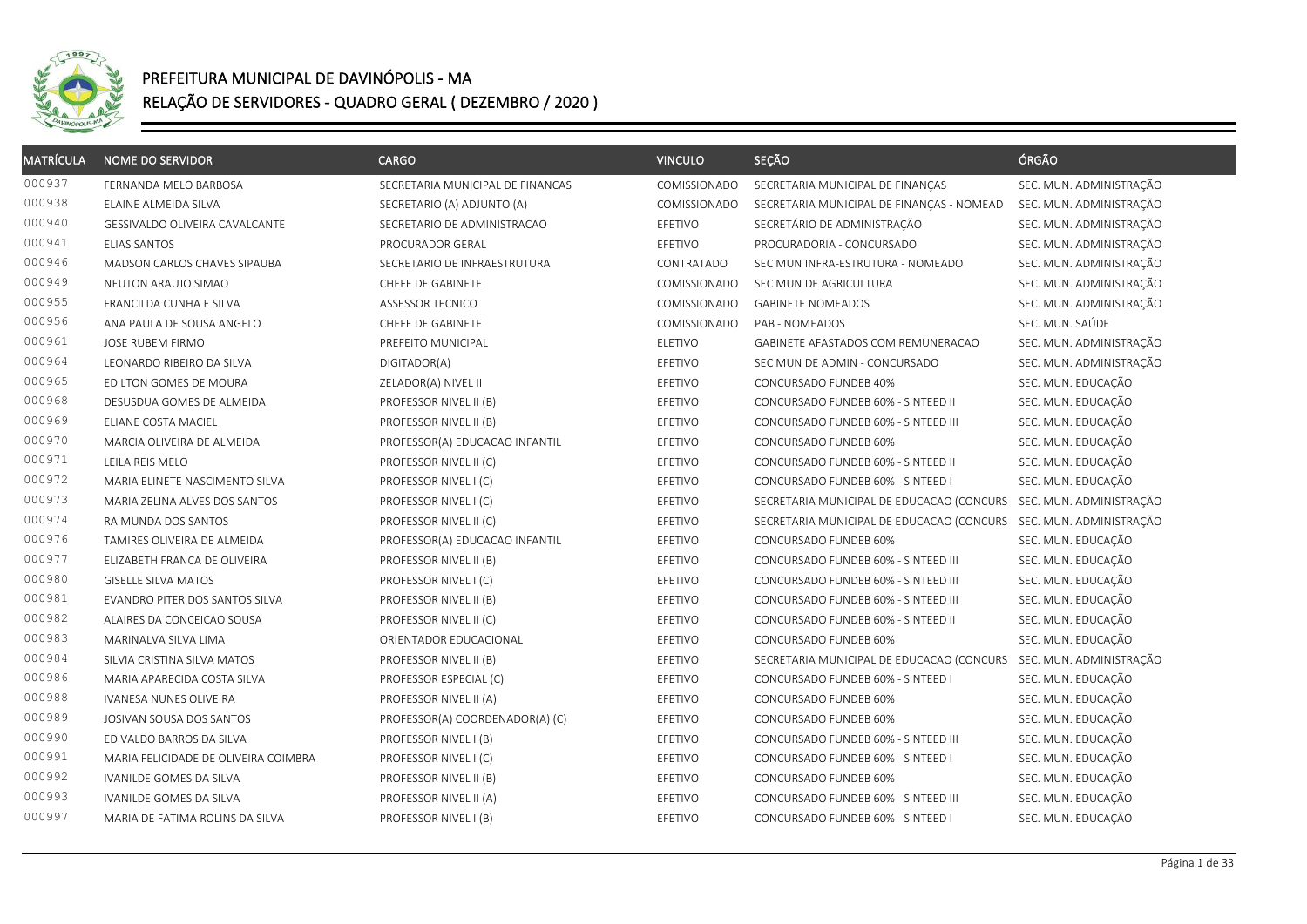

| <b>MATRÍCULA</b> | <b>NOME DO SERVIDOR</b>             | <b>CARGO</b>                   | <b>VINCULO</b> | SEÇÃO                                     | ÓRGÃO                   |
|------------------|-------------------------------------|--------------------------------|----------------|-------------------------------------------|-------------------------|
| 000998           | MARIA ALZIRA GARCIA DA SILVA        | PROFESSOR NIVEL II (B)         | EFETIVO        | CONCURSADO FUNDEB 60%                     | SEC. MUN. EDUCAÇÃO      |
| 000999           | ANTONIA ELINARDA DA SILVA           | PROFESSOR NIVEL II (C)         | EFETIVO        | CONCURSADO FUNDEB 60% - SINTEED I         | SEC. MUN. EDUCAÇÃO      |
| 001000           | HELENA DOS SANTOS NUNES             | PROFESSOR NIVEL I (C)          | EFETIVO        | CONCURSADO FUNDEB 60% - SINTEED III       | SEC. MUN. EDUCAÇÃO      |
| 001001           | DAIANE SILVEIRA DE ARAUJO           | PROFESSOR(A) EDUCACAO INFANTIL | EFETIVO        | CONCURSADO FUNDEB 60% - SINTEED III       | SEC. MUN. EDUCAÇÃO      |
| 001002           | VANUZIA VIEIRA DOS SANTOS           | PROFESSOR NIVEL I (B)          | EFETIVO        | CONCURSADO FUNDEB 60% - SINTEED I         | SEC. MUN. EDUCAÇÃO      |
| 001003           | MARIA DAS GRACAS DOS SANTOS PEREIRA | PROFESSOR NIVEL II (C)         | EFETIVO        | CONCURSADO FUNDEB 60% - SINTEED I         | SEC. MUN. EDUCAÇÃO      |
| 001005           | FERNANDA MARTINS DE SOUZA           | PROFESSOR NIVEL I (B)          | EFETIVO        | CONCURSADO FUNDEB 60% - SINTEED III       | SEC. MUN. EDUCAÇÃO      |
| 001006           | ERONILDE DOS SANTOS DUTRA           | PROFESSOR NIVEL II (C)         | EFETIVO        | CONCURSADO FUNDEB 60% - SINTEED III       | SEC. MUN. EDUCAÇÃO      |
| 001007           | RAKEL SOUSA DOS SANTOS              | PROFESSOR NIVEL I (B)          | EFETIVO        | CONCURSADO FUNDEB 60% - SINTEED I         | SEC. MUN. EDUCAÇÃO      |
| 001008           | JEFFERSON GEORGY DE LIMA CAVALCANTE | PROFESSOR NIVEL II (C)         | EFETIVO        | CONCURSADO FUNDEB 60% - SINTEED I         | SEC. MUN. EDUCAÇÃO      |
| 001009           | RITA DE CASSIA DE SOUSA PEREIRA     | PROFESSOR NIVEL II (C)         | EFETIVO        | CONCURSADO FUNDEB 60% - SINTEED II        | SEC. MUN. EDUCAÇÃO      |
| 001010           | MARIA DO ROSARIO ARAUJO JUVENCIO    | PROFESSOR NIVEL I (C)          | EFETIVO        | CONCURSADO FUNDEB 60% - SINTEED I         | SEC. MUN. EDUCAÇÃO      |
| 001011           | EVILAZIO DA MOTA MACIEL             | PROFESSOR NIVEL I (B)          | EFETIVO        | CONCURSADO FUNDEB 60%                     | SEC. MUN. EDUCAÇÃO      |
| 001013           | PAULA PEREIRA LIMA                  | PROFESSOR NIVEL I (A)          | EFETIVO        | CONCURSADO FUNDEB 60%                     | SEC. MUN. EDUCAÇÃO      |
| 001014           | FRANCISCA ALZIRA DA SILVA CONCEICAO | PROFESSOR NIVEL I (C)          | EFETIVO        | CONCURSADO FUNDEB 60% - SINTEED III       | SEC. MUN. EDUCAÇÃO      |
| 001015           | ELIANE FERREIRA DA SILVA            | PROFESSOR NIVEL II (C)         | EFETIVO        | CONCURSADO FUNDEB 60% - SINTEED III       | SEC. MUN. EDUCAÇÃO      |
| 001016           | LUZINETE DE SOUSA SILVA             | PROFESSOR NIVEL II (C)         | EFETIVO        | CONCURSADO FUNDEB 60% - SINTEED I         | SEC. MUN. EDUCAÇÃO      |
| 001017           | ANTONIA NEIDE ALVES MORAES DA SILVA | PROFESSOR NIVEL II (B)         | EFETIVO        | CONCURSADO FUNDEB 60%                     | SEC. MUN. EDUCAÇÃO      |
| 001018           | CICERA CUNHA PORTELA                | PROFESSOR NIVEL II (A)         | EFETIVO        | CONCURSADO FUNDEB 60% - SINTEED III       | SEC. MUN. EDUCAÇÃO      |
| 001019           | CLAUDIA PEREIRA DA SILVA            | PROFESSOR NIVEL I (C)          | EFETIVO        | CONCURSADO FUNDEB 60% - SINTEED III       | SEC. MUN. EDUCAÇÃO      |
| 001021           | MARIA SOUSA DOS SANTOS              | PROFESSOR NIVEL I (C)          | EFETIVO        | CONCURSADO FUNDEB 60% - SINTEED I         | SEC. MUN. EDUCAÇÃO      |
| 001022           | ANA NUBIA DE CARVALHO SOUZA         | PROFESSOR NIVEL II (C)         | EFETIVO        | CONCURSADO FUNDEB 60% - SINTEED III       | SEC. MUN. EDUCAÇÃO      |
| 001023           | ANTONIA PEREIRA DOS SANTOS          | PROFESSOR NIVEL I (C)          | EFETIVO        | <b>CONCURSADO FUNDEB 60%</b>              | SEC. MUN. EDUCAÇÃO      |
| 001024           | JOANE DE CASTRO SILVA               | PROFESSOR NIVEL II (C)         | EFETIVO        | CONCURSADO FUNDEB 60% - SINTEED I         | SEC. MUN. EDUCAÇÃO      |
| 001025           | JOANE DE CASTRO SILVA               | INSPETOR(A) ESCOLAR            | EFETIVO        | CONCURSADO FUNDEB 60%                     | SEC. MUN. EDUCAÇÃO      |
| 001026           | GERINALVA BORGES DA SILVA           | PROFESSOR NIVEL I (B)          | EFETIVO        | CONCURSADO FUNDEB 60% - SINTEED III       | SEC. MUN. EDUCAÇÃO      |
| 001027           | VALDELICE MOREIRA                   | PROFESSOR NIVEL II (C)         | EFETIVO        | CONCURSADO FUNDEB 60% - SINTEED I         | SEC. MUN. EDUCAÇÃO      |
| 001030           | KARLA DA SILVA CONRADO              | PROFESSOR NIVEL II (B)         | EFETIVO        | CONCURSADO FUNDEB 60% - SINTEED I         | SEC. MUN. EDUCAÇÃO      |
| 001031           | ANTONIA VIEIRA SANTOS DA COSTA      | COORDENADOR(A) PEDAGOGICO(A)   | EFETIVO        | SECRETARIA MUNICIPAL DE EDUCACAO (CONCURS | SEC. MUN. ADMINISTRAÇÃO |
| 001032           | FRANCINETE NASCIMENTO COSTA         | PROFESSOR ESPECIAL (A)         | EFETIVO        | CONCURSADO FUNDEB 60% - SINTEED I         | SEC. MUN. EDUCAÇÃO      |
| 001033           | MARENY SILVA LIMA                   | AUXILIAR DE BIBLIOTECA         | EFETIVO        | CONCURSADO FUNDEB 40% - SINTEED           | SEC. MUN. EDUCAÇÃO      |
| 001034           | MARIA LUCIA BARBOSA SOARES          | PROFESSOR NIVEL I (C)          | EFETIVO        | CONCURSADO FUNDEB 60%                     | SEC. MUN. EDUCAÇÃO      |
| 001036           | ELIENE LIMA SOUSA                   | PROFESSOR ESPECIAL (B)         | EFETIVO        | CONCURSADO FUNDEB 60% - SINTEED III       | SEC. MUN. EDUCAÇÃO      |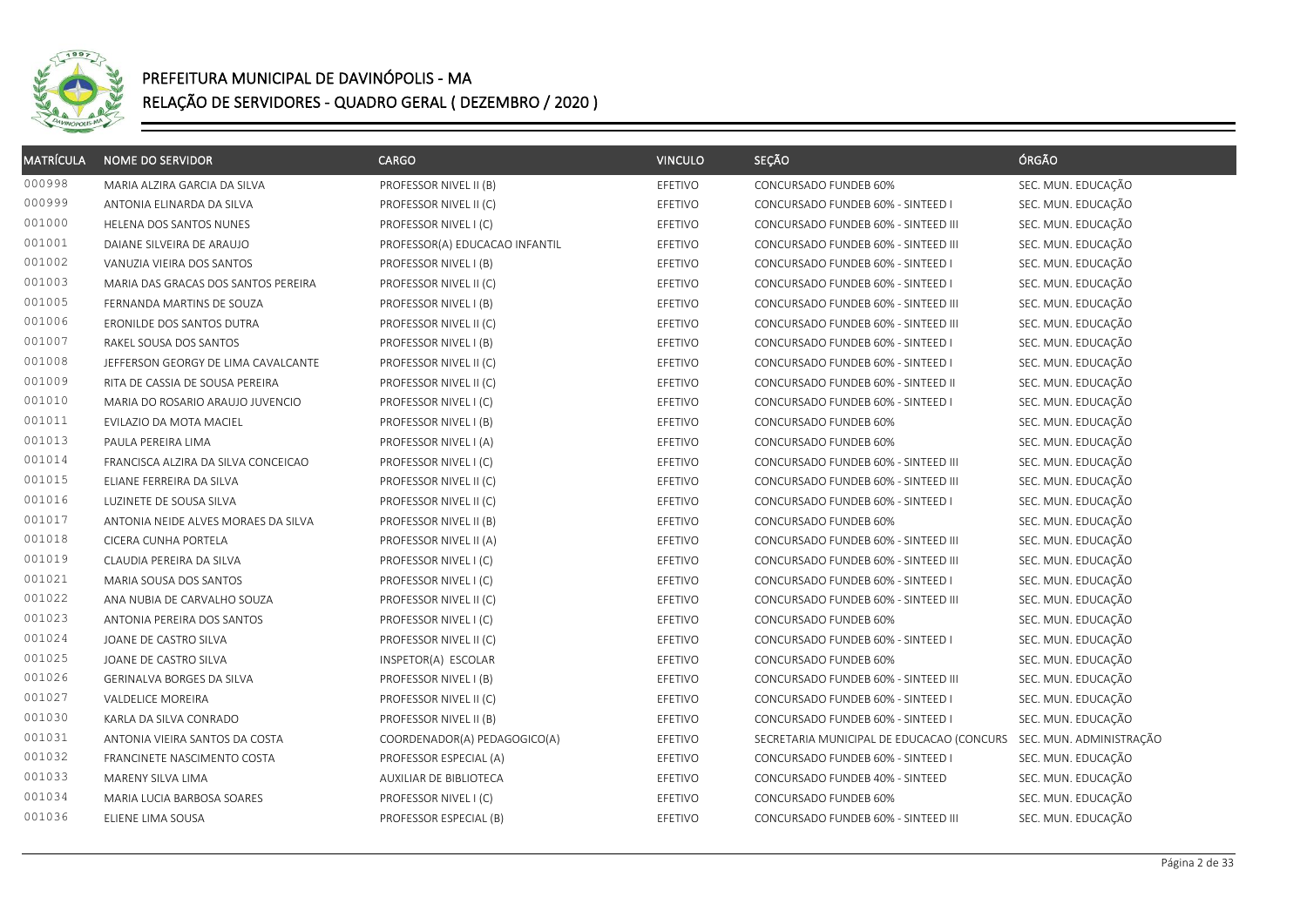

| <b>MATRÍCULA</b> | <b>NOME DO SERVIDOR</b>             | CARGO                          | <b>VINCULO</b> | SEÇÃO                                                             | ÓRGÃO                   |
|------------------|-------------------------------------|--------------------------------|----------------|-------------------------------------------------------------------|-------------------------|
| 001037           | MARIA TALITA SILVA CABRAL           | PROFESSOR NIVEL II (C)         | EFETIVO        | CONCURSADO FUNDEB 60% - SINTEED I                                 | SEC. MUN. EDUCAÇÃO      |
| 001039           | WILLIANE DE SOUSA LIMA              | ASSISTENTE SOCIAL              | EFETIVO        | CONCURSADO FUNDEB 40%                                             | SEC. MUN. EDUCAÇÃO      |
| 001040           | JOSE BATISTA COSTA                  | PROFESSOR NIVEL II (C)         | EFETIVO        | CONCURSADO FUNDEB 60%                                             | SEC. MUN. EDUCAÇÃO      |
| 001042           | <b>GABRIEL LEAL BARBOSA</b>         | PROFESSOR NIVEL II (B)         | EFETIVO        | CONCURSADO FUNDEB 60% - SINTEED III                               | SEC. MUN. EDUCAÇÃO      |
| 001043           | SAMARA DE MACEDO SOUSA              | PROFESSOR NIVEL II (B)         | EFETIVO        | CONCURSADO FUNDEB 60% - SINTEED I                                 | SEC. MUN. EDUCAÇÃO      |
| 001044           | MARIA JOSE ALVES DE ARAUJO          | PROFESSOR(A) EDUCACAO INFANTIL | EFETIVO        | CONCURSADO FUNDEB 60% - SINTEED I                                 | SEC. MUN. EDUCAÇÃO      |
| 001045           | KATIA CILENE RODRIGUES SILVA        | PROFESSOR NIVEL I (B)          | EFETIVO        | CONCURSADO FUNDEB 60% - SINTEED I                                 | SEC. MUN. EDUCAÇÃO      |
| 001047           | LIDIANE DE SOUSA SANTOS             | PROFESSOR NIVEL II (B)         | EFETIVO        | CONCURSADO FUNDEB 60% - SINTEED II                                | SEC. MUN. EDUCAÇÃO      |
| 001048           | ANGELA MARIA COSTA DO NASCIMENTO    | PROFESSOR NIVEL II (B)         | EFETIVO        | CONCURSADO FUNDEB 60% - SINTEED III                               | SEC. MUN. EDUCAÇÃO      |
| 001049           | JUCILENE MARIA MARINHO COSTA        | PROFESSOR ESPECIAL (C)         | EFETIVO        | CONCURSADO FUNDEB 60%                                             | SEC. MUN. EDUCAÇÃO      |
| 001050           | JOSE AFONSO BANDEIRA BARROS         | PROFESSOR NIVEL I (C)          | EFETIVO        | CONCURSADO FUNDEB 60% - SINTEED II                                | SEC. MUN. EDUCAÇÃO      |
| 001051           | CANAAN DIOGO DE SOUSA               | PROFESSOR NIVEL II (C)         | EFETIVO        | CONCURSADO FUNDEB 60%                                             | SEC. MUN. EDUCAÇÃO      |
| 001052           | ROZANA SANTOS SOUSA                 | PROFESSOR NIVEL II (B)         | EFETIVO        | CONCURSADO FUNDEB 60% - SINTEED II                                | SEC. MUN. EDUCAÇÃO      |
| 001054           | MARCOS NETO GOMES MARQUES           | PROFESSOR NIVEL I (B)          | EFETIVO        | CONCURSADO FUNDEB 60% - SINTEED II                                | SEC. MUN. EDUCAÇÃO      |
| 001057           | SILVANA MARQUE TAVARES              | PROFESSOR NIVEL I (A)          | EFETIVO        | CONCURSADO FUNDEB 60% - SINTEED I                                 | SEC. MUN. EDUCAÇÃO      |
| 001058           | MARIA FRANCILDA MORAES LOURENCO     | PROFESSOR NIVEL I (C)          | EFETIVO        | SECRETARIA MUNICIPAL DE EDUCACAO (CONCURS                         | SEC. MUN. ADMINISTRAÇÃO |
| 001059           | MARIA FRANCILDA MORAES LOURENCO     | COORDENADOR(A) PEDAGOGICO(A)   | EFETIVO        | SECRETARIA MUNICIPAL DE EDUCACAO (CONCURS SEC. MUN. ADMINISTRAÇÃO |                         |
| 001060           | ANTONIA PEREIRA GOVEIA DA SILVA     | PROFESSOR NIVEL I (C)          | EFETIVO        | CONCURSADO FUNDEB 60% - SINTEED III                               | SEC. MUN. EDUCAÇÃO      |
| 001061           | ERLANI DIAS MUNIZ                   | PROFESSOR NIVEL II (C)         | EFETIVO        | CONCURSADO FUNDEB 60% - SINTEED I                                 | SEC. MUN. EDUCAÇÃO      |
| 001062           | FRANCISCA SILVA NASCIMENTO          | PROFESSOR NIVEL II (A)         | EFETIVO        | CONCURSADO FUNDEB 60%                                             | SEC. MUN. EDUCAÇÃO      |
| 001063           | FRANCISCA SILVA NASCIMENTO          | PROFESSOR NIVEL II (C)         | EFETIVO        | CONCURSADO FUNDEB 60% - SINTEED II                                | SEC. MUN. EDUCAÇÃO      |
| 001064           | ANA MARY DE ARAUJO PORTO            | PROFESSOR NIVEL II (B)         | EFETIVO        | CONCURSADO FUNDEB 60% - SINTEED II                                | SEC. MUN. EDUCAÇÃO      |
| 001065           | VANDA LUCIA VENANCIO                | PROFESSOR NIVEL II (C)         | EFETIVO        | CONCURSADO FUNDEB 60% - SINTEED I                                 | SEC. MUN. EDUCAÇÃO      |
| 001066           | RAIMUNDA OLIVEIRA DE SOUZA          | PROFESSOR NIVEL II (B)         | EFETIVO        | CONCURSADO FUNDEB 60% - SINTEED I                                 | SEC. MUN. EDUCAÇÃO      |
| 001067           | ERISMAR SOUSA MIRANDA MOUSINHO      | PROFESSOR NIVEL II (B)         | EFETIVO        | SECRETARIA MUNICIPAL DE EDUCACAO (CONCURS                         | SEC. MUN. ADMINISTRAÇÃO |
| 001068           | JAEL LIMA DA SILVA SOUSA            | PROFESSOR NIVEL II (B)         | EFETIVO        | CONCURSADO FUNDEB 60% - SINTEED I                                 | SEC. MUN. EDUCAÇÃO      |
| 001069           | REJANE OLIVEIRA LACERDA             | PROFESSOR NIVEL II (A)         | EFETIVO        | CONCURSADO FUNDEB 60%                                             | SEC. MUN. EDUCAÇÃO      |
| 001071           | MARINALVA OLIVEIRA COELHO           | PROFESSOR(A) EDUCACAO INFANTIL | EFETIVO        | CONCURSADO FUNDEB 60% - SINTEED I                                 | SEC. MUN. EDUCAÇÃO      |
| 001072           | MARIA ODILIA RABELO DOS SANTOS      | PROFESSOR NIVEL II (A)         | EFETIVO        | CONCURSADO FUNDEB 60%                                             | SEC. MUN. EDUCAÇÃO      |
| 001073           | FRANCISCA CAVALCANTE SILVA DA SILVA | PROFESSOR NIVEL II (B)         | EFETIVO        | CONCURSADO FUNDEB 60% - SINTEED III                               | SEC. MUN. EDUCAÇÃO      |
| 001074           | MARIA LUCIA DOS ANJOS PEREIRA       | PROFESSOR NIVEL II (C)         | EFETIVO        | CONCURSADO FUNDEB 60% - SINTEED II                                | SEC. MUN. EDUCAÇÃO      |
| 001075           | RAULENE DOS SANTOS GOMES            | PROFESSOR NIVEL II (C)         | EFETIVO        | CONCURSADO FUNDEB 60% - SINTEED I                                 | SEC. MUN. EDUCAÇÃO      |
| 001076           | EDILENE SIPAUBA VIEIRA              | PROFESSOR NIVEL I (B)          | EFETIVO        | SECRETARIA MUNICIPAL DE EDUCACAO (CONCURS SEC. MUN. ADMINISTRAÇÃO |                         |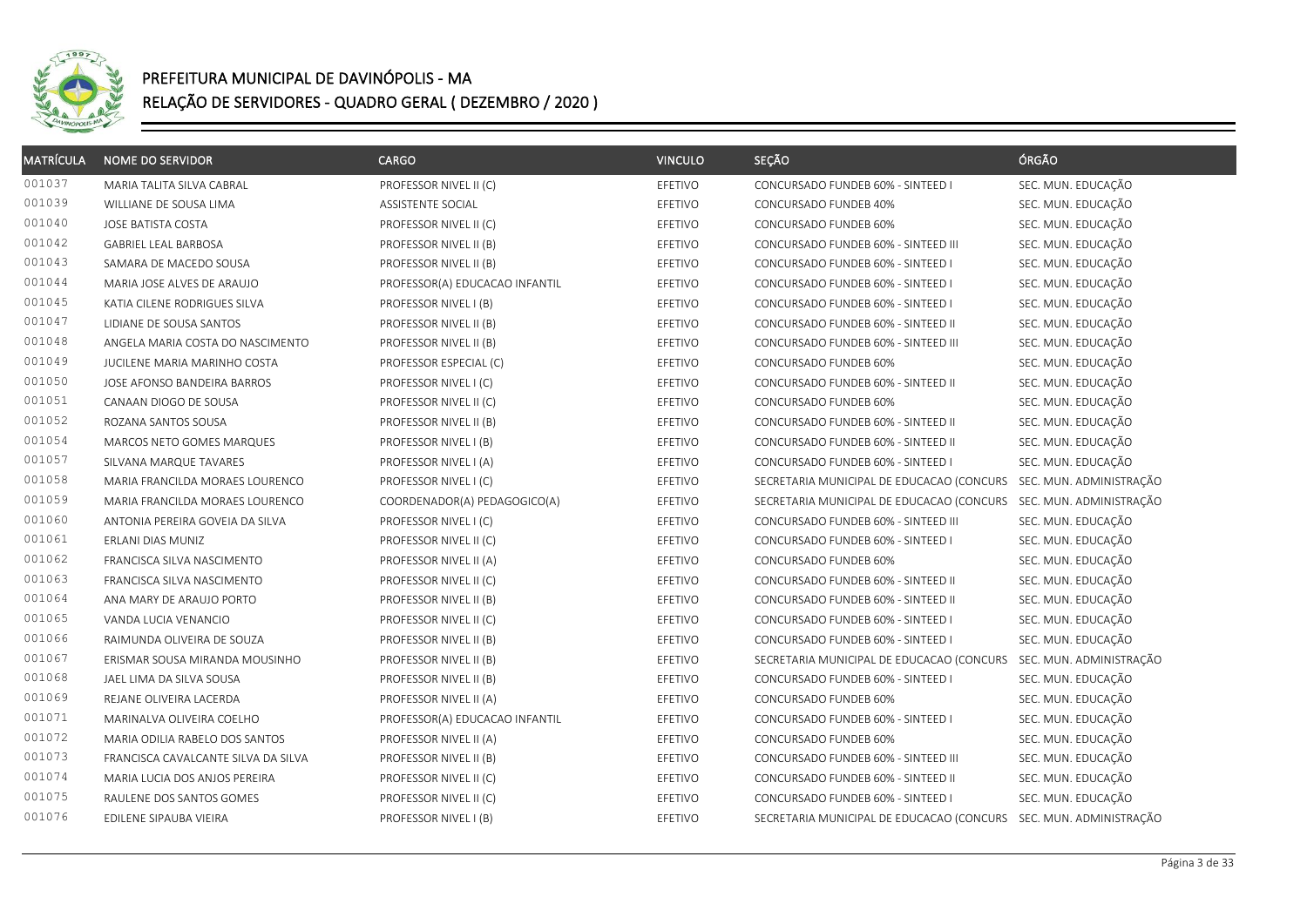

| <b>MATRÍCULA</b> | <b>NOME DO SERVIDOR</b>         | <b>CARGO</b>                 | <b>VINCULO</b> | SEÇÃO                               | ÓRGÃO              |
|------------------|---------------------------------|------------------------------|----------------|-------------------------------------|--------------------|
| 001077           | JULIA MARIA SILVA RODRIGUES     | PROFESSOR NIVEL I (C)        | EFETIVO        | CONCURSADO FUNDEB 60%               | SEC. MUN. EDUCAÇÃO |
| 001078           | JULIA MARIA SILVA RODRIGUES     | PROFESSOR NIVEL I (B)        | EFETIVO        | CONCURSADO FUNDEB 60%               | SEC. MUN. EDUCAÇÃO |
| 001079           | ANA CRISTINA SANTIAGO LOBO      | PROFESSOR NIVEL II (B)       | EFETIVO        | CONCURSADO FUNDEB 60% - SINTEED III | SEC. MUN. EDUCAÇÃO |
| 001080           | ERIMILTA LEITE BISPO            | PROFESSOR NIVEL II (B)       | EFETIVO        | CONCURSADO FUNDEB 60%               | SEC. MUN. EDUCAÇÃO |
| 001081           | PAULO LUDUGERO DE OLIVEIRA NETO | PROFESSOR NIVEL II (C)       | EFETIVO        | CONCURSADO FUNDEB 60% - SINTEED I   | SEC. MUN. EDUCAÇÃO |
| 001082           | MARIA DE LOURDES DIAS COSTA     | PROFESSOR NIVEL II (C)       | EFETIVO        | CONCURSADO FUNDEB 60% - SINTEED I   | SEC. MUN. EDUCAÇÃO |
| 001083           | <b>ADAILDO PEREIRA</b>          | PROFESSOR NIVEL II (C)       | EFETIVO        | CONCURSADO FUNDEB 60%               | SEC. MUN. EDUCAÇÃO |
| 001084           | AURICELIA SILVA DOS SANTOS      | PROFESSOR NIVEL II (C)       | EFETIVO        | CONCURSADO FUNDEB 60% - SINTEED III | SEC. MUN. EDUCAÇÃO |
| 001085           | LEVI SOARES DA SILVA            | PROFESSOR NIVEL II (C)       | EFETIVO        | CONCURSADO FUNDEB 60%               | SEC. MUN. EDUCAÇÃO |
| 001086           | CRISTIANE DE SOUSA SILVA        | PROFESSOR NIVEL II (B)       | EFETIVO        | CONCURSADO FUNDEB 60% - SINTEED II  | SEC. MUN. EDUCAÇÃO |
| 001088           | SONIA ALVES SOUSA               | PROFESSOR NIVEL II (B)       | EFETIVO        | CONCURSADO FUNDEB 60% - SINTEED I   | SEC. MUN. EDUCAÇÃO |
| 001089           | ELY PEREIRA ARAUJO              | PROFESSOR NIVEL II (B)       | EFETIVO        | CONCURSADO FUNDEB 60% - SINTEED III | SEC. MUN. EDUCAÇÃO |
| 001090           | ELIS REGINA ARAUJO DE SOUSA     | PROFESSOR NIVEL II (C)       | EFETIVO        | CONCURSADO FUNDEB 60% - SINTEED III | SEC. MUN. EDUCAÇÃO |
| 001091           | RUBENILZA RODRIGUES DE MACEDO   | PROFESSOR NIVEL II (C)       | EFETIVO        | CONCURSADO FUNDEB 60% - SINTEED I   | SEC. MUN. EDUCAÇÃO |
| 001092           | FRANCISCO EDVAN NOBRE           | PROFESSOR NIVEL II (B)       | EFETIVO        | CONCURSADO FUNDEB 60% - SINTEED II  | SEC. MUN. EDUCAÇÃO |
| 001093           | EVANEIDE RIBEIRO ARAUJO         | PROFESSOR NIVEL II (B)       | EFETIVO        | CONCURSADO FUNDEB 60%               | SEC. MUN. EDUCAÇÃO |
| 001094           | MARIA VANI MARQUES DA COSTA     | PROFESSOR NIVEL I (C)        | EFETIVO        | CONCURSADO FUNDEB 60% - SINTEED I   | SEC. MUN. EDUCAÇÃO |
| 001096           | DEBORA CRISTINA SOUSA CARVALHO  | PROFESSOR NIVEL II (B)       | EFETIVO        | CONCURSADO FUNDEB 60% - SINTEED III | SEC. MUN. EDUCAÇÃO |
| 001097           | CLARICE DA SILVA QUEIROZ COSTA  | PROFESSOR NIVEL I (C)        | EFETIVO        | CONCURSADO FUNDEB 60% - SINTEED III | SEC. MUN. EDUCAÇÃO |
| 001098           | MARIA DAS DORES DE SOUSA        | PROFESSOR NIVEL I (C)        | EFETIVO        | CONCURSADO FUNDEB 60% - SINTEED I   | SEC. MUN. EDUCAÇÃO |
| 001099           | ANTONIA CACILDE SOUSA LIMA      | PROFESSOR NIVEL II (B)       | EFETIVO        | CONCURSADO FUNDEB 60%               | SEC. MUN. EDUCAÇÃO |
| 001100           | GEILSON DE ARRUDA REIS          | PROFESSOR NIVEL II (B)       | EFETIVO        | CONCURSADO FUNDEB 60% - SINTEED III | SEC. MUN. EDUCAÇÃO |
| 001101           | JUCILEIDE CHAVES SIPAUBA        | PROFESSOR NIVEL II (C)       | EFETIVO        | CONCURSADO FUNDEB 60% - SINTEED II  | SEC. MUN. EDUCAÇÃO |
| 001102           | WESDEYGLAN SOARES BATISTA       | PROFESSOR NIVEL II (A)       | EFETIVO        | CONCURSADO FUNDEB 60%               | SEC. MUN. EDUCAÇÃO |
| 001103           | NEUDY SILVEIRA DA SILVA EUGENIO | PROFESSOR NIVEL I (C)        | EFETIVO        | CONCURSADO FUNDEB 60% - SINTEED I   | SEC. MUN. EDUCAÇÃO |
| 001105           | MARIA DE FATIMA MARTINS         | PROFESSOR NIVEL I (C)        | EFETIVO        | CONCURSADO FUNDEB 60% - SINTEED I   | SEC. MUN. EDUCAÇÃO |
| 001106           | RAIMUNDA PIRES DA MOTA          | PROFESSOR NIVEL II (B)       | EFETIVO        | CONCURSADO FUNDEB 60% - SINTEED I   | SEC. MUN. EDUCAÇÃO |
| 001107           | MARIA LUCIANA DE SOUSA MONTEIRO | PROFESSOR NIVEL I (A)        | EFETIVO        | CONCURSADO FUNDEB 60% - SINTEED I   | SEC. MUN. EDUCAÇÃO |
| 001108           | MARIA ALDA DE OLIVEIRA          | SERVICOS GERAIS              | EFETIVO        | CONCURSADO FUNDEB 40% - SINTEED     | SEC. MUN. EDUCAÇÃO |
| 001109           | ANTONIO PEREIRA DE OLVIEIRA     | PROFESSOR NIVEL II (B)       | EFETIVO        | CONCURSADO FUNDEB 60% - SINTEED III | SEC. MUN. EDUCAÇÃO |
| 001110           | SANDRO DO NASCIMENTO MEDEIROS   | PROFESSOR DE EDUCACAO FISICA | EFETIVO        | CONCURSADO FUNDEB 60% - SINTEED I   | SEC. MUN. EDUCAÇÃO |
| 001111           | ANTONIA ELINEUDA SILVA SOUSA    | PROFESSOR NIVEL II (C)       | EFETIVO        | CONCURSADO FUNDEB 60% - SINTEED II  | SEC. MUN. EDUCAÇÃO |
| 001113           | ELIENE CLEMENTE DE ARAUJO       | PROFESSOR NIVEL I (C)        | EFETIVO        | CONCURSADO FUNDEB 60% - SINTEED III | SEC. MUN. EDUCAÇÃO |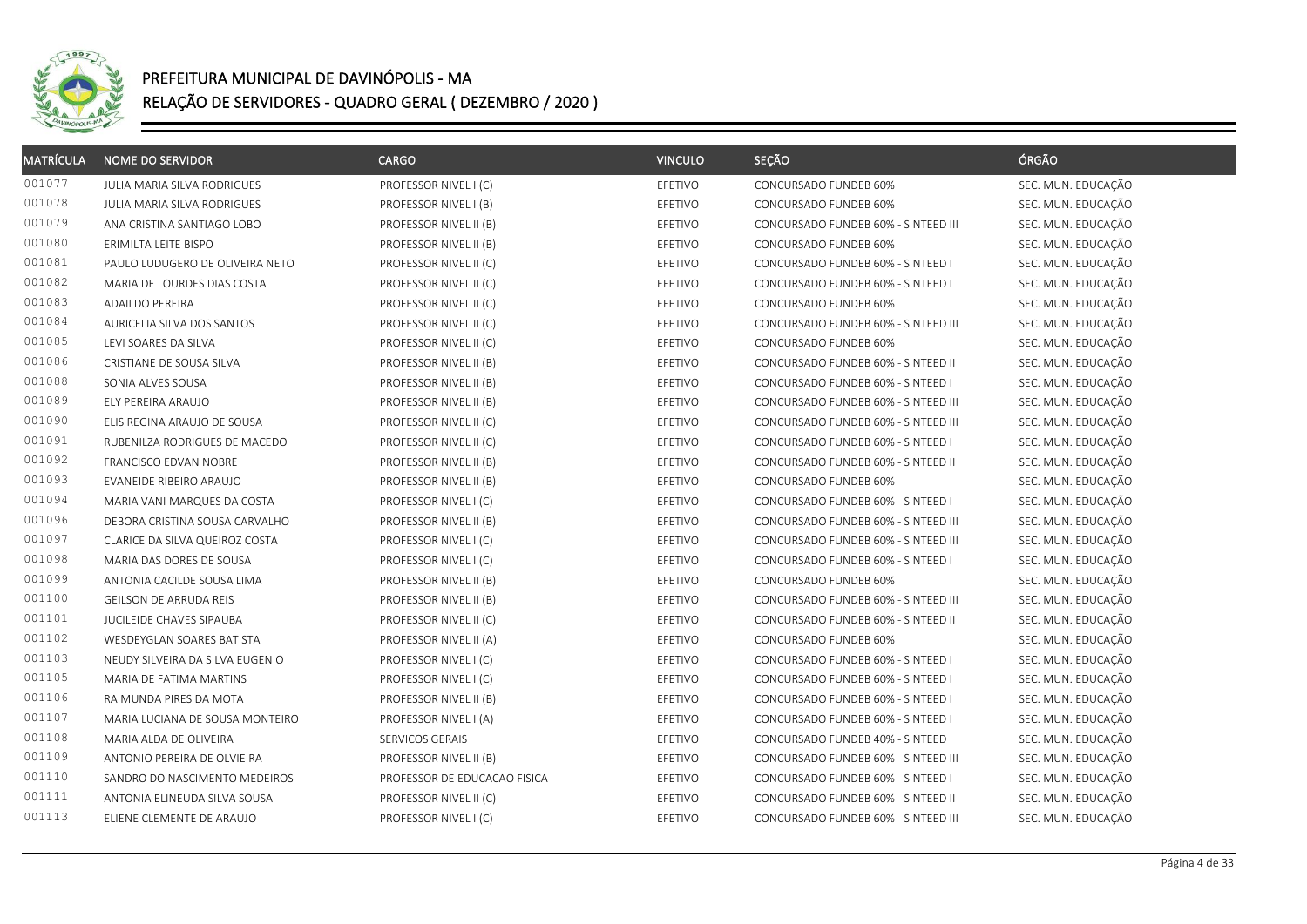

| <b>MATRÍCULA</b> | <b>NOME DO SERVIDOR</b>               | <b>CARGO</b>                        | <b>VINCULO</b> | SEÇÃO                                     | ÓRGÃO                   |
|------------------|---------------------------------------|-------------------------------------|----------------|-------------------------------------------|-------------------------|
| 001116           | DULCINEIA AQUINO DA SILVA SOUSA       | PROFESSOR NIVEL I (B)               | EFETIVO        | CONCURSADO FUNDEB 60% - SINTEED III       | SEC. MUN. EDUCAÇÃO      |
| 001119           | RAIMUNDO MARCOS NASCIMENTO SILVA      | PROFESSOR ESPECIAL (B)              | EFETIVO        | CONCURSADO FUNDEB 60% - SINTEED I         | SEC. MUN. EDUCAÇÃO      |
| 001120           | MERYDALVA DA COSTA DE ALMEIDA         | PROFESSOR NIVEL I (A)               | EFETIVO        | SECRETARIA MUNICIPAL DE EDUCACAO (CONCURS | SEC. MUN. ADMINISTRAÇÃO |
| 001121           | ESTER RIBEIRO DE ARAUJO               | PROFESSOR NIVEL I (C)               | EFETIVO        | CONCURSADO FUNDEB 60% - SINTEED III       | SEC. MUN. EDUCAÇÃO      |
| 001123           | MARGARETH FERREIRA NUNES LEANDRO      | PROFESSOR NIVEL II (A)              | EFETIVO        | CONCURSADO FUNDEB 60%                     | SEC. MUN. EDUCAÇÃO      |
| 001124           | MARIA DE FATIMA OLIVEIRA DE SOUSA     | PROFESSOR NIVEL II (C)              | EFETIVO        | CONCURSADO FUNDEB 60% - SINTEED II        | SEC. MUN. EDUCAÇÃO      |
| 001127           | MARIA RITA BARROSO PEREIRA            | <b>ASSISTENTE SOCIAL</b>            | EFETIVO        | CONCURSADO FUNDEB 40%                     | SEC. MUN. EDUCAÇÃO      |
| 001128           | MARIA LUZINETE DA COSTA MACHADO       | PROFESSOR NIVEL I (B)               | EFETIVO        | CONCURSADO FUNDEB 60% - SINTEED II        | SEC. MUN. EDUCAÇÃO      |
| 001130           | GLEIDE VANIA DA SILVA GONCALVES       | PROFESSOR NIVEL II (B)              | EFETIVO        | CONCURSADO FUNDEB 60% - SINTEED II        | SEC. MUN. EDUCAÇÃO      |
| 001131           | SHEILA VELOSO MARINHO GUEDES          | NUTRICIONISTA                       | EFETIVO        | <b>FUS - CONCURSADO</b>                   | SEC. MUN. SAÚDE         |
| 001132           | JOSELIA SILVA BENTO                   | PROFESSOR NIVEL I (C)               | EFETIVO        | CONCURSADO FUNDEB 60% - SINTEED I         | SEC. MUN. EDUCAÇÃO      |
| 001133           | RUTE ROLINS DA SILVA                  | PROFESSOR NIVEL II (A)              | EFETIVO        | CONCURSADO FUNDEB 60% - SINTEED II        | SEC. MUN. EDUCAÇÃO      |
| 001135           | ALDINA MARIA SOUSA DEQUEIXES SILVA    | PROFESSOR ESPECIAL (C)              | EFETIVO        | CONCURSADO FUNDEB 60% - SINTEED III       | SEC. MUN. EDUCAÇÃO      |
| 001136           | DORVALINA PEREIRA VALES               | PROFESSOR NIVEL II (B)              | EFETIVO        | CONCURSADO FUNDEB 60% - SINTEED III       | SEC. MUN. EDUCAÇÃO      |
| 001137           | MARCIA MARIA LIMA BRAVIN              | PROFESSOR NIVEL II (B)              | EFETIVO        | CONCURSADO FUNDEB 60% - SINTEED I         | SEC. MUN. EDUCAÇÃO      |
| 001138           | MARCIA MARIA LIMA BRAVIN              | PROFESSOR NIVEL II (B)              | EFETIVO        | CONCURSADO FUNDEB 60% - SINTEED I         | SEC. MUN. EDUCAÇÃO      |
| 001139           | MARIA SALOME OLIVEIRA E SILVA         | PROFESSOR NIVEL II (C)              | EFETIVO        | CONCURSADO FUNDEB 60% - SINTEED I         | SEC. MUN. EDUCAÇÃO      |
| 001140           | FRANCISCA RITA DA SILVA               | PROFESSOR NIVEL II (A)              | EFETIVO        | CONCURSADO FUNDEB 60% - SINTEED III       | SEC. MUN. EDUCAÇÃO      |
| 001141           | ELIUDE CARVALHO SOUSA                 | PROFESSOR NIVEL II (B)              | EFETIVO        | CONCURSADO FUNDEB 60% - SINTEED III       | SEC. MUN. EDUCAÇÃO      |
| 001142           | PATRICIA VALERIA DE CARVALHO MARREIRO | PROFESSOR NIVEL II (B)              | EFETIVO        | CONCURSADO FUNDEB 60% - SINTEED II        | SEC. MUN. EDUCAÇÃO      |
| 001143           | JULIA MARIA DA SILVA FARIAS           | PROFESSOR NIVEL II (B)              | EFETIVO        | CONCURSADO FUNDEB 60% - SINTEED II        | SEC. MUN. EDUCAÇÃO      |
| 001144           | VANIA MARIA CRUZ SOUSA                | COORDENADOR(A) PEDAGOGICO(A)        | EFETIVO        | SECRETARIA MUNICIPAL DE EDUCACAO (CONCURS | SEC. MUN. ADMINISTRAÇÃO |
| 001145           | ALIOMAR CHAVES SANTOS                 | PROFESSOR NIVEL II (B)              | EFETIVO        | CONCURSADO FUNDEB 60% - SINTEED III       | SEC. MUN. EDUCAÇÃO      |
| 001146           | JOSE ANICLETO MARTINS DOS SANTOS      | PROFESSOR NIVEL II (C)              | EFETIVO        | CONCURSADO FUNDEB 60% - SINTEED I         | SEC. MUN. EDUCAÇÃO      |
| 001147           | IZALDIRENE SOUSA AMARAL               | PROFESSOR NIVEL I (B)               | EFETIVO        | CONCURSADO FUNDEB 60% - SINTEED III       | SEC. MUN. EDUCAÇÃO      |
| 001148           | IZAILDE DA COSTA E SILVA              | ZELADOR(A) NIVEL II                 | EFETIVO        | CONCURSADO FUNDEB 40% - SINTEED           | SEC. MUN. EDUCAÇÃO      |
| 001150           | ROBERTA CANDEIRA DA SILVA             | AUXILIAR DE COPA E COZINHA NIVEL II | EFETIVO        | CONCURSADO FUNDEB 40%                     | SEC. MUN. EDUCAÇÃO      |
| 001151           | DEBORA GADENE RESPLANDES DA SILVA     | MERENDEIRA                          | EFETIVO        | CONCURSADO FUNDEB 40% - SINTEED           | SEC. MUN. EDUCAÇÃO      |
| 001152           | CARLOS CEZAR SANTANA DE SOUSA         | VIGIA                               | EFETIVO        | CONCURSADO FUNDEB 40%                     | SEC. MUN. EDUCAÇÃO      |
| 001154           | TEREZA CRISTINA DO NASCIMENTO GOMES   | ASSISTENTE ADMINISTRATIVO           | EFETIVO        | SEC MUN DE ADMIN - CONCURSADO             | SEC. MUN. ADMINISTRAÇÃO |
| 001155           | ELIAS SOUSA MELO                      | VIGIA NIVEL II                      | EFETIVO        | CONCURSADO FUNDEB 40%                     | SEC. MUN. EDUCAÇÃO      |
| 001159           | NILDE DE SOUSA PEREIRA                | MERENDEIRA                          | EFETIVO        | CONCURSADO FUNDEB 40% - SINTEED           | SEC. MUN. EDUCAÇÃO      |
| 001161           | FRANCISCA DAS CHAGAS LIMA MOTA SILVA  | SERVICOS GERAIS                     | EFETIVO        | CONCURSADO FUNDEB 40%                     | SEC. MUN. EDUCAÇÃO      |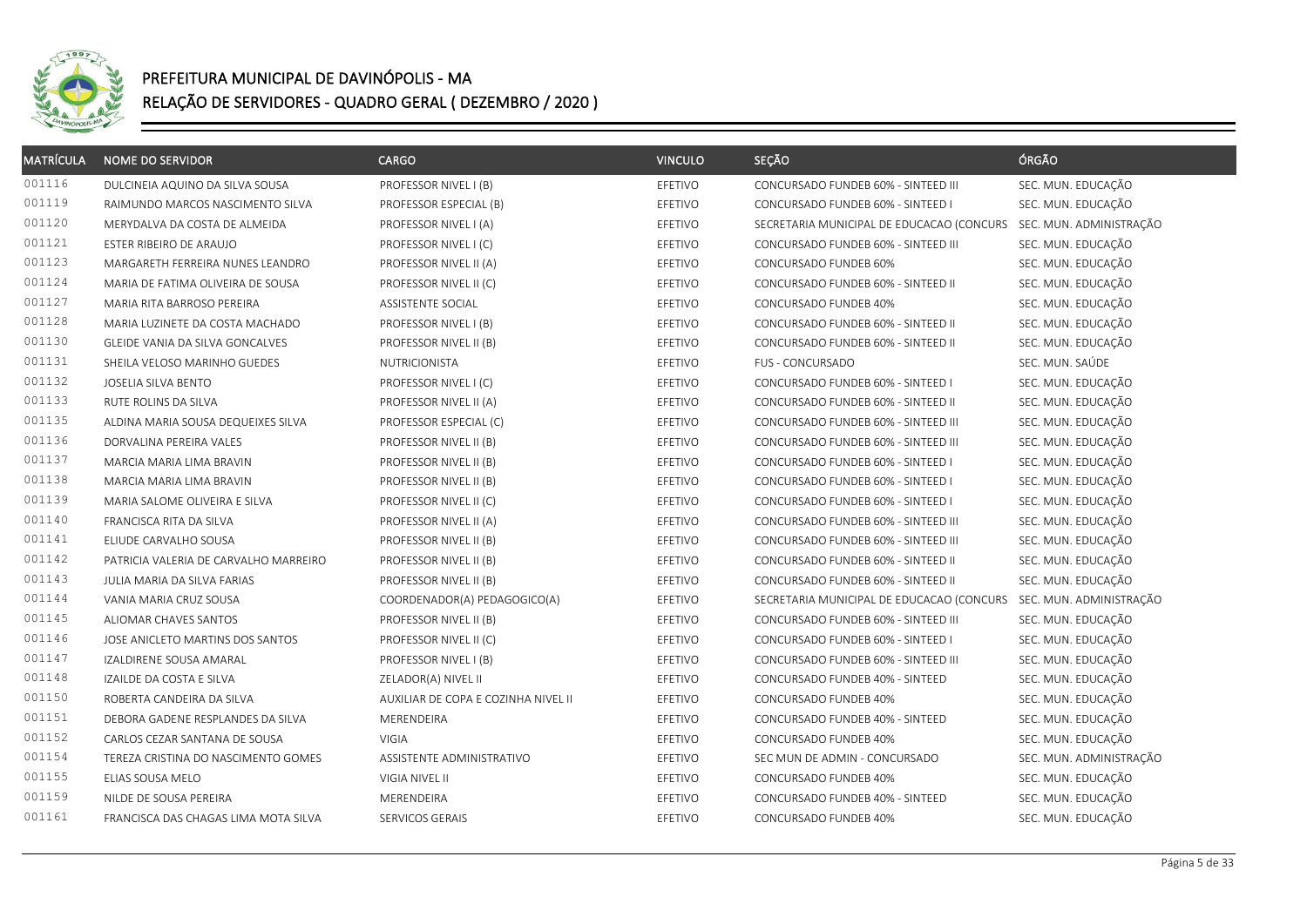

| <b>MATRÍCULA</b> | <b>NOME DO SERVIDOR</b>              | <b>CARGO</b>                         | <b>VINCULO</b> | SEÇÃO                                     | ÓRGÃO                   |
|------------------|--------------------------------------|--------------------------------------|----------------|-------------------------------------------|-------------------------|
| 001162           | DEMETRIO DE BRITO OLIVEIRA           | VIGIA                                | EFETIVO        | CONCURSADO FUNDEB 40% - SINTEED           | SEC. MUN. EDUCAÇÃO      |
| 001163           | CRUZ FAMA DE SOUSA                   | <b>VIGIA</b>                         | EFETIVO        | CONCURSADO FUNDEB 40% - SINTEED           | SEC. MUN. EDUCAÇÃO      |
| 001164           | MARIA ARLETE SILVA SOUSA             | MERENDEIRA                           | EFETIVO        | CONCURSADO FUNDEB 40% - SINTEED           | SEC. MUN. EDUCAÇÃO      |
| 001166           | JOZIELMA PEREIRA DA SILVA            | SERVICOS GERAIS                      | EFETIVO        | CONCURSADO FUNDEB 40% - SINTEED           | SEC. MUN. EDUCAÇÃO      |
| 001167           | WANDERMARA DIULIE SANTOS SILVA       | ZELADOR(A)                           | EFETIVO        | CONCURSADO FUNDEB 40%                     | SEC. MUN. EDUCAÇÃO      |
| 001168           | ALBUQUERQUE LIMA SOUSA               | VIGIA NIVEL II                       | EFETIVO        | CONCURSADO FUNDEB 40% - SINTEED           | SEC. MUN. EDUCAÇÃO      |
| 001170           | MARIA HELENA DOS SANTOS NERES SOARES | AUXILIAR DE COPA E COZINHA NIVEL II  | EFETIVO        | CONCURSADO FUNDEB 40% - SINTEED           | SEC. MUN. EDUCAÇÃO      |
| 001171           | CICERO CARLOS ALVES DA SILVA         | VIGIA                                | EFETIVO        | CONCURSADO FUNDEB 40%                     | SEC. MUN. EDUCAÇÃO      |
| 001172           | COSMA DE SALES                       | MERENDEIRA                           | EFETIVO        | CONCURSADO FUNDEB 40% - SINTEED           | SEC. MUN. EDUCAÇÃO      |
| 001173           | EGLAILSON DE SOUZA SANTOS            | VIGIA NIVEL II                       | EFETIVO        | CONCURSADO FUNDEB 40%                     | SEC. MUN. EDUCAÇÃO      |
| 001174           | OSEIAS BARROS EUGENIO                | VIGIA                                | EFETIVO        | CONCURSADO FUNDEB 40%                     | SEC. MUN. EDUCAÇÃO      |
| 001176           | PATRICIA SILVA RIBEIRO               | MERENDEIRA                           | EFETIVO        | CONCURSADO FUNDEB 40%                     | SEC. MUN. EDUCAÇÃO      |
| 001177           | VALCY SANTOS PEREIRA                 | MERENDEIRA NIVEL II                  | EFETIVO        | CONCURSADO FUNDEB 40%                     | SEC. MUN. EDUCAÇÃO      |
| 001178           | FRANCINEIDE BRITO FRANCA             | PROFESSOR NIVEL II (C)               | EFETIVO        | SECRETARIA MUNICIPAL DE EDUCACAO (CONCURS | SEC. MUN. ADMINISTRAÇÃO |
| 001179           | LEOCY DE SOUZA SANTANA               | VIGIA NIVEL II                       | EFETIVO        | CONCURSADO FUNDEB 40%                     | SEC. MUN. EDUCAÇÃO      |
| 001180           | ANTONIO GOMES DOS REIS JUNIOR        | VIGIA NIVEL II                       | EFETIVO        | CONCURSADO FUNDEB 40%                     | SEC. MUN. EDUCAÇÃO      |
| 001181           | THAIS MORAIS SILVA                   | ZELADOR(A) NIVEL II                  | EFETIVO        | CONCURSADO FUNDEB 40%                     | SEC. MUN. EDUCAÇÃO      |
| 001182           | ANTONIO DE MOURA ARAUJO              | VIGIA                                | EFETIVO        | CONCURSADO FUNDEB 40%                     | SEC. MUN. EDUCAÇÃO      |
| 001184           | KENNEDY NEGREIROS DE SOUSA           | <b>VIGIA</b>                         | EFETIVO        | SEC MUN DE ADMIN - CONCURSADO             | SEC. MUN. ADMINISTRAÇÃO |
| 001185           | DENISE DOS SANTOS DA SILVA           | ZELADOR(A)                           | EFETIVO        | CONCURSADO FUNDEB 40% - SINTEED           | SEC. MUN. EDUCAÇÃO      |
| 001186           | PAULO GONCALVES SOUSA                | ASG NIVEL II                         | EFETIVO        | CONCURSADO FUNDEB 40% - SINTEED           | SEC. MUN. EDUCAÇÃO      |
| 001187           | NILZA MOISES DE OLIVEIRA             | SERVICOS GERAIS                      | EFETIVO        | CONCURSADO FUNDEB 40% - SINTEED           | SEC. MUN. EDUCAÇÃO      |
| 001189           | SIMONE ARAUJO DA SILVA               | AUXILIAR DE COPA E COZINHA           | EFETIVO        | CONCURSADO FUNDEB 40% - SINTEED           | SEC. MUN. EDUCAÇÃO      |
| 001192           | MARTA LUCIA DA SILVA CUNHA           | ZELADOR(A) NIVEL II                  | EFETIVO        | CONCURSADO FUNDEB 40% - SINTEED           | SEC. MUN. EDUCAÇÃO      |
| 001193           | PEDRO PAULO FERREIRA LIMA            | <b>VIGIA</b>                         | EFETIVO        | SEC MUN DE ADMIN - CONCURSADO             | SEC. MUN. ADMINISTRAÇÃO |
| 001194           | GONCALA RODRIGUES DA SILVA           | AUXILIAR DE SERVICOS GERAIS NIVEL II | EFETIVO        | CONCURSADO FUNDEB 40%                     | SEC. MUN. EDUCAÇÃO      |
| 001195           | MARIA CIRINA DA SILVA SANTOS         | SECRETARIO DE UNIDADE ESCOLAR        | EFETIVO        | CONCURSADO FUNDEB 40% - SINTEED           | SEC. MUN. EDUCAÇÃO      |
| 001196           | NEUZIRENE BARROSO DE MELO            | MERENDEIRA                           | EFETIVO        | CONCURSADO FUNDEB 40% - SINTEED           | SEC. MUN. EDUCAÇÃO      |
| 001198           | MARINALVA ALVES DOS SANTOS           | ZELADOR(A)                           | EFETIVO        | CONCURSADO FUNDEB 40%                     | SEC. MUN. EDUCAÇÃO      |
| 001199           | TATIANE RIBEIRO ARAUJO               | SECRETARIO DE UNIDADE ESCOLAR        | EFETIVO        | CONCURSADO FUNDEB 40%                     | SEC. MUN. EDUCAÇÃO      |
| 001200           | VALDENIRA ALVES PEREIRA              | AUXILIAR DE SERVICOS GERAIS NIVEL II | EFETIVO        | CONCURSADO FUNDEB 40% - SINTEED           | SEC. MUN. EDUCAÇÃO      |
| 001201           | OTACILIO ALVES DE ARAUJO NETO        | VIGIA                                | EFETIVO        | CONCURSADO FUNDEB 40%                     | SEC. MUN. EDUCAÇÃO      |
| 001202           | ANTONIO SOUSA ARAUJO FILHO           | VIGIA                                | EFETIVO        | CONCURSADO FUNDEB 40%                     | SEC. MUN. EDUCAÇÃO      |
|                  |                                      |                                      |                |                                           |                         |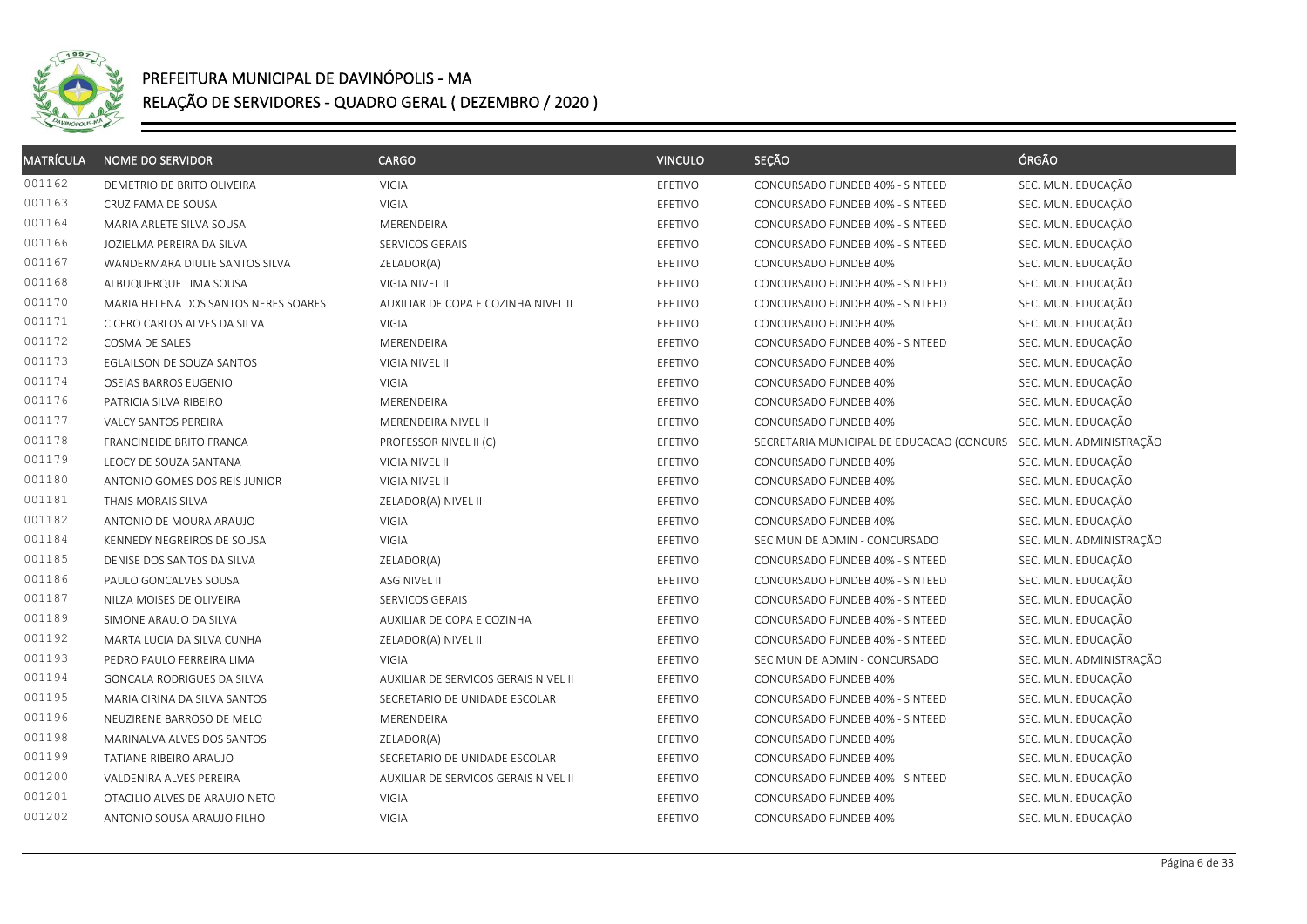

| <b>MATRÍCULA</b> | <b>NOME DO SERVIDOR</b>          | <b>CARGO</b>                        | <b>VINCULO</b> | SEÇÃO                               | ÓRGÃO              |
|------------------|----------------------------------|-------------------------------------|----------------|-------------------------------------|--------------------|
| 001204           | JOSIRAN ALVES RODRIGUES          | ZELADOR(A) NIVEL II                 | EFETIVO        | CONCURSADO FUNDEB 40% - SINTEED     | SEC. MUN. EDUCAÇÃO |
| 001205           | MARCIA ALVES DA SILVA            | SERVICOS GERAIS                     | EFETIVO        | CONCURSADO FUNDEB 40%               | SEC. MUN. EDUCAÇÃO |
| 001206           | GAMALIEL SILVA DE SOUSA          | VIGIA                               | EFETIVO        | CONCURSADO FUNDEB 40%               | SEC. MUN. EDUCAÇÃO |
| 001210           | ALVANI FERNANDES DE MORAES       | MERENDEIRA                          | EFETIVO        | CONCURSADO FUNDEB 40% - SINTEED     | SEC. MUN. EDUCAÇÃO |
| 001211           | JOSENILDA BARBOSA LIMA           | ZELADOR(A)                          | EFETIVO        | CONCURSADO FUNDEB 40% - SINTEED     | SEC. MUN. EDUCAÇÃO |
| 001214           | PAMELA FERNANDA OLIVEIRA LACERDA | SECRETARIA                          | CONTRATADO     | FUNDEB 40% CONTRATADOS (GRUPO EDU)  | SEC. MUN. EDUCAÇÃO |
| 001215           | ADRIANO SANTOS ALENCAR           | <b>VIGIA</b>                        | EFETIVO        | CONCURSADO FUNDEB 40% - SINTEED     | SEC. MUN. EDUCAÇÃO |
| 001218           | JOCILENE SILVA SOUSA             | SECRETARIA DE UNIDADE NIVEL III B   | EFETIVO        | CONCURSADO FUNDEB 40% - SINTEED     | SEC. MUN. EDUCAÇÃO |
| 001220           | LUIS NASCIMENTO SOUSA            | VIGIA                               | EFETIVO        | CONCURSADO FUNDEB 40% - SINTEED     | SEC. MUN. EDUCAÇÃO |
| 001222           | JULIANO ALVES ABREU              | VIGIA NIVEL II                      | EFETIVO        | CONCURSADO FUNDEB 40% - SINTEED     | SEC. MUN. EDUCAÇÃO |
| 001223           | JOAO JOSE DA CRUZ                | <b>VIGIA</b>                        | EFETIVO        | CONCURSADO FUNDEB 40% - SINTEED     | SEC. MUN. EDUCAÇÃO |
| 001224           | MARIA DO SOCORRO RODRIGUES       | PROFESSOR NIVEL II (C)              | EFETIVO        | CONCURSADO FUNDEB 60% - SINTEED II  | SEC. MUN. EDUCAÇÃO |
| 001226           | CLEUDIMAR SANTANA DE SOUSA       | SERVICOS GERAIS                     | EFETIVO        | CONCURSADO FUNDEB 40% - SINTEED     | SEC. MUN. EDUCAÇÃO |
| 001229           | RAIMUNDA PINHEIRO DE CARVALHO    | PORTEIRO (A)                        | EFETIVO        | CONCURSADO FUNDEB 40% - SINTEED     | SEC. MUN. EDUCAÇÃO |
| 001230           | <b>GRACILENE LOPES PEREIRA</b>   | ZELADOR(A)                          | EFETIVO        | CONCURSADO FUNDEB 40% - SINTEED     | SEC. MUN. EDUCAÇÃO |
| 001232           | ANTONIO ARISTIDES DA SILVA NETO  | ASSISTENTE ADMINISTRATIVO NIVEL III | EFETIVO        | CONCURSADO FUNDEB 40%               | SEC. MUN. EDUCAÇÃO |
| 001233           | VALTEIDE PEREIRA MORAIS LIMA     | ZELADOR(A) NIVEL II                 | EFETIVO        | CONCURSADO FUNDEB 40% - SINTEED     | SEC. MUN. EDUCAÇÃO |
| 001234           | CECILIA CONCEICAO SILVA SALAZAR  | PROFESSOR NIVEL I (C)               | EFETIVO        | CONCURSADO FUNDEB 60% - SINTEED III | SEC. MUN. EDUCAÇÃO |
| 001235           | EVERALDO DOS SANTOS SILVA        | <b>VIGIA</b>                        | EFETIVO        | CONCURSADO FUNDEB 40%               | SEC. MUN. EDUCAÇÃO |
| 001236           | LAURENA DA SILVA TAVEIRA         | SERVICOS GERAIS                     | EFETIVO        | CONCURSADO FUNDEB 40% - SINTEED     | SEC. MUN. EDUCAÇÃO |
| 001237           | ROSANGELA SANTANA FORTES         | CHEFE DE SECAO                      | EFETIVO        | CONCURSADO FUNDEB 40% - SINTEED     | SEC. MUN. EDUCAÇÃO |
| 001238           | ANTONIO LIMA DE SANTANA          | <b>VIGIA</b>                        | EFETIVO        | CONCURSADO FUNDEB 40% - SINTEED     | SEC. MUN. EDUCAÇÃO |
| 001240           | CREUSA BARBOSA MOURA             | SERVICOS GERAIS                     | EFETIVO        | CONCURSADO FUNDEB 40% - SINTEED     | SEC. MUN. EDUCAÇÃO |
| 001241           | JOSEANY BARROS DA SILVA          | PORTEIRO (A)                        | EFETIVO        | CONCURSADO FUNDEB 40% - SINTEED     | SEC. MUN. EDUCAÇÃO |
| 001243           | MARIA IRES MARQUES MOTA          | SECRETARIO DE UNIDADE ESCOLAR       | EFETIVO        | CONCURSADO FUNDEB 40% - SINTEED     | SEC. MUN. EDUCAÇÃO |
| 001244           | MYLENA ALMEIDA FERREIRA          | ZELADOR(A) NIVEL II                 | EFETIVO        | CONCURSADO FUNDEB 40% - SINTEED     | SEC. MUN. EDUCAÇÃO |
| 001246           | CLAUDINER SOUSA PENHA            | VIGIA                               | EFETIVO        | FUS - CONCURSADO                    | SEC. MUN. SAÚDE    |
| 001249           | MARIA JOSE OLIVEIRA MARQUES      | SERVICOS GERAIS                     | EFETIVO        | CONCURSADO FUNDEB 40% - SINTEED     | SEC. MUN. EDUCAÇÃO |
| 001250           | JULIANA DE OLIVEIRA PEREIRA      | MERENDEIRA                          | EFETIVO        | CONCURSADO FUNDEB 40% - SINTEED     | SEC. MUN. EDUCAÇÃO |
| 001252           | ANTONIA EDNA ALMEIDA SOUZA       | ZELADOR(A)                          | EFETIVO        | CONCURSADO FUNDEB 40% - SINTEED     | SEC. MUN. EDUCAÇÃO |
| 001253           | JOAQUIM DOS REIS SANTIAGO        | VIGIA                               | EFETIVO        | CONCURSADO FUNDEB 40% - SINTEED     | SEC. MUN. EDUCAÇÃO |
| 001256           | CRISTIANA SILVA OLIVEIRA         | AUXILIAR ADMINISTRATIVO             | EFETIVO        | CONCURSADO FUNDEB 40% - SINTEED     | SEC. MUN. EDUCAÇÃO |
| 001257           | CARLOS OLIVEIRA SILVA            | VIGIA                               | EFETIVO        | CONCURSADO FUNDEB 40%               | SEC. MUN. EDUCAÇÃO |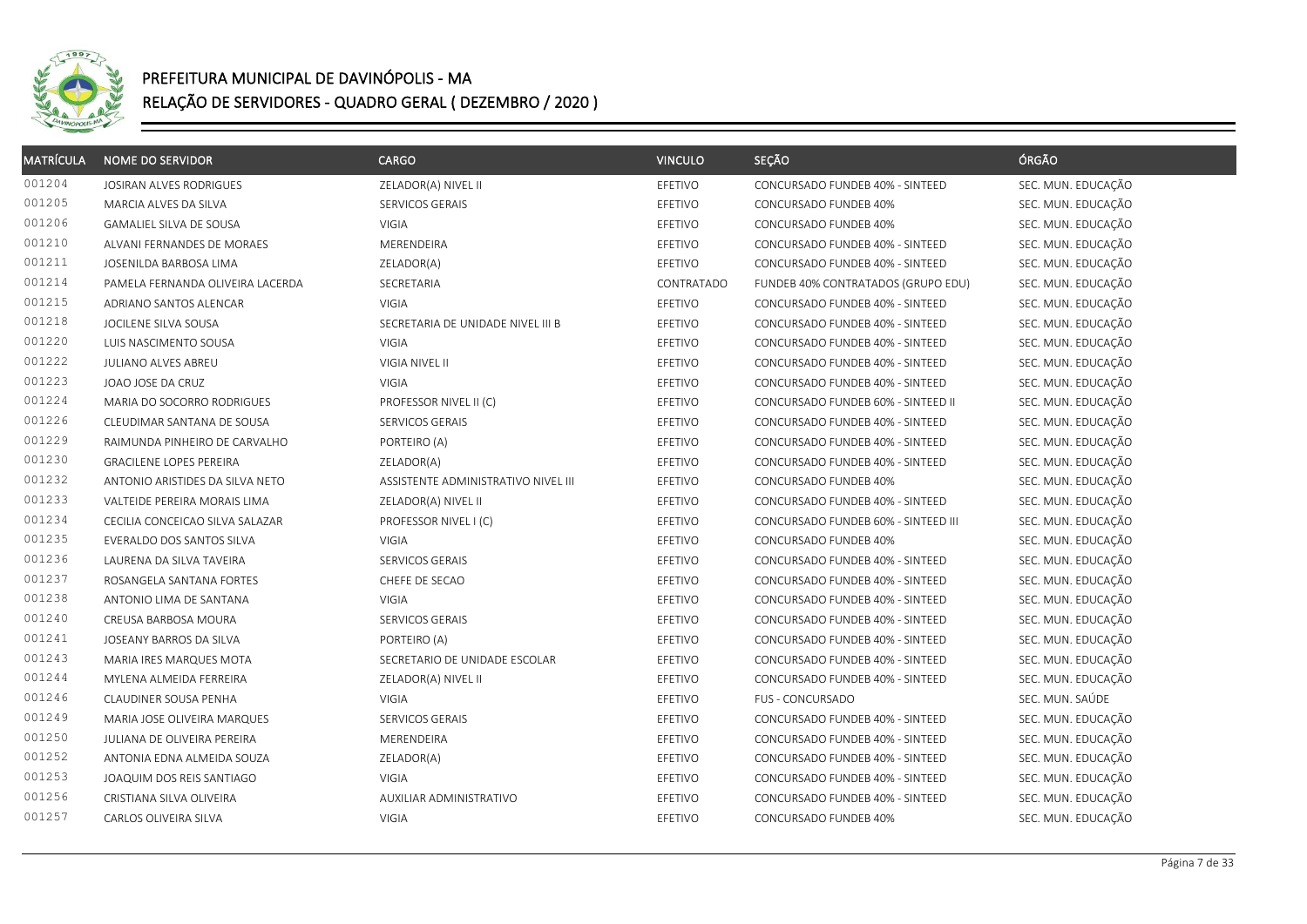

| <b>MATRÍCULA</b> | <b>NOME DO SERVIDOR</b>               | CARGO                               | <b>VINCULO</b> | SEÇÃO                               | ÓRGÃO              |
|------------------|---------------------------------------|-------------------------------------|----------------|-------------------------------------|--------------------|
| 001258           | DIONILSON ALVES DE OLIVEIRA           | SUPERVISOR EDUCACIONAL              | EFETIVO        | CONCURSADO FUNDEB 60%               | SEC. MUN. EDUCAÇÃO |
| 001262           | CLEMA MOREIRA DE ARAUJO               | ZELADOR(A)                          | EFETIVO        | CONCURSADO FUNDEB 40%               | SEC. MUN. EDUCAÇÃO |
| 001263           | EZEQUIEL FERREIRA RIO                 | VIGIA NIVEL II                      | EFETIVO        | CONCURSADO FUNDEB 40% - SINTEED     | SEC. MUN. EDUCAÇÃO |
| 001264           | JOSIANE LIMA BEZERRA FERREIRA         | SECRETARIO DE UNIDADE ESCOLAR       | EFETIVO        | CONCURSADO FUNDEB 40% - SINTEED     | SEC. MUN. EDUCAÇÃO |
| 001265           | SILVIA JHEYLIANE BEZERRA DA SILVA     | AGENTE DE ENDEMIAS                  | EFETIVO        | AGENTES DE ENDEMIAS                 | SEC. MUN. SAÚDE    |
| 001266           | REGINALDO LIMA MOTA                   | VIGIA NIVEL II                      | EFETIVO        | CONCURSADO FUNDEB 40% - SINTEED     | SEC. MUN. EDUCAÇÃO |
| 001267           | ANTONIA EUZELIA CONCEICAO DA SILVA    | ZELADOR(A) NIVEL II                 | EFETIVO        | CONCURSADO FUNDEB 40% - SINTEED     | SEC. MUN. EDUCAÇÃO |
| 001269           | MARIA DO SOCORRO BARBOSA SILVA SIMAO  | PROFESSOR NIVEL II (C)              | EFETIVO        | CONCURSADO FUNDEB 60% - SINTEED I   | SEC. MUN. EDUCAÇÃO |
| 001270           | DORIVAL RODRIGUES DOS SANTOS          | VIGIA                               | EFETIVO        | FUS - CONCURSADO                    | SEC. MUN. SAÚDE    |
| 001271           | TEREZINHA BARBOSA DA CRUZ             | MERENDEIRA NIVEL II                 | EFETIVO        | CONCURSADO FUNDEB 40% - SINTEED     | SEC. MUN. EDUCAÇÃO |
| 001272           | ARQUIMEDES GOMES DE ALMEIDA           | DIGITADOR(A)                        | EFETIVO        | CONCURSADO FUNDEB 40%               | SEC. MUN. EDUCAÇÃO |
| 001273           | MARIA DE LOURDES NEGREIROS DE SOUSA   | PROFESSOR NIVEL II (C)              | EFETIVO        | CONCURSADO FUNDEB 60%               | SEC. MUN. EDUCAÇÃO |
| 001275           | EDINA CIQUEIRA DE SOUSA               | PROFESSOR NIVEL I (B)               | EFETIVO        | CONCURSADO FUNDEB 60% - SINTEED III | SEC. MUN. EDUCAÇÃO |
| 001276           | DIEGO MARADONA LIMA LOPES             | PROFESSOR ESPECIAL (A)              | EFETIVO        | CONCURSADO FUNDEB 60%               | SEC. MUN. EDUCAÇÃO |
| 001277           | JAYRON COELHO SILVA                   | PROFESSOR NIVEL II (B)              | EFETIVO        | CONCURSADO FUNDEB 60% - SINTEED I   | SEC. MUN. EDUCAÇÃO |
| 001278           | MARIA DAS DORES LIMA LOPES            | PROFESSOR NIVEL II (B)              | EFETIVO        | CONCURSADO FUNDEB 60%               | SEC. MUN. EDUCAÇÃO |
| 001282           | IVANILDO ALEXANDRE OLIVEIRA           | PROFESSOR NIVEL II (B)              | EFETIVO        | CONCURSADO FUNDEB 60% - SINTEED III | SEC. MUN. EDUCAÇÃO |
| 001283           | ELISANGELA BARROSO PEREIRA            | PROFESSOR(A) EDUCACAO INFANTIL      | EFETIVO        | CONCURSADO FUNDEB 60% - SINTEED II  | SEC. MUN. EDUCAÇÃO |
| 001284           | LAUDECI FERREIRA DE FREITAS           | AUXILIAR DE COPA E COZINHA NIVEL II | EFETIVO        | CONCURSADO FUNDEB 40% - SINTEED     | SEC. MUN. EDUCAÇÃO |
| 001285           | FRANCINEIA MORAES LOURENCO            | PROFESSOR NIVEL II (C)              | EFETIVO        | CONCURSADO FUNDEB 60%               | SEC. MUN. EDUCAÇÃO |
| 001287           | MANOEL FERREIRA PEREIRA               | PROFESSOR NIVEL II (B)              | EFETIVO        | CONCURSADO FUNDEB 60% - SINTEED I   | SEC. MUN. EDUCAÇÃO |
| 001288           | MARIA DAS GRACAS RABELO DOS ANJOS     | PROFESSOR NIVEL II (C)              | EFETIVO        | CONCURSADO FUNDEB 60% - SINTEED I   | SEC. MUN. EDUCAÇÃO |
| 001290           | MARIA DO SOCORRO ARAUJO DIAS          | AUXILIAR ADMINISTRATIVO             | EFETIVO        | CONCURSADO FUNDEB 40% - SINTEED     | SEC. MUN. EDUCAÇÃO |
| 001291           | MARCOS DE SOUZA GONCALVES             | PROFESSOR NIVEL II (B)              | EFETIVO        | CONCURSADO FUNDEB 60% - SINTEED II  | SEC. MUN. EDUCAÇÃO |
| 001292           | ANA MARIA RODRIGUES DA SILVA          | PROFESSOR NIVEL II (C)              | EFETIVO        | CONCURSADO FUNDEB 60% - SINTEED III | SEC. MUN. EDUCAÇÃO |
| 001293           | ANA MARIA RODRIGUES DA SILVA          | PROFESSOR NIVEL II (B)              | EFETIVO        | CONCURSADO FUNDEB 60%               | SEC. MUN. EDUCAÇÃO |
| 001294           | LUCIEIDE DE OLANDA                    | PROFESSOR(A) EDUCACAO INFANTIL      | EFETIVO        | CONCURSADO FUNDEB 60% - SINTEED II  | SEC. MUN. EDUCAÇÃO |
| 001295           | WANDERLEI SILVA DA CUNHA              | PROFESSOR NIVEL I (B)               | EFETIVO        | CONCURSADO FUNDEB 60% - SINTEED I   | SEC. MUN. EDUCAÇÃO |
| 001296           | BRENDA RAFAELA MARIA NASCIMENTO BRITO | PROFESSOR NIVEL I (B)               | EFETIVO        | CONCURSADO FUNDEB 60%               | SEC. MUN. EDUCAÇÃO |
| 001297           | ELENILSON ALVES GOMES                 | PROFESSOR NIVEL II (B)              | EFETIVO        | CONCURSADO FUNDEB 60%               | SEC. MUN. EDUCAÇÃO |
| 001300           | JACILDA MIRANDA DA SILVA              | PROFESSOR NIVEL I (C)               | EFETIVO        | CONCURSADO FUNDEB 60% - SINTEED II  | SEC. MUN. EDUCAÇÃO |
| 001301           | JUAREZ DE OLIVEIRA SILVA              | PROFESSOR ESPECIAL (A)              | EFETIVO        | CONCURSADO FUNDEB 60% - SINTEED I   | SEC. MUN. EDUCAÇÃO |
| 001302           | ZELIA GONCALVES LIMA LEITE            | INSPETOR(A) ESCOLAR                 | EFETIVO        | CONCURSADO FUNDEB 60%               | SEC. MUN. EDUCAÇÃO |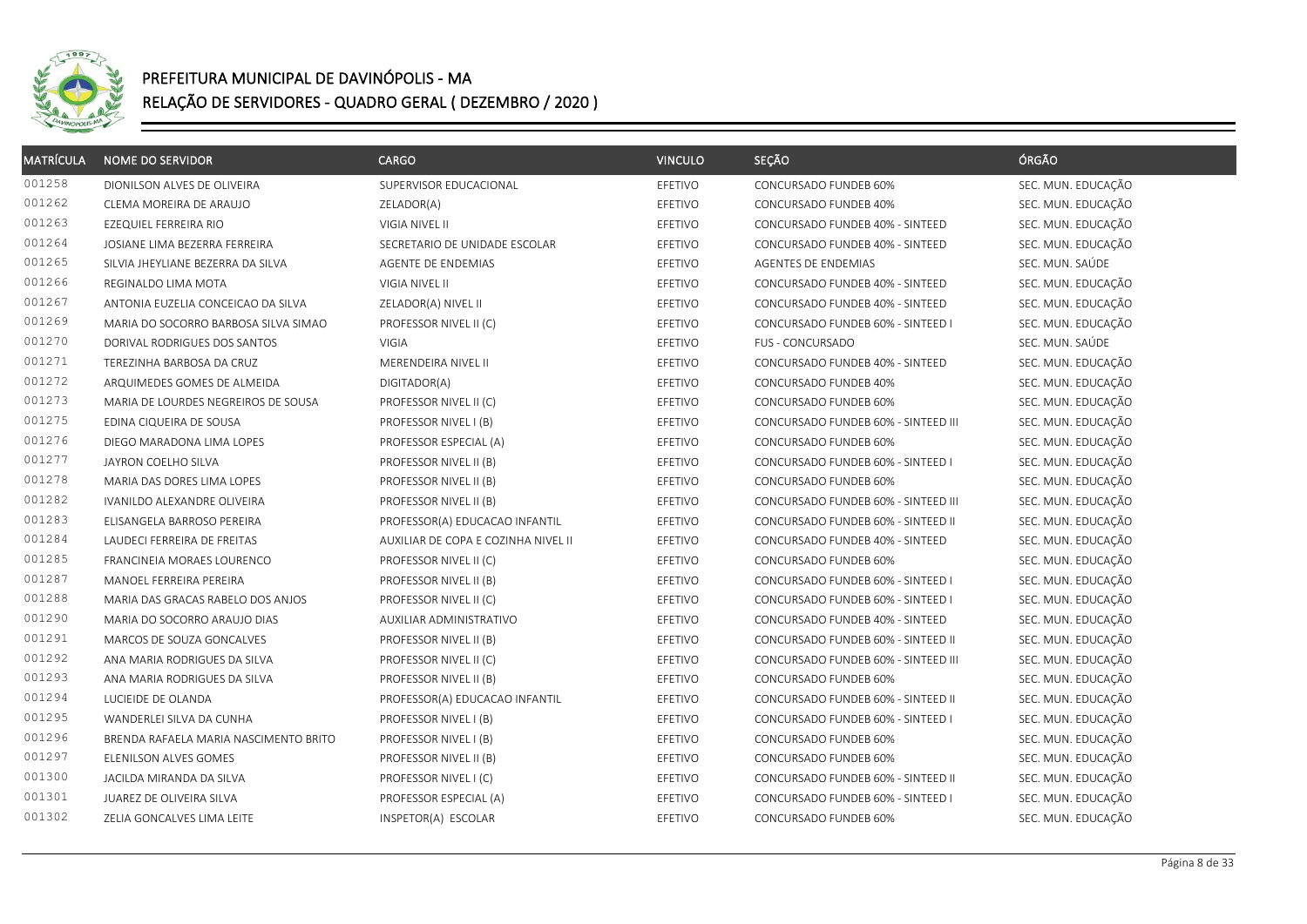

| <b>MATRÍCULA</b> | <b>NOME DO SERVIDOR</b>          | CARGO                          | <b>VINCULO</b> | SEÇÃO                                     | ÓRGÃO                   |
|------------------|----------------------------------|--------------------------------|----------------|-------------------------------------------|-------------------------|
| 001303           | OZANILDO PINHEIRO SOUSA          | INSPETOR(A) ESCOLAR            | EFETIVO        | CONCURSADO FUNDEB 60%                     | SEC. MUN. EDUCAÇÃO      |
| 001304           | JOISIANY LEITE BISPO             | PROFESSOR NIVEL II (B)         | EFETIVO        | CONCURSADO FUNDEB 60% - SINTEED II        | SEC. MUN. EDUCAÇÃO      |
| 001305           | NADJA LEITE SILVA JANSEN         | PROFESSOR NIVEL II (B)         | EFETIVO        | CONCURSADO FUNDEB 60% - SINTEED I         | SEC. MUN. EDUCAÇÃO      |
| 001306           | FRANCISCA DO AMARAL SILVA        | PROFESSOR NIVEL II (B)         | EFETIVO        | CONCURSADO FUNDEB 60% - SINTEED III       | SEC. MUN. EDUCAÇÃO      |
| 001307           | IVONICE NUNES OLIVEIRA PEREIRA   | PROFESSOR NIVEL II (A)         | EFETIVO        | CONCURSADO FUNDEB 60% - SINTEED III       | SEC. MUN. EDUCAÇÃO      |
| 001308           | MARIA DO SOCORRO RODRIGUES       | ADMINISTRADOR ESCOLAR          | EFETIVO        | CONCURSADO FUNDEB 60% - SINTEED I         | SEC. MUN. EDUCAÇÃO      |
| 001309           | EDILENE COSTA SILVA              | PROFESSOR NIVEL II (B)         | EFETIVO        | CONCURSADO FUNDEB 60% - SINTEED III       | SEC. MUN. EDUCAÇÃO      |
| 001310           | FRANCISCA MARIA SILVA DOS SANTOS | PROFESSOR NIVEL II (C)         | EFETIVO        | CONCURSADO FUNDEB 60% - SINTEED III       | SEC. MUN. EDUCAÇÃO      |
| 001311           | VERA LUCIA DE SOUSA MELO         | PROFESSOR NIVEL II (C)         | EFETIVO        | CONCURSADO FUNDEB 60% - SINTEED I         | SEC. MUN. EDUCAÇÃO      |
| 001312           | BETANIA LOPES MORAIS             | PROFESSOR NIVEL II (B)         | EFETIVO        | CONCURSADO FUNDEB 60% - SINTEED III       | SEC. MUN. EDUCAÇÃO      |
| 001313           | VERA LUCIA CHAVES SIPAUBA        | PROFESSOR NIVEL II (C)         | EFETIVO        | CONCURSADO FUNDEB 60% - SINTEED I         | SEC. MUN. EDUCAÇÃO      |
| 001314           | MARIA DAS GRACAS PEREIRA FRANCA  | PROFESSOR NIVEL I (C)          | EFETIVO        | CONCURSADO FUNDEB 60% - SINTEED I         | SEC. MUN. EDUCAÇÃO      |
| 001315           | VARDILENE ALENCAR SOUSA          | PROFESSOR(A) EDUCACAO INFANTIL | EFETIVO        | CONCURSADO FUNDEB 60%                     | SEC. MUN. EDUCAÇÃO      |
| 001318           | MARIA RAIMUNDA SOUSA DOS SANTOS  | PROFESSOR NIVEL II (B)         | EFETIVO        | CONCURSADO FUNDEB 60% - SINTEED I         | SEC. MUN. EDUCAÇÃO      |
| 001320           | MARIA LUZIA SOUSA RODRIGUES      | PROFESSOR NIVEL II (B)         | EFETIVO        | CONCURSADO FUNDEB 60% - SINTEED II        | SEC. MUN. EDUCAÇÃO      |
| 001321           | ELIZABETH PEREIRA ARAUJO         | PROFESSOR NIVEL II (B)         | EFETIVO        | CONCURSADO FUNDEB 60% - SINTEED III       | SEC. MUN. EDUCAÇÃO      |
| 001324           | CARMELITA SILVA PEREIRA          | PROFESSOR NIVEL I (C)          | EFETIVO        | CONCURSADO FUNDEB 60% - SINTEED III       | SEC. MUN. EDUCAÇÃO      |
| 001325           | ANTONIENES LIMA MORAES FERNANDES | PROFESSOR NIVEL II (B)         | EFETIVO        | CONCURSADO FUNDEB 60% - SINTEED III       | SEC. MUN. EDUCAÇÃO      |
| 001326           | MARIA LIMA DE SOUSA              | DIRETOR DE UNIDADE ESCOLAR     | EFETIVO        | CONCURSADO FUNDEB 60%                     | SEC. MUN. EDUCAÇÃO      |
| 001327           | <b>IDECI VIEIRA DA SILVA</b>     | PROFESSOR NIVEL I (B)          | EFETIVO        | CONCURSADO FUNDEB 60%                     | SEC. MUN. EDUCAÇÃO      |
| 001328           | MARIA DARCYLEIDE GOMES DE ARAUJO | PROFESSOR NIVEL I (B)          | EFETIVO        | CONCURSADO FUNDEB 60% - SINTEED I         | SEC. MUN. EDUCAÇÃO      |
| 001330           | LUIS HENRIQUE DA SILVA FALCAO    | PROFESSOR NIVEL II (C)         | EFETIVO        | CONCURSADO FUNDEB 60% - SINTEED II        | SEC. MUN. EDUCAÇÃO      |
| 001331           | IRENO DE SOUSA LIMA              | PROFESSOR NIVEL I (C)          | EFETIVO        | CONCURSADO FUNDEB 60% - SINTEED II        | SEC. MUN. EDUCAÇÃO      |
| 001332           | JEANY RIBEIRO ARAUJO PEREIRA     | PROFESSOR NIVEL II (B)         | EFETIVO        | SECRETARIA MUNICIPAL DE EDUCACAO (CONCURS | SEC. MUN. ADMINISTRAÇÃO |
| 001333           | KATIA CILENE PONTES DOS SANTOS   | PROFESSOR NIVEL II (C)         | EFETIVO        | CONCURSADO FUNDEB 60% - SINTEED I         | SEC. MUN. EDUCAÇÃO      |
| 001334           | ROSY ALDA DEQUEIXES REIS         | PROFESSOR NIVEL I (C)          | EFETIVO        | CONCURSADO FUNDEB 60% - SINTEED II        | SEC. MUN. EDUCAÇÃO      |
| 001335           | JOSE ARIVAN MOURA SOUSA          | PROFESSOR NIVEL II (A)         | EFETIVO        | CONCURSADO FUNDEB 60%                     | SEC. MUN. EDUCAÇÃO      |
| 001336           | JOSE ARIVAN MOURA SOUSA          | ADMINISTRADOR ESCOLAR          | EFETIVO        | CONCURSADO FUNDEB 60% - SINTEED I         | SEC. MUN. EDUCAÇÃO      |
| 001337           | MARIA APARECIDA SOARES MORENO    | PROFESSOR NIVEL I (C)          | EFETIVO        | CONCURSADO FUNDEB 60% - SINTEED II        | SEC. MUN. EDUCAÇÃO      |
| 001338           | ROSILENE RODRIGUES DOS SANTOS    | PROFESSOR NIVEL I (C)          | EFETIVO        | CONCURSADO FUNDEB 60% - SINTEED I         | SEC. MUN. EDUCAÇÃO      |
| 001339           | OZINETE MARQUE LOPES             | PROFESSOR NIVEL I (C)          | EFETIVO        | CONCURSADO FUNDEB 60% - SINTEED I         | SEC. MUN. EDUCAÇÃO      |
| 001340           | MARIA DE FATIMA PEREIRA ABREU    | PROFESSOR NIVEL I (A)          | EFETIVO        | CONCURSADO FUNDEB 60% - SINTEED II        | SEC. MUN. EDUCAÇÃO      |
| 001341           | MARILEIDE DA SILVA MUNIZ         | PROFESSOR NIVEL I (C)          | EFETIVO        | CONCURSADO FUNDEB 60% - SINTEED I         | SEC. MUN. EDUCAÇÃO      |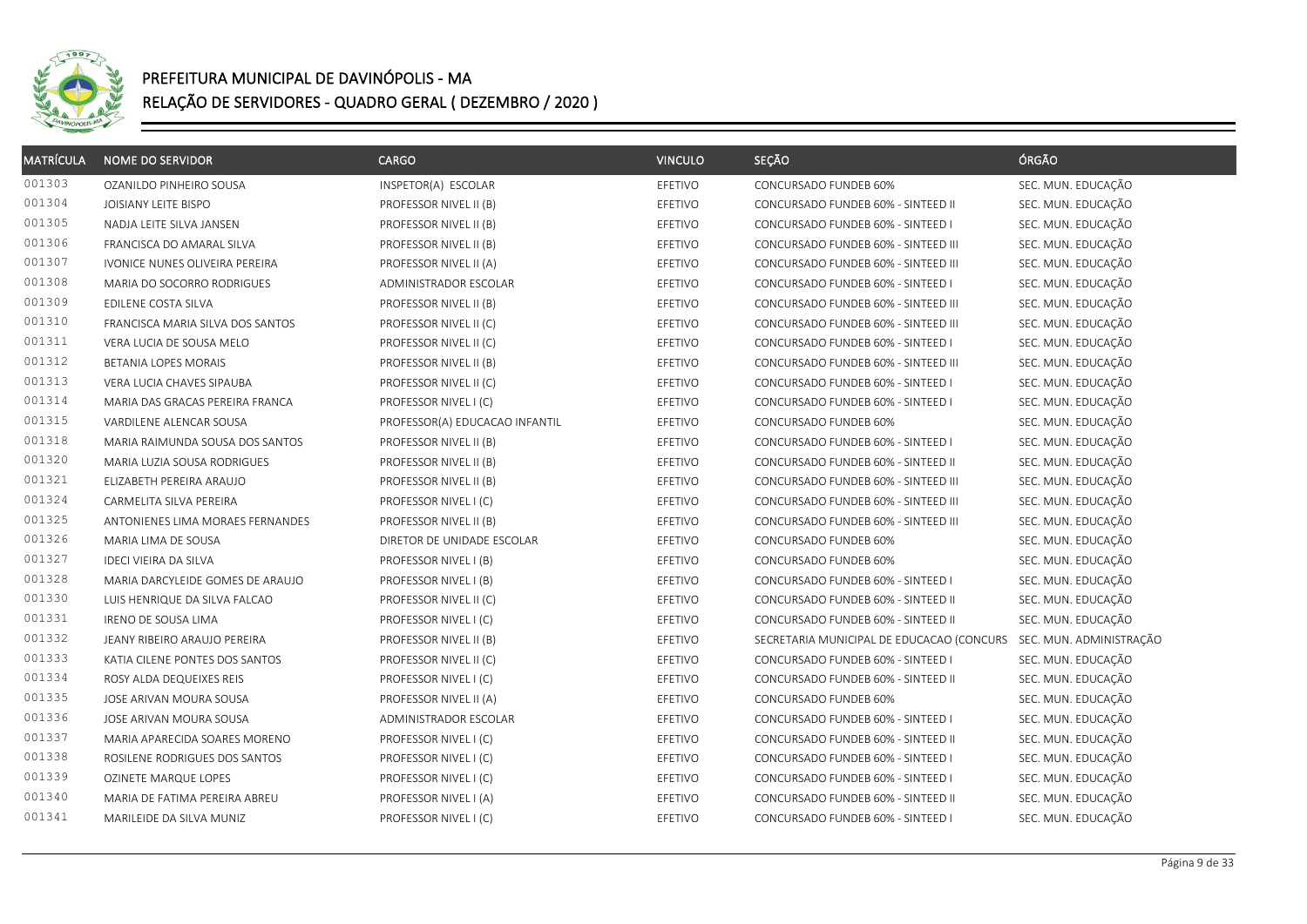

| <b>MATRÍCULA</b> | <b>NOME DO SERVIDOR</b>           | <b>CARGO</b>                | <b>VINCULO</b> | SEÇÃO                                  | ÓRGÃO                   |
|------------------|-----------------------------------|-----------------------------|----------------|----------------------------------------|-------------------------|
| 001342           | LINDALVA VIANA GOMES              | PROFESSOR NIVEL II (B)      | EFETIVO        | CONCURSADO FUNDEB 60% - SINTEED I      | SEC. MUN. EDUCAÇÃO      |
| 001343           | ANTONIA ALVES DA SILVA            | PROFESSOR NIVEL I (C)       | EFETIVO        | CONCURSADO FUNDEB 60% - SINTEED III    | SEC. MUN. EDUCAÇÃO      |
| 001344           | VANUSA DA SILVA SOUSA             | PROFESSOR NIVEL II (B)      | EFETIVO        | CONCURSADO FUNDEB 60% - SINTEED I      | SEC. MUN. EDUCAÇÃO      |
| 001345           | BENEDITO FLORENCIO ALVES          | PROFESSOR NIVEL II (B)      | EFETIVO        | CONCURSADO FUNDEB 60% - SINTEED III    | SEC. MUN. EDUCAÇÃO      |
| 001346           | KATIA CILENE DAS CHAGAS           | PROFESSOR NIVEL II (B)      | EFETIVO        | CONCURSADO FUNDEB 60% - SINTEED I      | SEC. MUN. EDUCAÇÃO      |
| 001347           | ETEVALDO CARNEIRO FERREIRA FILHO  | PROFESSOR NIVEL II (B)      | EFETIVO        | CONCURSADO FUNDEB 60% - SINTEED III    | SEC. MUN. EDUCAÇÃO      |
| 001348           | MARIA ELIZANGELA SILVA DE SOUSA   | PROFESSOR NIVEL II (B)      | EFETIVO        | CONCURSADO FUNDEB 60% - SINTEED I      | SEC. MUN. EDUCAÇÃO      |
| 001349           | MARIA VILMA MOURA DOS SANTOS      | PROFESSOR NIVEL I (C)       | EFETIVO        | CONCURSADO FUNDEB 60% - SINTEED I      | SEC. MUN. EDUCAÇÃO      |
| 001350           | JOAO BATISTA DOS SANTOS           | PROFESSOR NIVEL II (C)      | EFETIVO        | CONCURSADO FUNDEB 60% - SINTEED I      | SEC. MUN. EDUCAÇÃO      |
| 001351           | DOMINGAS VIEIRA DOS SANTOS        | PROFESSOR NIVEL I (C)       | EFETIVO        | CONCURSADO FUNDEB 60% - SINTEED III    | SEC. MUN. EDUCAÇÃO      |
| 001352           | MARIA ELIZA DA SILVA RIEIRO       | INSPETOR(A) ESCOLAR         | EFETIVO        | CONCURSADO FUNDEB 60%                  | SEC. MUN. EDUCAÇÃO      |
| 001353           | ROSILDA DE SOUZA SILVA            | PROFESSOR NIVEL II (C)      | EFETIVO        | CONCURSADO FUNDEB 60% - SINTEED II     | SEC. MUN. EDUCAÇÃO      |
| 001354           | ELZIMAR SILVA SALAZAR             | PROFESSOR ESPECIAL (C)      | EFETIVO        | CONCURSADO FUNDEB 60% - SINTEED III    | SEC. MUN. EDUCAÇÃO      |
| 001355           | MARIA DOS ANJOS DANTAS DA COSTA   | PROFESSOR NIVEL II (B)      | EFETIVO        | CONCURSADO FUNDEB 60% - SINTEED II     | SEC. MUN. EDUCAÇÃO      |
| 001357           | CLEUSON SANTANA SILVA             | PROFESSOR NIVEL II (B)      | EFETIVO        | CONCURSADO FUNDEB 60% - SINTEED III    | SEC. MUN. EDUCAÇÃO      |
| 001359           | FRANCISCO PEREIRA DOS SANTOS NETO | PROFESSOR NIVEL II (B)      | EFETIVO        | CONCURSADO FUNDEB 60% - SINTEED I      | SEC. MUN. EDUCAÇÃO      |
| 001360           | ROBSON ALVES LOURENCO             | PROFESSOR NIVEL II (B)      | EFETIVO        | CONCURSADO FUNDEB 60% - SINTEED I      | SEC. MUN. EDUCAÇÃO      |
| 001361           | <b>GEUSANE SILVA MATOS</b>        | PROFESSOR NIVEL II (C)      | EFETIVO        | CONCURSADO FUNDEB 60% - SINTEED III    | SEC. MUN. EDUCAÇÃO      |
| 001362           | VALDIR MAGALHAES FORTES           | PROFESSOR NIVEL II (B)      | EFETIVO        | CONCURSADO FUNDEB 60%                  | SEC. MUN. EDUCAÇÃO      |
| 001363           | <b>VALDIR MAGALHAES FORTES</b>    | PROFESSOR NIVEL II (B)      | EFETIVO        | CONCURSADO FUNDEB 60% - SINTEED I      | SEC. MUN. EDUCAÇÃO      |
| 001364           | JACIRA LOPES E SA                 | PROFESSOR NIVEL II (B)      | EFETIVO        | CONCURSADO FUNDEB 60% - SINTEED I      | SEC. MUN. EDUCAÇÃO      |
| 001365           | REBER OLIVEIRA DE ASSUNCAO        | PROFESSOR NIVEL I (B)       | EFETIVO        | CONCURSADO FUNDEB 60% - SINTEED I      | SEC. MUN. EDUCAÇÃO      |
| 001366           | DEUSA MARIA RABELO COSTA          | PROFESSOR NIVEL II (C)      | EFETIVO        | CONCURSADO FUNDEB 60% - SINTEED III    | SEC. MUN. EDUCAÇÃO      |
| 001367           | IONILDE SOUSA SANTOS              | PROFESSOR NIVEL II (C)      | EFETIVO        | CONCURSADO FUNDEB 60% - SINTEED III    | SEC. MUN. EDUCAÇÃO      |
| 001368           | ILMA DOS SANTOS VAZ               | FISCAL DE TRIBUTOS          | EFETIVO        | DEPARTAMENTO DE TRIBUTOS - CONCURSADOS | SEC. MUN. ADMINISTRAÇÃO |
| 001369           | EDILENE DAGMAR BANDEIRA MOURAO    | MERENDEIRA                  | EFETIVO        | CONCURSADO FUNDEB 40%                  | SEC. MUN. EDUCAÇÃO      |
| 001370           | <b>ISABEL LIMA DA SILVA</b>       | COORDENADOR(A) DE VACINA    | COMISSIONADO   | PAB - CONTRATRADO                      | SEC. MUN. SAÚDE         |
| 001371           | ILMA MORAIS DE AZEVEDO            | AUXILIAR ADMINISTRATIVO     | EFETIVO        | FUS - CONCURSADO                       | SEC. MUN. SAÚDE         |
| 001373           | NUBIA LAFAETE GOMES DA SILVA      | AGENTE COMUNITARIO DE SAUDE | EFETIVO        | AGENTE COMUNITÁRIO DE SAÚDE - ACS      | SEC. MUN. SAÚDE         |
| 001374           | LINDALVA DA SILVA MORAIS          | TECNICO DE ENFERMAGEM       | EFETIVO        | FUS - CONCURSADO                       | SEC. MUN. SAÚDE         |
| 001375           | ANA MARIA SOUSA DA SILVA          | AUXILIAR ADMINISTRATIVO     | CONTRATADO     | PAB - CONTRATRADO                      | SEC. MUN. SAÚDE         |
| 001378           | SILENE MARIA DA SILVA MARINHO     | TECNICO DE ENFERMAGEM       | EFETIVO        | FUS - CONCURSADO                       | SEC. MUN. SAÚDE         |
| 001380           | MARIA RAIMUNDA FERREIRA DE ARAUJO | AGENTE COMUNITARIO DE SAUDE | EFETIVO        | AGENTE COMUNITÁRIO DE SAÚDE - ACS      | SEC. MUN. SAÚDE         |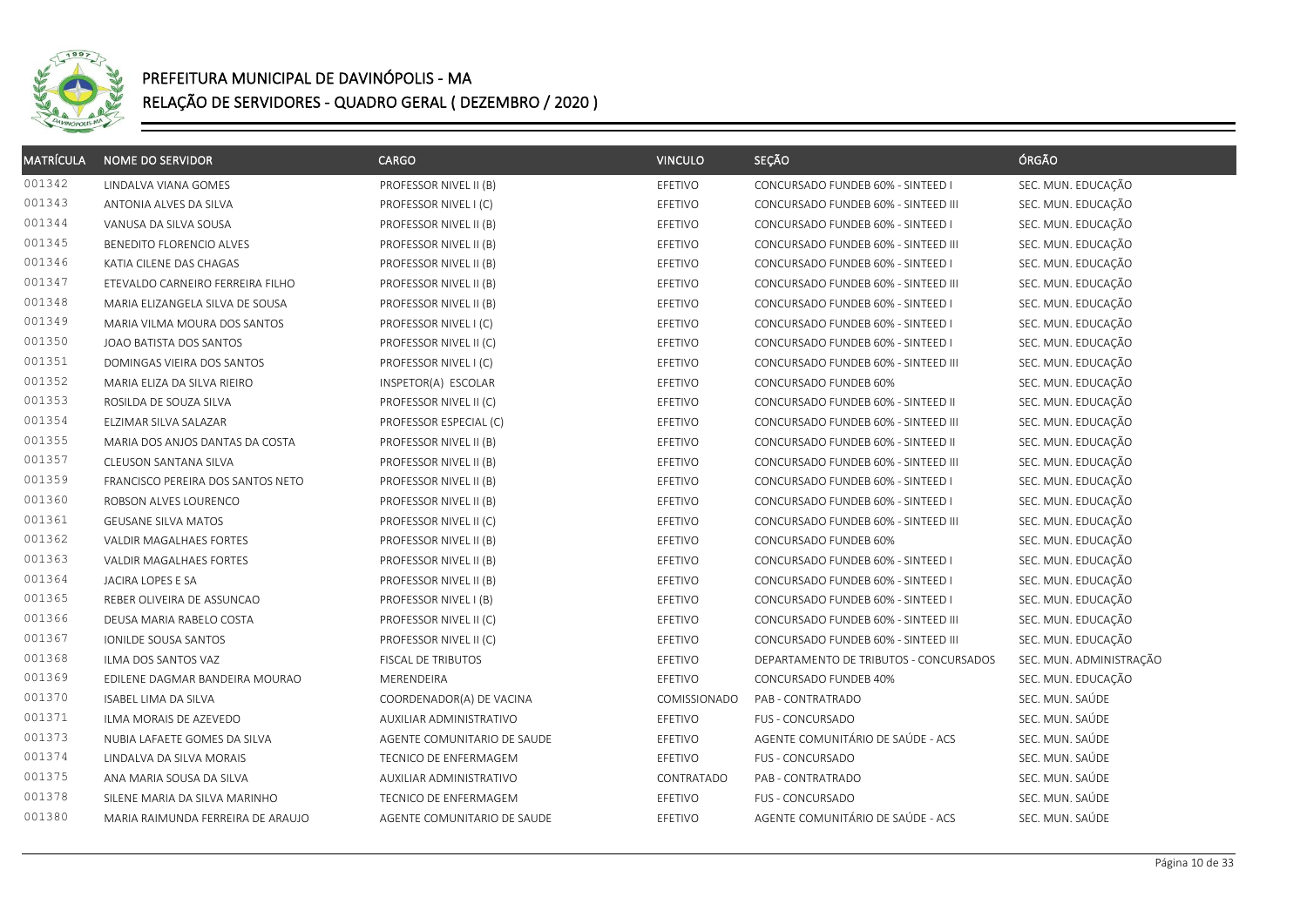

| <b>MATRÍCULA</b> | <b>NOME DO SERVIDOR</b>             | <b>CARGO</b>                   | <b>VINCULO</b> | SEÇÃO                             | ÓRGÃO                   |
|------------------|-------------------------------------|--------------------------------|----------------|-----------------------------------|-------------------------|
| 001384           | MARIA ANGELITA FERREIRA DE OLIVEIRA | <b>TECNICO DE ENFERMAGEM</b>   | EFETIVO        | <b>FUS - CONCURSADO</b>           | SEC. MUN. SAÚDE         |
| 001385           | DORILENE DOS SANTOS ARAUJO          | AUXILIAR ADMINISTRATIVO        | EFETIVO        | <b>FUS - CONCURSADOS I</b>        | SEC. MUN. SAÚDE         |
| 001386           | PATRICIA DOS SANTOS SILVA QUEIROZ   | ENFERMEIRO(A) DA ESF           | EFETIVO        | PSF CONCURSADO                    | SEC. MUN. SAÚDE         |
| 001388           | JOSUE MUNIZ DOS SANTOS              | <b>MOTORISTA</b>               | EFETIVO        | SEC MUN DE ADMIN - CONCURSADO     | SEC. MUN. ADMINISTRAÇÃO |
| 001389           | MARIA DO SOCORRO DA CONCEICAO       | AGENTE DE ENDEMIAS             | EFETIVO        | AGENTES DE ENDEMIAS               | SEC. MUN. SAÚDE         |
| 001391           | JAIRTON SOUSA SANTOS                | ODONTOLOGO DA ESB              | EFETIVO        | PSB - CONCURSADO                  | SEC. MUN. SAÚDE         |
| 001392           | CLEMILTON BARROSO DA SILVA          | FISCAL DE VIGILANCIA SANITARIA | EFETIVO        | <b>FUS - CONCURSADO</b>           | SEC. MUN. SAÚDE         |
| 001394           | ANA CELIA BARBOSA DOS SANTOS        | AUXILIAR ADMINISTRATIVO        | EFETIVO        | <b>FUS - CONCURSADOS I</b>        | SEC. MUN. SAÚDE         |
| 001396           | IZAELMA DE SOUSA COSTA              | AGENTE COMUNITARIO DE SAUDE    | EFETIVO        | AGENTE COMUNITÁRIO DE SAÚDE - ACS | SEC. MUN. SAÚDE         |
| 001397           | <b>ISAIAS RODRIGUES LIMA</b>        | AGENTE DE ENDEMIAS             | EFETIVO        | <b>AGENTES DE ENDEMIAS</b>        | SEC. MUN. SAÚDE         |
| 001399           | MARILENE SOUSA                      | SERVICOS GERAIS                | EFETIVO        | FUS - CONCURSADO                  | SEC. MUN. SAÚDE         |
| 001402           | MARIA SONIA LOPES SANTOS            | AGENTE DE ENDEMIAS             | EFETIVO        | <b>FUS - CONCURSADO</b>           | SEC. MUN. SAÚDE         |
| 001404           | VALDINAR ALMEIDA DO NASCIMENTO      | <b>VIGIA</b>                   | EFETIVO        | SEC MUN DESEN SOCIAL - CONCURSADO | SEC. MUN. ADMINISTRAÇÃO |
| 001406           | FRANCISCA RITA CARDOSO DOS SANTOS   | <b>TECNICO DE ENFERMAGEM</b>   | EFETIVO        | <b>FUS - CONCURSADO</b>           | SEC. MUN. SAÚDE         |
| 001407           | ELIAS DE ALMEIDA                    | AGENTE DE ENDEMIAS             | EFETIVO        | <b>AGENTES DE ENDEMIAS</b>        | SEC. MUN. SAÚDE         |
| 001408           | ELIENE BEZERRA LOPES                | <b>TECNICO DE ENFERMAGEM</b>   | CONTRATADO     | FUS - CONTRATADO                  | SEC. MUN. SAÚDE         |
| 001411           | ANNE KALINE GUIMARAES GAMA          | ENFERMEIRO(A) DA ESF           | EFETIVO        | PSF CONCURSADO                    | SEC. MUN. SAÚDE         |
| 001412           | MARIA DOS REIS DE SOUSA LOPES       | AGENTE COMUNITARIO DE SAUDE    | EFETIVO        | AGENTE COMUNITÁRIO DE SAÚDE - ACS | SEC. MUN. SAÚDE         |
| 001414           | MARIA DE JESUS FREITAS VIANA        | AGENTE DE ENDEMIAS             | EFETIVO        | AGENTES DE ENDEMIAS               | SEC. MUN. SAÚDE         |
| 001415           | LUIZA RODRIGUES DOS SANTOS          | AGENTE COMUNITARIO DE SAUDE    | EFETIVO        | AGENTE COMUNITÁRIO DE SAÚDE - ACS | SEC. MUN. SAÚDE         |
| 001416           | ROSIMEIRE ROSA DA SILVA             | AGENTE COMUNITARIO DE SAUDE    | EFETIVO        | AGENTE COMUNITÁRIO DE SAÚDE - ACS | SEC. MUN. SAÚDE         |
| 001418           | MARIA TERESA ARAUJO SILVA           | AGENTE COMUNITARIO DE SAUDE    | EFETIVO        | AGENTE COMUNITÁRIO DE SAÚDE - ACS | SEC. MUN. SAÚDE         |
| 001420           | MARIA SALOME BRITO PEREIRA          | AGENTE COMUNITARIO DE SAUDE    | EFETIVO        | AGENTE COMUNITÁRIO DE SAÚDE - ACS | SEC. MUN. SAÚDE         |
| 001421           | VALDIRENE DA SILVA SOUSA            | AGENTE COMUNITARIO DE SAUDE    | EFETIVO        | AGENTE COMUNITÁRIO DE SAÚDE - ACS | SEC. MUN. SAÚDE         |
| 001422           | REJANE DE FRANCA SANTOS             | AGENTE COMUNITARIO DE SAUDE    | EFETIVO        | AGENTE COMUNITÁRIO DE SAÚDE - ACS | SEC. MUN. SAÚDE         |
| 001424           | MARILENE HONOFRE FERREIRA           | AGENTE COMUNITARIO DE SAUDE    | EFETIVO        | AGENTE COMUNITÁRIO DE SAÚDE - ACS | SEC. MUN. SAÚDE         |
| 001425           | MARIA JOSE DE SOUSA                 | AGENTE COMUNITARIO DE SAUDE    | EFETIVO        | AGENTE COMUNITÁRIO DE SAÚDE - ACS | SEC. MUN. SAÚDE         |
| 001426           | <b>IVANEIDE CONCEICAO FREITAS</b>   | AGENTE COMUNITARIO DE SAUDE    | EFETIVO        | AGENTE COMUNITÁRIO DE SAÚDE - ACS | SEC. MUN. SAÚDE         |
| 001427           | MARIA GORETE LIMA DE SOUSA          | AGENTE COMUNITARIO DE SAUDE    | EFETIVO        | AGENTE COMUNITÁRIO DE SAÚDE - ACS | SEC. MUN. SAÚDE         |
| 001428           | MARIA LINETE DA SILVA               | AGENTE COMUNITARIO DE SAUDE    | EFETIVO        | AGENTE COMUNITÁRIO DE SAÚDE - ACS | SEC. MUN. SAÚDE         |
| 001429           | ADELVAN SILVA DE ALMEIDA            | <b>VIGIA</b>                   | EFETIVO        | <b>FUS - CONCURSADO</b>           | SEC. MUN. SAÚDE         |
| 001430           | ROSENILDE RODRIGUES MACIEL          | AGENTE COMUNITARIO DE SAUDE    | EFETIVO        | AGENTE COMUNITÁRIO DE SAÚDE - ACS | SEC. MUN. SAÚDE         |
| 001432           | FRANCISCO PEREIRA NUNES             | SERVICOS GERAIS                | COMISSIONADO   | CRAS - CONCURSADO                 | SEC. MUN. ASS. SOCIAL   |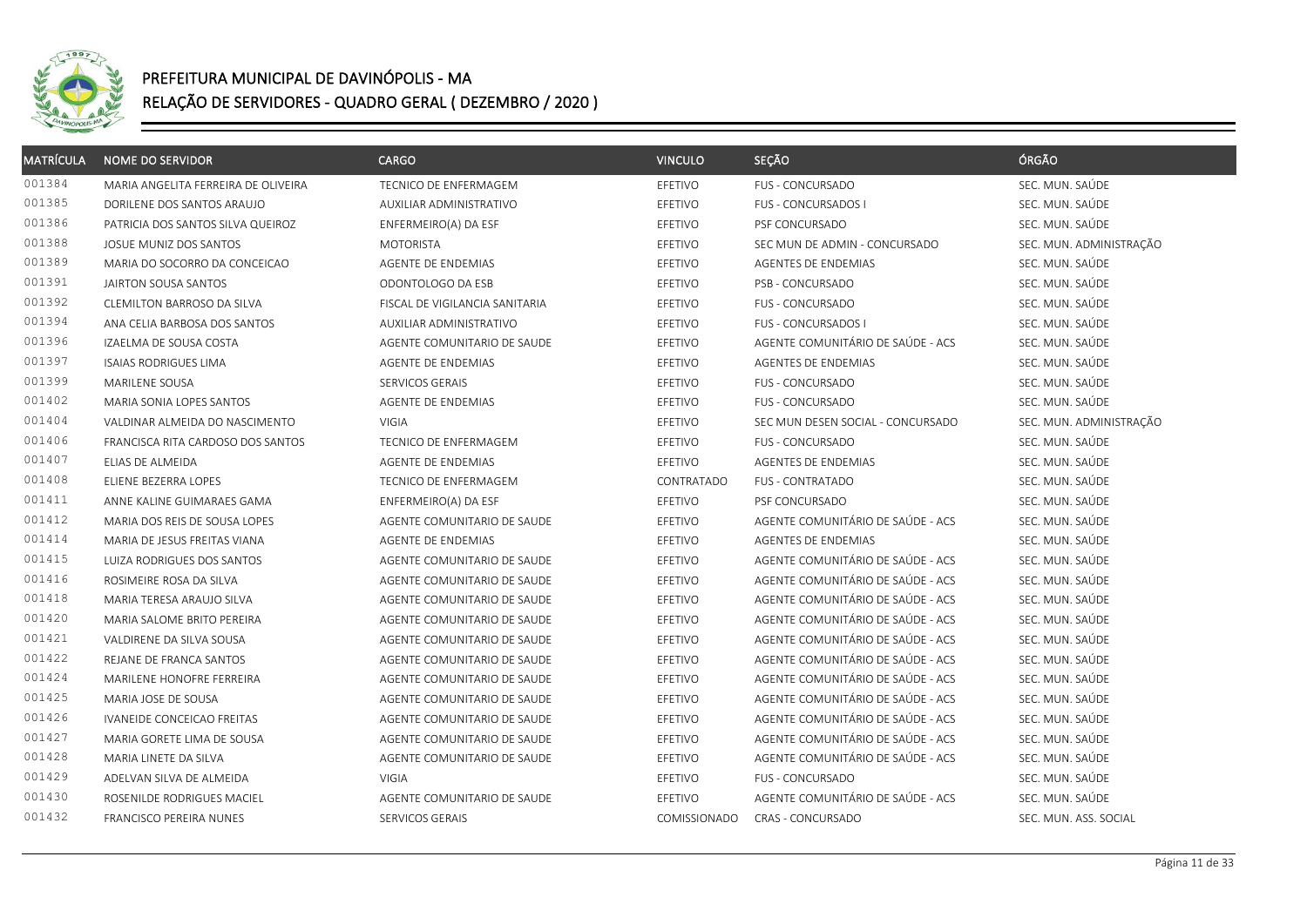

| <b>MATRÍCULA</b> | <b>NOME DO SERVIDOR</b>             | <b>CARGO</b>                           | <b>VINCULO</b> | SEÇÃO                               | ÓRGÃO                   |
|------------------|-------------------------------------|----------------------------------------|----------------|-------------------------------------|-------------------------|
| 001435           | FRANCISCA RODRIGUES SILVA           | SERVICOS GERAIS                        | CONTRATADO     | PAB - CONTRATRADO                   | SEC. MUN. SAÚDE         |
| 001436           | LEIDE OLIVEIRA DE MORAES            | TECNICO DE ENFERMAGEM                  | EFETIVO        | FUS - CONCURSADOS I                 | SEC. MUN. SAÚDE         |
| 001437           | ADALGISA LEITAO SILVA               | AGENTE COMUNITARIO DE SAUDE            | EFETIVO        | AGENTE COMUNITÁRIO DE SAÚDE - ACS   | SEC. MUN. SAÚDE         |
| 001438           | EVANDRO GOMES DA SILVA              | <b>VIGIA</b>                           | EFETIVO        | <b>FUS - CONCURSADO</b>             | SEC. MUN. SAÚDE         |
| 001439           | JOSIVAN SOUSA DOS SANTOS            | TECNICO DE ENFERMAGEM                  | EFETIVO        | FUS - CONCURSADO                    | SEC. MUN. SAÚDE         |
| 001440           | CLAUDIA REGINA OLIVEIRA FREITAS     | ENFERMEIRO(A) DA ESF                   | EFETIVO        | PSF CONCURSADO                      | SEC. MUN. SAÚDE         |
| 001441           | YACIARA CASIMIRO BONFIM             | ENFERMEIRO(A) DA ESF                   | EFETIVO        | PSF CONCURSADO                      | SEC. MUN. SAÚDE         |
| 001442           | NILO RIBAMAR GONCALVES CORREA       | COORDENADOR DE SISTEMAS                | COMISSIONADO   | PAB - NOMEADOS                      | SEC. MUN. SAÚDE         |
| 001443           | MARIA LUCIA LOPES DA SILVA          | TECNICO DE ENFERMAGEM                  | EFETIVO        | FUS - CONCURSADO                    | SEC. MUN. SAÚDE         |
| 001445           | FRANCISCO DE ASSIS OLIVEIRA FILHO   | MEDICO DA ESF                          | EFETIVO        | PSF CONCURSADOS (MEDICOS)           | SEC. MUN. SAÚDE         |
| 001446           | CICERO DA CONCEICAO SOUZA           | TECNICO DE ENFERMAGEM                  | EFETIVO        | PSF CONCURSADO                      | SEC. MUN. SAÚDE         |
| 001447           | DANIELLE DIAS MONTEIRO              | AGENTE DE ENDEMIAS                     | EFETIVO        | <b>AGENTES DE ENDEMIAS</b>          | SEC. MUN. SAÚDE         |
| 001448           | MARCIO ROGERIO BOTELHO MARTINS      | <b>MOTORISTA</b>                       | EFETIVO        | <b>FUS - CONCURSADO</b>             | SEC. MUN. SAÚDE         |
| 001449           | VANILMA SOUSA DA SILVA              | AUXILIAR ADMINISTRATIVO                | EFETIVO        | CONCURSADO FUNDEB 40%               | SEC. MUN. EDUCAÇÃO      |
| 001451           | CLEIDIANE ALVES CAVALCANTE          | SERVICOS GERAIS                        | EFETIVO        | CONCURSADO FUNDEB 40%               | SEC. MUN. EDUCAÇÃO      |
| 001452           | <b>GERIMARIO BORGES DA SILVA</b>    | <b>MOTORISTA</b>                       | CONTRATADO     | PAB - CONTRATRADO                   | SEC. MUN. SAÚDE         |
| 001453           | LIZANIA SILVA MARQUES               | ASSISTENTE SOCIAL                      | EFETIVO        | FUS - CONCURSADOS I                 | SEC. MUN. SAÚDE         |
| 001455           | EDNAN DUARTE DA SILVA               | AGENTE COMUNITARIO DE SAUDE            | EFETIVO        | AGENTE COMUNITÁRIO DE SAÚDE - ACS   | SEC. MUN. SAÚDE         |
| 001456           | ANTONIA NEIDE ALVES MORAES DA SILVA | PROFESSOR NIVEL II (A)                 | EFETIVO        | CONCURSADO FUNDEB 60% - SINTEED III | SEC. MUN. EDUCAÇÃO      |
| 001457           | FRANCISCO LOPES OLIVEIRA            | AGENTE COMUNITARIO DE SAUDE            | EFETIVO        | AGENTE COMUNITÁRIO DE SAÚDE - ACS   | SEC. MUN. SAÚDE         |
| 001458           | MARINALVA MORAIS SILVA              | AUXILIAR ADMINISTRATIVO                | CONTRATADO     | PAB - CONTRATRADO                   | SEC. MUN. SAÚDE         |
| 001460           | ARIVELTO SANTOS DA SILVA            | VIGIA                                  | CONTRATADO     | SEC MUN DE ADMIN - CONCURSADO       | SEC. MUN. ADMINISTRAÇÃO |
| 001461           | EVANGELINA SOARES MORAES            | SERVICOS GERAIS                        | CONTRATADO     | PAB - CONTRATRADO                   | SEC. MUN. SAÚDE         |
| 001462           | LUCILEIDE SILVA LIMA                | AGENTE COMUNITARIO DE SAUDE            | EFETIVO        | AGENTE COMUNITÁRIO DE SAÚDE - ACS   | SEC. MUN. SAÚDE         |
| 001463           | JANETE LIMA SANTOS                  | TECNICO DE ENFERMAGEM                  | EFETIVO        | <b>FUS - CONCURSADO</b>             | SEC. MUN. SAÚDE         |
| 001466           | MARIZETH ALVES DA SILVA             | AGENTE COMUNITARIO DE SAUDE            | EFETIVO        | AGENTE COMUNITÁRIO DE SAÚDE - ACS   | SEC. MUN. SAÚDE         |
| 001469           | LUZIANY LEAL BOTELHO                | SERVICOS GERAIS                        | EFETIVO        | SEC MUN DE AGRICULTURA - CONCURSADO | SEC. MUN. ADMINISTRAÇÃO |
| 001470           | VALDIR GOMES DA SILVA               | DIRETOR DE DEP. MUN. DE TRANSITO - DMT | COMISSIONADO   | SEC MUN INFRA-ESTRUTURA - NOMEADO   | SEC. MUN. ADMINISTRAÇÃO |
| 001471           | ANTONIO MATEUS RIBEIRO              | <b>MOTORISTA</b>                       | EFETIVO        | <b>FUS - CONCURSADO</b>             | SEC. MUN. SAÚDE         |
| 001472           | FRANCISCO ALVES DE ARAUJO           | AGENTE COMUNITARIO DE SAUDE            | EFETIVO        | AGENTE COMUNITÁRIO DE SAÚDE - ACS   | SEC. MUN. SAÚDE         |
| 001473           | JOSE RIBAMAR LOPES DA COSTA         | AGENTE COMUNITARIO DE SAUDE            | EFETIVO        | AGENTE COMUNITÁRIO DE SAÚDE - ACS   | SEC. MUN. SAÚDE         |
| 001474           | REJANIA FERREIRA SILVEIRA SANTOS    | TECNICO DE ENFERMAGEM                  | EFETIVO        | PSF CONCURSADO                      | SEC. MUN. SAÚDE         |
| 001475           | MARIA NATALIA DE OLIVEIRA DINIZ     | AGENTE COMUNITARIO DE SAUDE            | EFETIVO        | AGENTE COMUNITÁRIO DE SAÚDE - ACS   | SEC. MUN. SAÚDE         |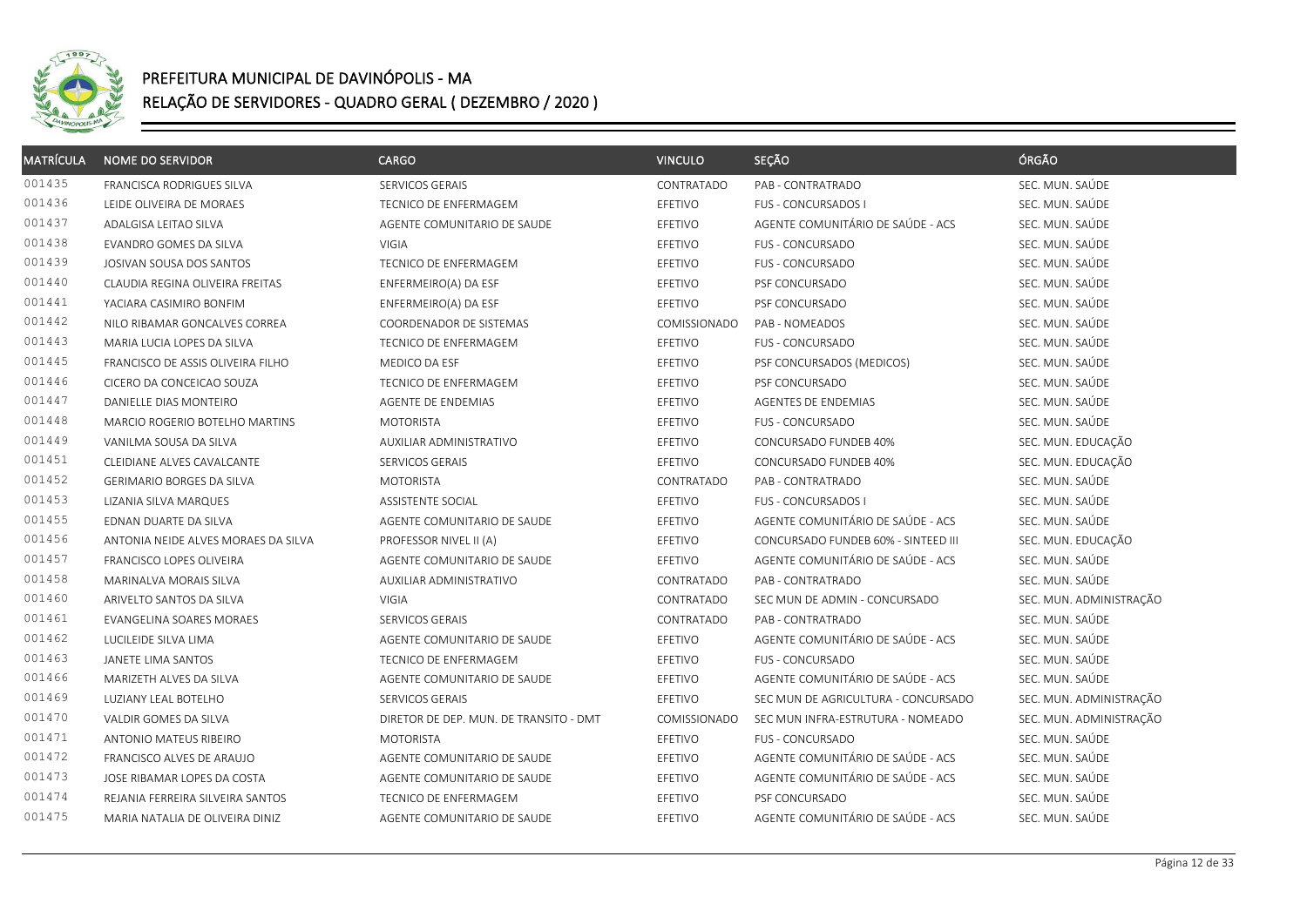

| <b>MATRÍCULA</b> | <b>NOME DO SERVIDOR</b>              | <b>CARGO</b>                | <b>VINCULO</b> | SEÇÃO                                                             | ÓRGÃO                   |
|------------------|--------------------------------------|-----------------------------|----------------|-------------------------------------------------------------------|-------------------------|
| 001476           | MARLENE ALVES DE MORAIS ALENCAR      | AGENTE COMUNITARIO DE SAUDE | EFETIVO        | AGENTE COMUNITÁRIO DE SAÚDE - ACS                                 | SEC. MUN. SAÚDE         |
| 001477           | HELLYANGELA ANDRADE BERTALHA         | FISIOTERAPEUTA              | EFETIVO        | FUS - CONCURSADOS I                                               | SEC. MUN. SAÚDE         |
| 001478           | JOSE WILSON RIBEIRO DE SOUSA         | <b>MOTORISTA</b>            | EFETIVO        | SEC MUN DE ADMIN - CONCURSADO                                     | SEC. MUN. ADMINISTRAÇÃO |
| 001479           | MARIA FERREIRA LIMA                  | SERVICOS GERAIS             | EFETIVO        | SEC MUN DE ADMIN - CONCURSADO                                     | SEC. MUN. ADMINISTRAÇÃO |
| 001480           | EVANEIDE RIBEIRO ARAUJO              | PROFESSOR NIVEL II (C)      | EFETIVO        | CONCURSADO FUNDEB 60% - SINTEED III                               | SEC. MUN. EDUCAÇÃO      |
| 001481           | SILVIA CRISTINA SILVA MATOS          | PROFESSOR NIVEL II (C)      | EFETIVO        | SECRETARIA MUNICIPAL DE EDUCACAO (CONCURS                         | SEC. MUN. ADMINISTRAÇÃO |
| 001482           | IRACILDA SOUSA SANTOS ALVES          | SECRETARIA                  | EFETIVO        | CONCURSADO FUNDEB 40% - SINTEED                                   | SEC. MUN. EDUCAÇÃO      |
| 001485           | MARIA IVONEIDE OLIVEIRA DOS REIS     | PROFESSOR NIVEL II (C)      | EFETIVO        | CONCURSADO FUNDEB 60% - SINTEED II                                | SEC. MUN. EDUCAÇÃO      |
| 001489           | ROZANIA SANTANA CARVALHO             | CHEFE DE GABINETE           | EFETIVO        | SEC MUN DESEN SOCIAL - CONCURSADO                                 | SEC. MUN. ADMINISTRAÇÃO |
| 001490           | ANTONIO CARVALHO AGUIAR              | VIGIA                       | EFETIVO        | SEC MUN DE ADMIN - CONCURSADO                                     | SEC. MUN. ADMINISTRAÇÃO |
| 001491           | SANDRA SOBRINHO DA SILVA             | ZELADOR(A)                  | EFETIVO        | SEC MUN DESEN SOCIAL - CONCURSADO                                 | SEC. MUN. ADMINISTRAÇÃO |
| 001493           | CLAUDIA CRISTINA TEIXEIRA DOS SANTOS | DIRETOR (A) ADJUNTO (A)     | COMISSIONADO   | FUNDEB 40% - COMISSIONADOS                                        | SEC. MUN. EDUCAÇÃO      |
| 001494           | NILENE PAULA GOMES XAVIER            | AUXILIAR ADMINISTRATIVO     | EFETIVO        | <b>FUS - CONCURSADO</b>                                           | SEC. MUN. SAÚDE         |
| 001495           | OTINIEL DE LIMA MAIA                 | DIRETOR DE RECURSOS HUMANOS | EFETIVO        | SEC MUN DE ADMIN - CONCURSADO                                     | SEC. MUN. ADMINISTRAÇÃO |
| 001499           | EVANDRO RAIZIO SILVA MACIEL          | PROFESSOR NIVEL I (B)       | EFETIVO        | CONCURSADO FUNDEB 60%                                             | SEC. MUN. EDUCAÇÃO      |
| 001500           | HELIO FRANCO DIAS FERREIRA           | VIGIA                       | EFETIVO        | SEC MUN DE ADMIN - CONCURSADO                                     | SEC. MUN. ADMINISTRAÇÃO |
| 001502           | ANTONIA DA SILVA VELOZO              | COORDENADOR(A)              | COMISSIONADO   | FUNDEB 40% - COMISSIONADOS                                        | SEC. MUN. EDUCAÇÃO      |
| 001503           | GENIVAL LOPES DA COSTA               | <b>VIGIA</b>                | EFETIVO        | SEC MUN DE ADMIN - CONCURSADO                                     | SEC. MUN. ADMINISTRAÇÃO |
| 001505           | JOSE RAIMUNDO PEREIRA DE SOUSA       | <b>VIGIA</b>                | EFETIVO        | SEC MUN DE ADMIN - CONCURSADO                                     | SEC. MUN. ADMINISTRAÇÃO |
| 001506           | NUBIA ALVES DA SILVA CARVALHO        | <b>CONSELHEIRO TUTELAR</b>  | <b>ELETIVO</b> | <b>CONSELHO TUTELAR</b>                                           | SEC. MUN. ASS. SOCIAL   |
| 001507           | MICHELLY NEGREIROS DE SOUSA CHAVES   | <b>FISCAL DE TRIBUTOS</b>   | EFETIVO        | DEPARTAMENTO DE TRIBUTOS - CONCURSADOS                            | SEC. MUN. ADMINISTRAÇÃO |
| 001508           | MANOEL EDUARDO CHAVES SANTOS         | AUXILIAR ADMINISTRATIVO     | EFETIVO        | SEC MUN DE ADMIN - CONCURSADO                                     | SEC. MUN. ADMINISTRAÇÃO |
| 001512           | EDNAN DUARTE DA SILVA                | PROFESSOR NIVEL I (B)       | EFETIVO        | CONCURSADO FUNDEB 60%                                             | SEC. MUN. EDUCAÇÃO      |
| 001514           | FRANCISCO JOSEI RODRIGUES SILVA      | VIGIA NIVEL II              | EFETIVO        | SEC MUN DE AGRICULTURA - CONCURSADO                               | SEC. MUN. ADMINISTRAÇÃO |
| 001515           | GENTIL CANDEIRA DA SILVA FILHO       | <b>VIGIA</b>                | EFETIVO        | CONCURSADO FUNDEB 40%                                             | SEC. MUN. EDUCAÇÃO      |
| 001516           | ILDEGARDES ALVES DA CUNHA            | <b>VIGIA</b>                | EFETIVO        | CONCURSADO FUNDEB 40% - SINTEED                                   | SEC. MUN. EDUCAÇÃO      |
| 001517           | JOSEANE FERREIRA DE JESUS SOUSA      | MERENDEIRA NIVEL II         | EFETIVO        | CONCURSADO FUNDEB 40% - SINTEED                                   | SEC. MUN. EDUCAÇÃO      |
| 001518           | MARIA APARECIDA RIBEIRO LIMA         | PROFESSOR NIVEL II (B)      | EFETIVO        | CONCURSADO FUNDEB 60%                                             | SEC. MUN. EDUCAÇÃO      |
| 001522           | EDINELITON GOMES PARENTE             | PROFESSOR NIVEL I (A)       | EFETIVO        | CONCURSADO FUNDEB 60%                                             | SEC. MUN. EDUCAÇÃO      |
| 001523           | FRANCINETE ARAUJO DA CONCEICAO       | PROFESSOR ESPECIAL (C)      | EFETIVO        | CONCURSADO FUNDEB 60%                                             | SEC. MUN. EDUCAÇÃO      |
| 001527           | SARA POLIANE DE BRITO OLIVEIRA       | PROFESSOR(A) NIVEL I        | EFETIVO        | CONCURSADO FUNDEB 60%                                             | SEC. MUN. EDUCAÇÃO      |
| 001528           | SULAMITA RODRIGUES DE MACEDO         | PROFESSOR NIVEL II (C)      | EFETIVO        | SECRETARIA MUNICIPAL DE EDUCACAO (CONCURS SEC. MUN. ADMINISTRAÇÃO |                         |
| 001529           | CRISTIANE DE SOUSA SILVA             | PROFESSOR NIVEL II (B)      | EFETIVO        | CONCURSADO FUNDEB 60%                                             | SEC. MUN. EDUCAÇÃO      |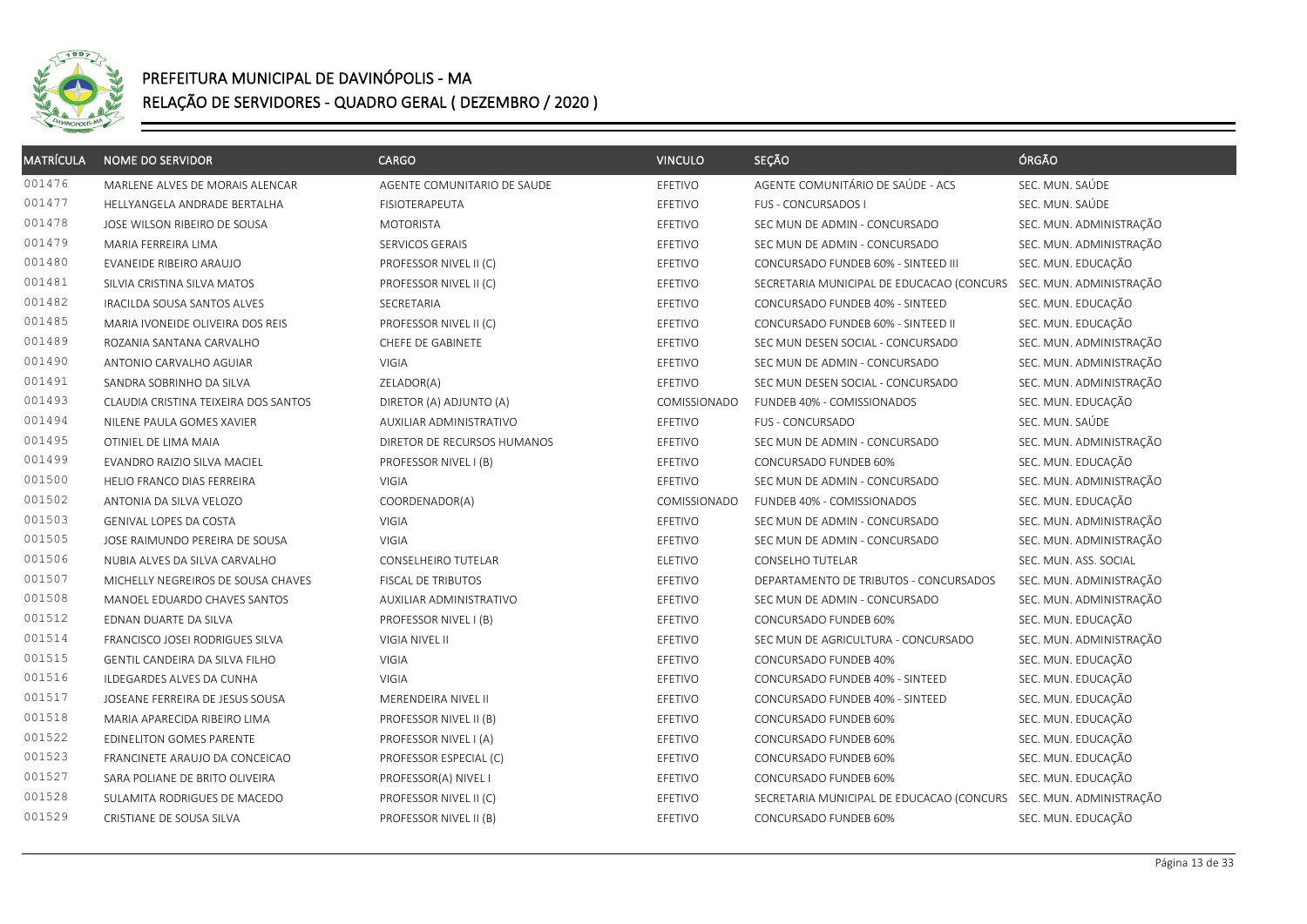

| <b>MATRÍCULA</b> | <b>NOME DO SERVIDOR</b>               | <b>CARGO</b>                         | <b>VINCULO</b>      | SEÇÃO                                                             | ÓRGÃO                   |
|------------------|---------------------------------------|--------------------------------------|---------------------|-------------------------------------------------------------------|-------------------------|
| 001530           | LUIZA HELENA LIMA MARTINS             | ASSISTENTE SOCIAL                    | EFETIVO             | SEC MUN DESEN SOCIAL - CONCURSADO                                 | SEC. MUN. ADMINISTRAÇÃO |
| 001531           | ROMULLO DA SILVA TORRES               | AGENTE DE TRANSITO                   | EFETIVO             | SEC MUN INFRA-ESTRUTURA - DEPARTAMENTO DE SEC. MUN. ADMINISTRAÇÃO |                         |
| 001532           | ANA LUCIA OLIVEIRA DOS SANTOS         | AUXILIAR ADMINISTRATIVO              | EFETIVO             | SEC MUN DESEN SOCIAL - CONCURSADO                                 | SEC. MUN. ADMINISTRAÇÃO |
| 001533           | FABRICIA MELO BARBOSA                 | ASSESSOR ADMINISTRATIVO              | COMISSIONADO        | <b>FUS - CONTRATADO</b>                                           | SEC. MUN. SAÚDE         |
| 001537           | JOSE EVANGELISTA DA SILVA             | ASSESSOR DE GABINETE                 | COMISSIONADO        | <b>GABINETE CIVIL</b>                                             | SEC. MUN. ADMINISTRAÇÃO |
| 001539           | LEUCIVAM DE BRITO MATOS               | ASSESSOR(A) DE GABINETE              | COMISSIONADO        | <b>GABINETE NOMEADOS</b>                                          | SEC. MUN. ADMINISTRAÇÃO |
| 001542           | ALCIONE MACEDO SANTOS                 | PROFESSOR ESPECIAL (C)               | EFETIVO             | CONCURSADO FUNDEB 60% - SINTEED III                               | SEC. MUN. EDUCAÇÃO      |
| 001544           | ACICLINO BARBOSA SILVA                | AUXILIAR ADMINISTRATIVO              | EFETIVO             | CRAS - CONCURSADO                                                 | SEC. MUN. ASS. SOCIAL   |
| 001546           | KALLI COLEHO SILVA                    | AUXILIAR ADMINISTRATIVO              | EFETIVO             | SEC MUN DESEN SOCIAL - CONCURSADO                                 | SEC. MUN. ADMINISTRAÇÃO |
| 001547           | LINDEMBERG OLIVEIRA DE MORAES         | VIGIA                                | EFETIVO             | SEC MUN DESEN SOCIAL - CONCURSADO                                 | SEC. MUN. ADMINISTRAÇÃO |
| 001551           | WALDEIR PINHEIRO COSTA                | AUXILIAR ADMINISTRATIVO              | EFETIVO             | SEC MUN DESEN SOCIAL - CONCURSADO                                 | SEC. MUN. ADMINISTRAÇÃO |
| 001552           | ANTONIO FRANCISCO CLEMENTE DOS SANTOS | MOTORISTA DE MAQUINAS PESADA         | EFETIVO             | SEC MUN DE ADMIN - CONCURSADO                                     | SEC. MUN. ADMINISTRAÇÃO |
| 001553           | ELINALVA MENDES BEZERRA LEAL          | AUXILIAR DE SERVICOS GERAIS NIVEL II | EFETIVO             | CONCURSADO FUNDEB 40%                                             | SEC. MUN. EDUCAÇÃO      |
| 001554           | EUDERLAN SILVA VIEIRA                 | <b>GARI</b>                          | EFETIVO             | SEC MUN INFRA-ESTRUTURA - LIMPEZA PÚBLICA                         | SEC. MUN. ADMINISTRAÇÃO |
| 001555           | EVANDRO DOS SANTOS SILVA              | <b>ELETRICISTA</b>                   | EFETIVO             | SEC MUN DE ADMIN - CONCURSADO                                     | SEC. MUN. ADMINISTRAÇÃO |
| 001556           | FRANCIMAR DE OLIVEIRA                 | SERVICOS GERAIS                      | EFETIVO             | SEC MUN INFRA-ESTRUTURA - CONCURSADO                              | SEC. MUN. ADMINISTRAÇÃO |
| 001557           | FRANCISCO ARAUJO PINTO                | VIGIA                                | EFETIVO             | CONCURSADO FUNDEB 40%                                             | SEC. MUN. EDUCAÇÃO      |
| 001558           | JOSE CLESIO DA SILVA OLIVEIRA         | <b>GARI</b>                          | EFETIVO             | SEC MUN INFRA-ESTRUTURA - LIMPEZA PÚBLICA                         | SEC. MUN. ADMINISTRAÇÃO |
| 001559           | MARCIA TEIXEIRA RIGHY                 | SERVICOS GERAIS                      | EFETIVO             | CONCURSADO FUNDEB 40%                                             | SEC. MUN. EDUCAÇÃO      |
| 001562           | ROSANA GARCIA DA SILVA                | PROFESSOR NIVEL II (B)               | EFETIVO             | CONCURSADO FUNDEB 60% - SINTEED I                                 | SEC. MUN. EDUCAÇÃO      |
| 001563           | DEUSELENA BATISTA DO NASCIMENTO       | AUXILIAR ADMINISTRATIVO              | EFETIVO             | SEC MUN DE AGRICULTURA - CONCURSADO                               | SEC. MUN. ADMINISTRAÇÃO |
| 001567           | <b>VERONICE MOTA DOS SANTOS</b>       | ASSESSOR ADMINISTRATIVO              | <b>COMISSIONADO</b> | FUNDEB 40% CONTRATADOS (GRUPO EDU)                                | SEC. MUN. EDUCAÇÃO      |
| 001568           | CHRISTIANE FREITAS CHAVES             | <b>BIOQUIMICO</b>                    | EFETIVO             | <b>FUS - CONCURSADO</b>                                           | SEC. MUN. SAÚDE         |
| 001570           | JANILEIDE DE OLIVEIRA PEREIRA         | TECNICO DE ENFERMAGEM                | EFETIVO             | FUS - CONCURSADO                                                  | SEC. MUN. SAÚDE         |
| 001576           | THIAGO MONTEIRO DOS SANTOS            | AUXILIAR ADMINISTRATIVO              | EFETIVO             | CRAS - CONCURSADO                                                 | SEC. MUN. ASS. SOCIAL   |
| 001577           | NIVALDO DA CONCEICAO DA SILVA         | <b>INSPETOR</b>                      | EFETIVO             | <b>FUS - CONCURSADO</b>                                           | SEC. MUN. SAÚDE         |
| 001578           | LEILA CHAVES DA SILVA                 | <b>NUTRICIONISTA</b>                 | EFETIVO             | CONCURSADO FUNDEB 40%                                             | SEC. MUN. EDUCAÇÃO      |
| 001579           | ROGERIO DOS SANTOS GOMES              | PROFESSOR NIVEL II (B)               | EFETIVO             | CONCURSADO FUNDEB 60%                                             | SEC. MUN. EDUCAÇÃO      |
| 001581           | ANTONIO RIBEIRO VALE                  | CARPINTEIRO                          | EFETIVO             | CONCURSADO FUNDEB 40%                                             | SEC. MUN. EDUCAÇÃO      |
| 001585           | GEISIEL SILVA DE SOUSA                | VIGIA                                | EFETIVO             | <b>CONCURSADO FUNDEB 40%</b>                                      | SEC. MUN. EDUCAÇÃO      |
| 001586           | JECILENE BRAGA CORDEIRO               | AUXILIAR ADMINISTRATIVO              | EFETIVO             | CRAS - CONCURSADO                                                 | SEC. MUN. ASS. SOCIAL   |
| 001589           | ELIZETE DIAS MONTEIRO                 | SECRETARIA                           | EFETIVO             | <b>CONSELHO TUTELAR</b>                                           | SEC. MUN. ASS. SOCIAL   |
| 001590           | KARLA YSABELLA DE CARVALHO MARREIROS  | ASSISTENTE SOCIAL                    | EFETIVO             | CRAS - CONCURSADO                                                 | SEC. MUN. ASS. SOCIAL   |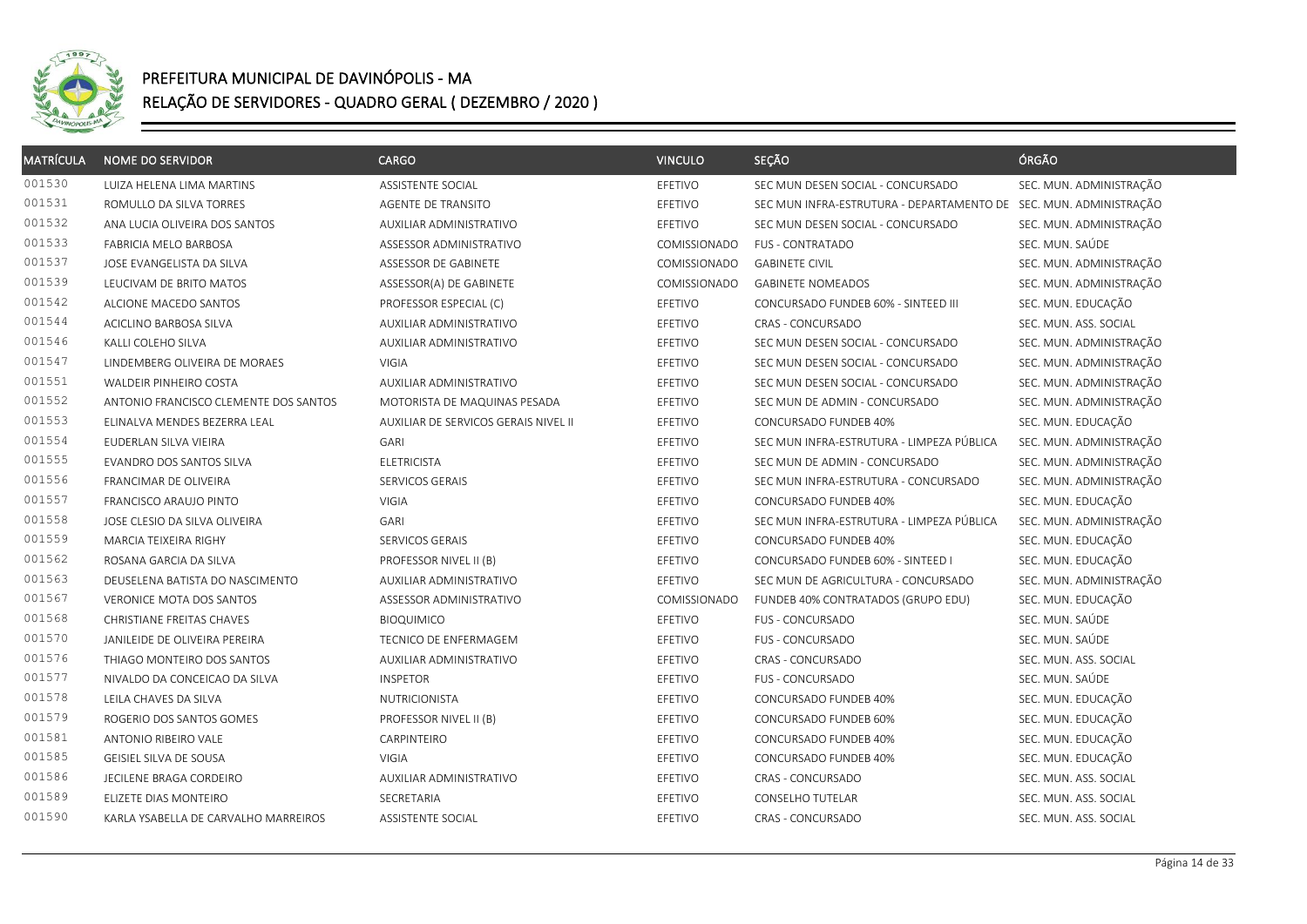

| <b>MATRÍCULA</b> | <b>NOME DO SERVIDOR</b>           | <b>CARGO</b>                        | <b>VINCULO</b> | SEÇÃO                                                             | ÓRGÃO                   |
|------------------|-----------------------------------|-------------------------------------|----------------|-------------------------------------------------------------------|-------------------------|
| 001592           | GILMAKSON SILVA FREIRE            | <b>INSPETOR DE TRANSITO</b>         | EFETIVO        | SEC MUN INFRA-ESTRUTURA - DEPARTAMENTO DE SEC. MUN. ADMINISTRAÇÃO |                         |
| 001596           | RUBERVALDO CAVALCANTE DE CARVALHO | ASSESSOR(A) DE GABINETE             | COMISSIONADO   | <b>GABINETE CIVIL</b>                                             | SEC. MUN. ADMINISTRAÇÃO |
| 001597           | SILVANIA QUEIROZ DA SILVA         | SERVICOS GERAIS                     | CONTRATADO     | SEC MUN DE ADMIN - CONTRATADO                                     | SEC. MUN. ADMINISTRAÇÃO |
| 001599           | MARIA ROGEANIA DA SILVA LIMA      | ASSISTENTE SOCIAL                   | EFETIVO        | CRAS - CONCURSADO                                                 | SEC. MUN. ASS. SOCIAL   |
| 001600           | REGEA GARCIA DA SILVA             | AUXILIAR ADMINISTRATIVO             | EFETIVO        | SEC MUN DE ADMIN - CONCURSADO                                     | SEC. MUN. ADMINISTRAÇÃO |
| 001601           | EDITE DOS REIS SANTIAGO SILVA     | AUXILIAR ADMINISTRATIVO             | EFETIVO        | SEC MUN DE ADMIN - CONCURSADO                                     | SEC. MUN. ADMINISTRAÇÃO |
| 001602           | MARLUENIS SANTIAGO DE SOUSA       | AUXILIAR ADMINISTRATIVO             | EFETIVO        | <b>CRAS - CONCURSADO</b>                                          | SEC. MUN. ASS. SOCIAL   |
| 001603           | WIRLAND OLIVEIRA DE MORAES        | AUXILIAR ADMINISTRATIVO             | EFETIVO        | SEC MUN DESEN SOCIAL - CONCURSADO                                 | SEC. MUN. ADMINISTRAÇÃO |
| 001605           | FRANCISCO SILVA DE JESUS LACERDA  | <b>ELETRICISTA</b>                  | EFETIVO        | SEC MUN DE ADMIN - CONCURSADO                                     | SEC. MUN. ADMINISTRAÇÃO |
| 001610           | IRES PEREIRA CARVALHO             | PROFESSOR NIVEL II (B)              | EFETIVO        | SECRETARIA MUNICIPAL DE EDUCACAO (CONCURS                         | SEC. MUN. ADMINISTRAÇÃO |
| 001612           | MARINALVA SILVA LIMA              | PROFESSOR NIVEL II (B)              | EFETIVO        | SECRETARIA MUNICIPAL DE EDUCACAO (CONCURS SEC. MUN. ADMINISTRAÇÃO |                         |
| 001613           | <b>JOSE HORLANDO</b>              | ZELADOR(A)                          | EFETIVO        | SEC MUN DE AGRICULTURA - CONCURSADO                               | SEC. MUN. ADMINISTRAÇÃO |
| 001614           | JOSECLEIA SOUSA VALE              | PROFESSOR NIVEL II (A)              | EFETIVO        | CONCURSADO FUNDEB 60% - SINTEED I                                 | SEC. MUN. EDUCAÇÃO      |
| 001615           | ELDA LISBOA DA SILVA              | ZELADOR(A) NIVEL II                 | EFETIVO        | CONCURSADO FUNDEB 40%                                             | SEC. MUN. EDUCAÇÃO      |
| 001616           | VALCIRENE ARAUJO SILVA            | AUXILIAR ADMINISTRATIVO             | EFETIVO        | <b>CRAS - CONCURSADO</b>                                          | SEC. MUN. ASS. SOCIAL   |
| 001619           | NAZIO CRUZ CUNHA                  | <b>VIGIA</b>                        | EFETIVO        | <b>FUS - CONCURSADOS I</b>                                        | SEC. MUN. SAÚDE         |
| 001620           | FRANCISCO OLIVEIRA DA SILVA       | <b>VIGIA</b>                        | EFETIVO        | FUS - CONCURSADO                                                  | SEC. MUN. SAÚDE         |
| 001621           | MERYDALVA DA COSTA DE ALMEIDA     | PROFESSOR NIVEL I (C)               | EFETIVO        | SECRETARIA MUNICIPAL DE EDUCACAO (CONCURS SEC. MUN. ADMINISTRAÇÃO |                         |
| 001622           | LUCELIA SILVA VALE                | PROFESSOR ESPECIAL (A)              | EFETIVO        | CONCURSADO FUNDEB 60% - SINTEED II                                | SEC. MUN. EDUCAÇÃO      |
| 001623           | EDNA CELIA ALVES PEREIRA          | DIRETOR(A) ADJUNTO(A)               | COMISSIONADO   | FUNDEB 40% CONTRATADOS (GRUPO EDU)                                | SEC. MUN. EDUCAÇÃO      |
| 001625           | DULCIVANIA G. C. P. DA FONSECA    | CIRURGIÃO DENTISTA - CLINICO GERAL  | CONTRATADO     | PSB - CONTRATADO                                                  | SEC. MUN. SAÚDE         |
| 001631           | DJANILSON MACEDO SANTOS           | COORDENADOR DE ENDEMIAS             | CONTRATADO     | <b>FUS - CONTRATADO</b>                                           | SEC. MUN. SAÚDE         |
| 001632           | PAULO ANDRE DOS SANTOS            | COORDENADOR DE VIGILANCIA SANITARIA | COMISSIONADO   | PAB - NOMEADOS                                                    | SEC. MUN. SAÚDE         |
| 001634           | RAIMUNDO ALVES DE SOUSA           | VIGIA                               | CONTRATADO     | PAB - CONTRATRADO                                                 | SEC. MUN. SAÚDE         |
| 001635           | CLELIA BARROSO DA SILVA           | AUXILIAR ADMINISTRATIVO             | EFETIVO        | SEC MUN INFRA-ESTRUTURA - DEPARTAMENTO DE SEC. MUN. ADMINISTRAÇÃO |                         |
| 001636           | MARIA FERREIRA DOS SANTOS         | AGENTE COMUNITARIO DE SAUDE         | EFETIVO        | AGENTE COMUNITÁRIO DE SAÚDE - ACS                                 | SEC. MUN. SAÚDE         |
| 001637           | ZAIRA BARROS DA SILVA             | AGENTE COMUNITARIO DE SAUDE         | EFETIVO        | AGENTE COMUNITÁRIO DE SAÚDE - ACS                                 | SEC. MUN. SAÚDE         |
| 001638           | LENICE PEREIRA DOS SANTOS         | AGENTE COMUNITARIO DE SAUDE         | EFETIVO        | AGENTE COMUNITÁRIO DE SAÚDE - ACS                                 | SEC. MUN. SAÚDE         |
| 001639           | POLLYANNA PEREIRA PELOSO          | ODONTOLOGO DA ESB                   | EFETIVO        | PSB - CONCURSADO                                                  | SEC. MUN. SAÚDE         |
| 001640           | IVANICLEUSON BOTELHO IGREJA       | ENFERMEIRO(A) DA ESF                | EFETIVO        | PSF CONCURSADO                                                    | SEC. MUN. SAÚDE         |
| 001641           | MARGARIDA TEODORA BRAGAGNOLO      | ENFERMEIRO(A) DA ESF                | EFETIVO        | PSF CONCURSADO                                                    | SEC. MUN. SAÚDE         |
| 001643           | NAIDE DE OLIVEIRA                 | AGENTE COMUNITARIO DE SAUDE         | EFETIVO        | AGENTE COMUNITÁRIO DE SAÚDE - ACS                                 | SEC. MUN. SAÚDE         |
| 001646           | MARIA ELIDIANE MORAIS DA SILVA    | PROFESSOR NIVEL I (B)               | EFETIVO        | CONCURSADO FUNDEB 60%                                             | SEC. MUN. EDUCAÇÃO      |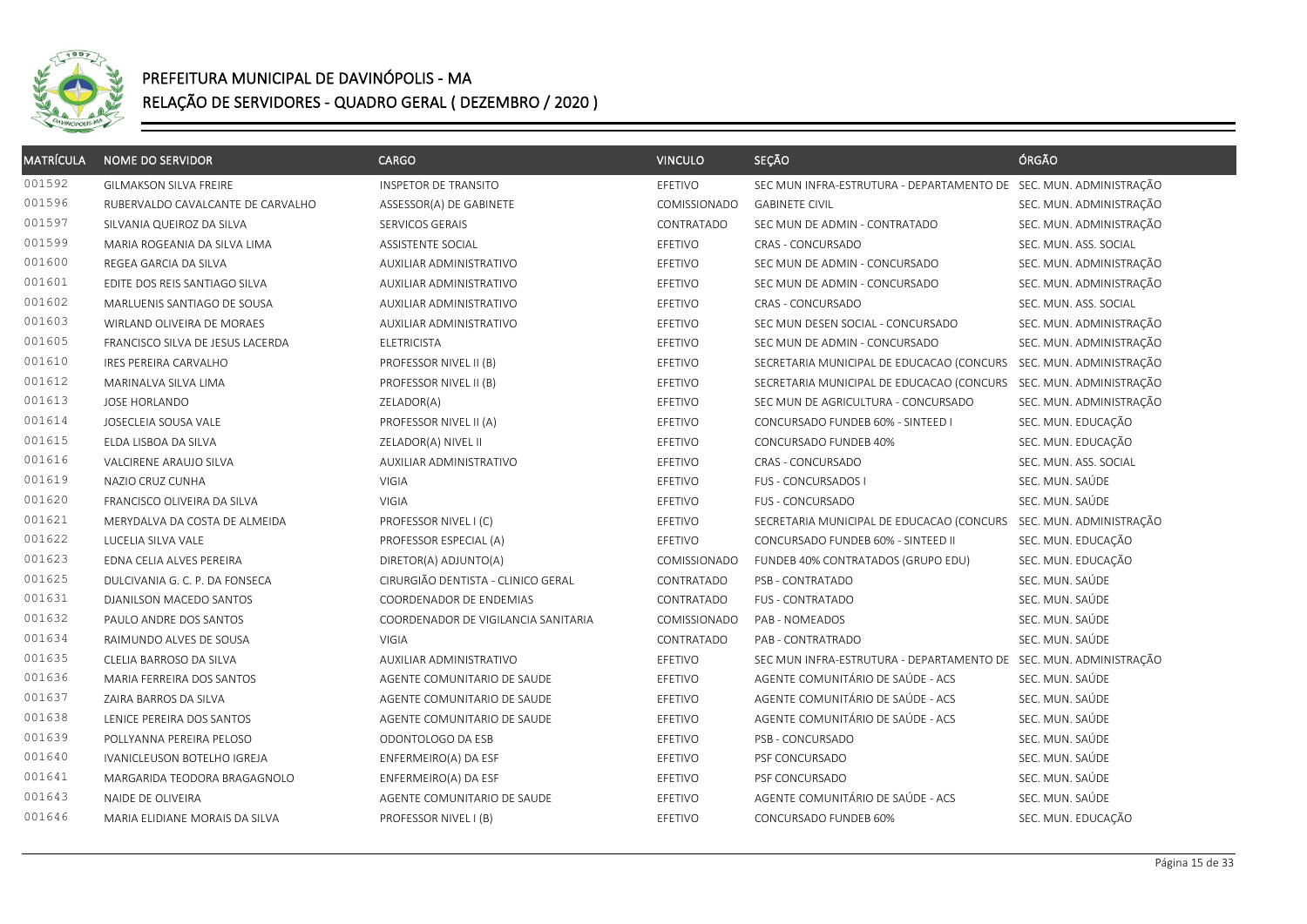

| <b>MATRÍCULA</b> | <b>NOME DO SERVIDOR</b>            | <b>CARGO</b>                   | <b>VINCULO</b> | SEÇÃO                              | ÓRGÃO                   |
|------------------|------------------------------------|--------------------------------|----------------|------------------------------------|-------------------------|
| 001647           | ROGERIO DOS SANTOS GOMES           | PROFESSOR NIVEL I (A)          | EFETIVO        | CONCURSADO FUNDEB 60% - SINTEED I  | SEC. MUN. EDUCAÇÃO      |
| 001648           | FRANCISCA MAGNA DA SILVA           | TECNICO DE ENFERMAGEM          | COMISSIONADO   | PSF NOMEADO                        | SEC. MUN. SAÚDE         |
| 001653           | IVANUSA NUNES OLIVEIRA LOPES       | PROFESSOR NIVEL II (C)         | EFETIVO        | CONCURSADO FUNDEB 60% - SINTEED II | SEC. MUN. EDUCAÇÃO      |
| 001654           | MARIA MARTA DE SOUSA LIMA          | DIRETORA DE BIBLIOTECA         | CONTRATADO     | SEC MUN DE ADMIN - CONTRATADO      | SEC. MUN. ADMINISTRAÇÃO |
| 001661           | MARIA DE JESUS BRAGA LOPES         | PROFESSOR(A)                   | CONTRATADO     | FUNDEB 60% - CONTRATADOS           | SEC. MUN. EDUCAÇÃO      |
| 001663           | MASCIENE ALENCAR OLIVEIRA          | PROFESSOR(A) AUXILIAR          | CONTRATADO     | FUNDEB 40% CONTRATADOS (GRUPO EDU) | SEC. MUN. EDUCAÇÃO      |
| 001664           | IZANILDA FERREIRA BARROS           | PROFESSOR(A) AUXILIAR          | CONTRATADO     | FUNDEB 40% CONTRATADOS (GRUPO EDU) | SEC. MUN. EDUCAÇÃO      |
| 001665           | VANIA DE SOUSA MARTINS             | PROFESSOR(A)                   | CONTRATADO     | FUNDEB 60% - CONTRATADOS           | SEC. MUN. EDUCAÇÃO      |
| 001667           | RODRIGO SOUSA LIMA                 | PROFESSOR(A)                   | CONTRATADO     | FUNDEB 60% - CONTRATADOS           | SEC. MUN. EDUCAÇÃO      |
| 001668           | MARIENE ALENCAR OLIVEIRA           | PROFESSOR(A) EDUCACAO INFANTIL | EFETIVO        | CONCURSADO FUNDEB 60%              | SEC. MUN. EDUCAÇÃO      |
| 001669           | ELIENE DA CONCEICAO SOUSA          | PROFESSOR(A)                   | CONTRATADO     | FUNDEB 60% - CONTRATADOS           | SEC. MUN. EDUCAÇÃO      |
| 001671           | ROSANGELA DA CUNHA MOREIRA         | DIRETOR DE UNIDADE ESCOLAR     | COMISSIONADO   | FUNDEB 40% CONTRATADOS (GRUPO EDU) | SEC. MUN. EDUCAÇÃO      |
| 001674           | CLERIZANGELA VIEIRA DA SILVA SOUSA | SECRETARIA                     | COMISSIONADO   | FUNDEB 40% CONTRATADOS (GRUPO EDU) | SEC. MUN. EDUCAÇÃO      |
| 001682           | LUCILENE GOMES SOUSA               | PROFESSOR(A)                   | CONTRATADO     | FUNDEB 60% - CONTRATADOS           | SEC. MUN. EDUCAÇÃO      |
| 001684           | FRANCILENE SILVA DE SOUSA          | SECRETARIO (A) ADJUNTO (A)     | COMISSIONADO   | SEC MUN MEIO AMBIENTE - NOMEADO    | SEC. MUN. ADMINISTRAÇÃO |
| 001685           | SANDRA OLIVEIRA DE ARAUJO          | PROFESSOR(A)                   | CONTRATADO     | FUNDEB 60% - CONTRATADOS           | SEC. MUN. EDUCAÇÃO      |
| 001686           | MARLENE ALENCAR OLIVEIRA           | PROFESSOR(A)                   | CONTRATADO     | FUNDEB 60% - CONTRATADOS           | SEC. MUN. EDUCAÇÃO      |
| 001687           | EUDA IRES SILVA                    | PROFESSOR(A)                   | CONTRATADO     | FUNDEB 60% - CONTRATADOS           | SEC. MUN. EDUCAÇÃO      |
| 001690           | TAYLANE NUNES SILVA                | PROFESSOR(A) AUXILIAR          | CONTRATADO     | FUNDEB 40% CONTRATADOS (GRUPO EDU) | SEC. MUN. EDUCAÇÃO      |
| 001691           | DOURACY GUIMARAES SILVA            | DIRETOR DE UNIDADE ESCOLAR     | COMISSIONADO   | FUNDEB 40% - COMISSIONADOS         | SEC. MUN. EDUCAÇÃO      |
| 001694           | DANIELE CUNHA SILVA                | DIRETOR DE UNIDADE ESCOLAR     | COMISSIONADO   | FUNDEB 40% - COMISSIONADOS         | SEC. MUN. EDUCAÇÃO      |
| 001695           | EDILENE MARQUES ARAUJO             | PROFESSOR(A)                   | CONTRATADO     | FUNDEB 60% - CONTRATADOS           | SEC. MUN. EDUCAÇÃO      |
| 001697           | MARIA REGINA BOTELHO MARTINS       | ORIENTADOR(A) SOCIAL           | EFETIVO        | SEC MUN DESEN SOCIAL - NOMEADO     | SEC. MUN. ADMINISTRAÇÃO |
| 001698           | GILVANI PEREIRA DA SILVA           | PROFESSOR(A) AUXILIAR          | CONTRATADO     | FUNDEB 40% CONTRATADOS (GRUPO EDU) | SEC. MUN. EDUCAÇÃO      |
| 001699           | <b>GISELDA SILVA MATOS</b>         | PROFESSOR(A) AUXILIAR          | CONTRATADO     | FUNDEB 40% CONTRATADOS (GRUPO EDU) | SEC. MUN. EDUCAÇÃO      |
| 001700           | MARIA IOLETE DO NASCIMENTO JESUS   | PROFESSOR(A)                   | CONTRATADO     | FUNDEB 60% - CONTRATADOS           | SEC. MUN. EDUCAÇÃO      |
| 001702           | JANDIARA DA SILVA FRANCA           | PROFESSOR(A)                   | CONTRATADO     | FUNDEB 60% - CONTRATADOS           | SEC. MUN. EDUCAÇÃO      |
| 001704           | ROSA MARIA OLIVEIRA SILVA          | DIRETOR(A) ADJUNTO(A)          | COMISSIONADO   | FUNDEB 40% CONTRATADOS (GRUPO EDU) | SEC. MUN. EDUCAÇÃO      |
| 001705           | ELIZETE RIO SILVA                  | PROFESSOR(A)                   | CONTRATADO     | FUNDEB 60% - CONTRATADOS           | SEC. MUN. EDUCAÇÃO      |
| 001707           | VERINEIDE DA SILVA SOUSA           | DIRETOR DE UNIDADE ESCOLAR     | CONTRATADO     | FUNDEB 40% CONTRATADOS (GRUPO EDU) | SEC. MUN. EDUCAÇÃO      |
| 001709           | MAYLSON SILVA DOS ANJOS            | PROFESSOR(A)                   | CONTRATADO     | FUNDEB 60% - CONTRATADOS           | SEC. MUN. EDUCAÇÃO      |
| 001715           | MARIA CONCEBIDA ROCHA DE PAULA     | TECNICO DE ENFERMAGEM          | COMISSIONADO   | PAB - NOMEADOS                     | SEC. MUN. SAÚDE         |
| 001717           | MIRANILDES S. VELOSO DE SOUSA      | PROFESSOR(A)                   | CONTRATADO     | FUNDEB 60% - CONTRATADOS           | SEC. MUN. EDUCAÇÃO      |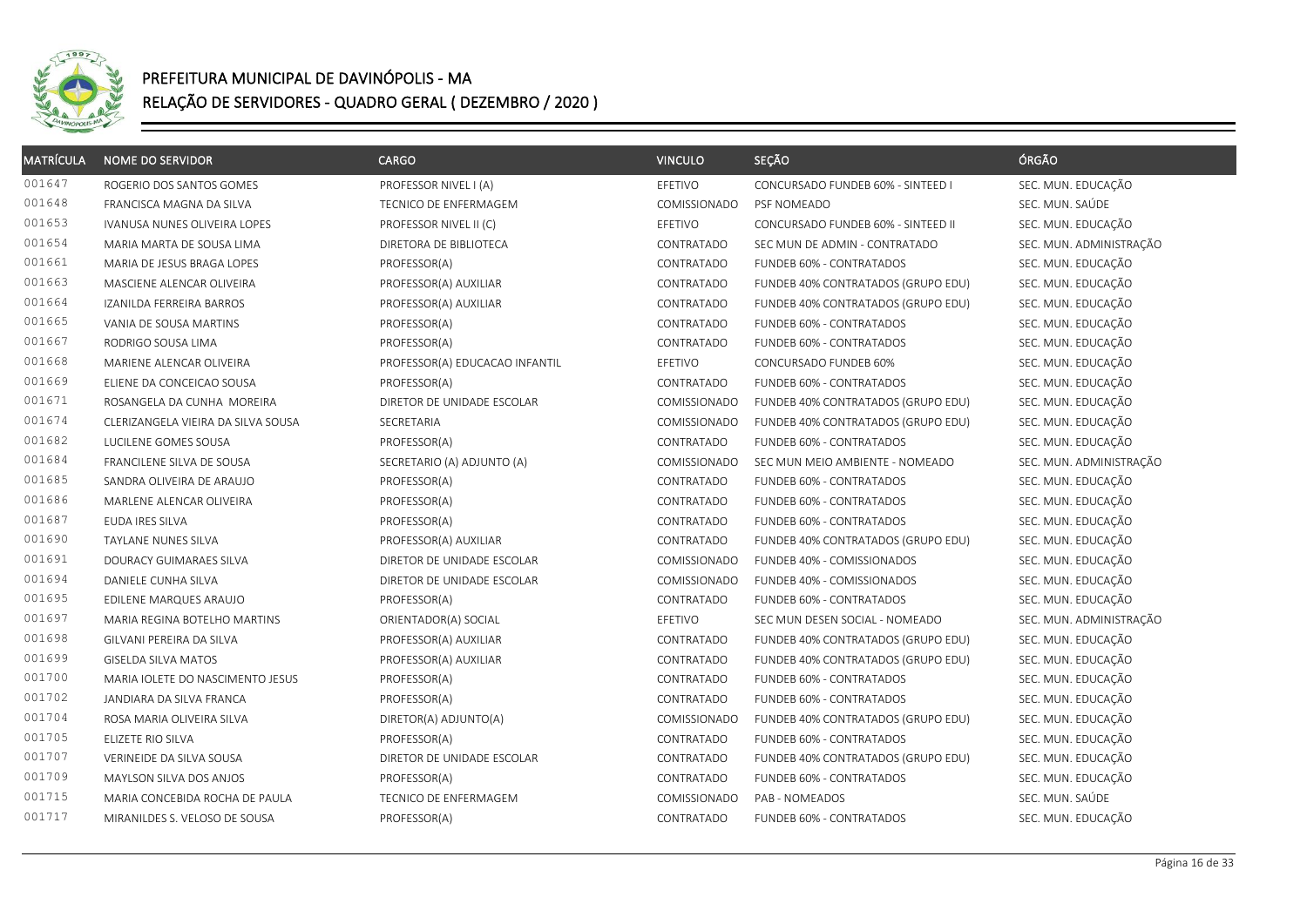

| <b>MATRÍCULA</b> | <b>NOME DO SERVIDOR</b>            | <b>CARGO</b>               | <b>VINCULO</b> | SEÇÃO                              | ÓRGÃO                   |
|------------------|------------------------------------|----------------------------|----------------|------------------------------------|-------------------------|
| 001725           | SANDRA CONCEICAO DE MORAES         | PROFESSOR(A)               | CONTRATADO     | FUNDEB 60% - CONTRATADOS           | SEC. MUN. EDUCAÇÃO      |
| 001728           | ROSIMAR FERNANDES SILVA            | MERENDEIRA                 | CONTRATADO     | FUNDEB 40% CONTRATADOS (GRUPO EDU) | SEC. MUN. EDUCAÇÃO      |
| 001730           | JULIA LIMA DA SILVA                | SERVICOS GERAIS            | CONTRATADO     | FUNDEB 40% CONTRATADOS (GRUPO EDU) | SEC. MUN. EDUCAÇÃO      |
| 001734           | CLAUDINEIA LIMA DE SOUSA           | PROFESSOR(A) AUXILIAR      | CONTRATADO     | FUNDEB 40% CONTRATADOS (GRUPO EDU) | SEC. MUN. EDUCAÇÃO      |
| 001737           | ANTONIO CHARLES SOUSA SANTOS       | <b>VIGIA</b>               | EFETIVO        | CONSELHO TUTELAR                   | SEC. MUN. ASS. SOCIAL   |
| 001738           | MISRAEL EVANGELISTA CARNEIRO       | <b>VIGIA</b>               | CONTRATADO     | FUNDEB 40% CONTRATADOS (GRUPO EDU) | SEC. MUN. EDUCAÇÃO      |
| 001748           | MARIA DE LOURDES ALVES RODRIGUES   | ZELADOR(A)                 | CONTRATADO     | PAB - CONTRATRADO                  | SEC. MUN. SAÚDE         |
| 001750           | ZILMA NUNES DA SILVA               | ZELADOR(A)                 | CONTRATADO     | FUNDEB 40% CONTRATADOS (GRUPO EDU) | SEC. MUN. EDUCAÇÃO      |
| 001754           | RAIMUNDA GOMES DA SILVA NETA       | MERENDEIRA                 | CONTRATADO     | FUNDEB 40% CONTRATADOS (GRUPO EDU) | SEC. MUN. EDUCAÇÃO      |
| 001755           | MARINETE FRANCISCA SILVA DE SOUSA  | ZELADOR(A)                 | CONTRATADO     | FUNDEB 40% CONTRATADOS (GRUPO EDU) | SEC. MUN. EDUCAÇÃO      |
| 001760           | JOSE LOURENCO VASCONCELOS          | CHEFE DE SERVICOS          | COMISSIONADO   | <b>GABINETE CIVIL</b>              | SEC. MUN. ADMINISTRAÇÃO |
| 001763           | JOSIMAR LOPES OLIVEIRA DOS SANTOS  | VIGIA                      | CONTRATADO     | <b>FUS - CONTRATADO</b>            | SEC. MUN. SAÚDE         |
| 001771           | ALEXANDRE BARROS VIEIRA            | VIGIA                      | CONTRATADO     | CRAS - CONTRATADO                  | SEC. MUN. ASS. SOCIAL   |
| 001772           | RAIMUNDO DE SOUSA LIRA             | VIGIA                      | CONTRATADO     | FUNDEB 40% CONTRATADOS (GRUPO EDU) | SEC. MUN. EDUCAÇÃO      |
| 001774           | CRISTIANA PASSOS DIAS              | PROFESSOR(A)               | CONTRATADO     | FUNDEB 60% - CONTRATADOS           | SEC. MUN. EDUCAÇÃO      |
| 001775           | ADRIANA DE ARAUJO SOARES MOURA     | SERVICOS GERAIS            | EFETIVO        | CONSELHO TUTELAR                   | SEC. MUN. ASS. SOCIAL   |
| 001779           | JOSE MAGALHAES DE ARAUJO           | <b>VIGIA</b>               | CONTRATADO     | FUNDEB 40% CONTRATADOS (GRUPO EDU) | SEC. MUN. EDUCAÇÃO      |
| 001781           | PAULO PAIVA DE SOUSA               | DIRETOR DE UNIDADE ESCOLAR | COMISSIONADO   | FUNDEB 40% - COMISSIONADOS         | SEC. MUN. EDUCAÇÃO      |
| 001783           | FRANCISCA ARAUJO DE MOURA          | TECNICO DE ENFERMAGEM      | CONTRATADO     | FUS - CONTRATADO                   | SEC. MUN. SAÚDE         |
| 001794           | MARIA FRANCISCA PEREIRA NETA SILVA | SERVICOS GERAIS            | CONTRATADO     | SEC MUN DE ADMIN - CONTRATADO      | SEC. MUN. ADMINISTRAÇÃO |
| 001798           | JOAO FRANCISCO MOURA SILVA         | DIRETOR DE DEPARTAMENTO    | COMISSIONADO   | SEC MUN DE ADMIN - NOMEADO         | SEC. MUN. ADMINISTRAÇÃO |
| 001799           | JOSE MARQUES DA SILVA FILHO        | CHEFE DE SECAO             | COMISSIONADO   | SEC MUN DE ADMIN - NOMEADO         | SEC. MUN. ADMINISTRAÇÃO |
| 001812           | SILVILENE SILVA MATOS              | MERENDEIRA                 | EFETIVO        | CONCURSADO FUNDEB 40%              | SEC. MUN. EDUCAÇÃO      |
| 001813           | RAILDA DUARTE DE PINHO             | ZELADOR(A) NIVEL II        | EFETIVO        | CONCURSADO FUNDEB 40% - SINTEED    | SEC. MUN. EDUCAÇÃO      |
| 001815           | MARLENE GOMES DE OLIVEIRA BARBOSA  | MERENDEIRA                 | EFETIVO        | CONCURSADO FUNDEB 40%              | SEC. MUN. EDUCAÇÃO      |
| 001816           | MARCIA SANTOS FEITOZA              | ZELADOR(A) NIVEL II        | EFETIVO        | CONCURSADO FUNDEB 40% - SINTEED    | SEC. MUN. EDUCAÇÃO      |
| 001817           | JONAS WERBETH RODRIGUES DOS SANTOS | VIGIA                      | EFETIVO        | CONCURSADO FUNDEB 40%              | SEC. MUN. EDUCAÇÃO      |
| 001818           | CICERO COSTA SANTOS                | VIGIA NIVEL II             | EFETIVO        | CONCURSADO FUNDEB 40%              | SEC. MUN. EDUCAÇÃO      |
| 001819           | ANTONILDA MELO DE SOUSA            | ZELADOR(A) NIVEL II        | EFETIVO        | CONCURSADO FUNDEB 40% - SINTEED    | SEC. MUN. EDUCAÇÃO      |
| 001820           | ADRIANA DA SILVA BARBOSA           | ZELADOR(A) NIVEL II        | EFETIVO        | CONCURSADO FUNDEB 40% - SINTEED    | SEC. MUN. EDUCAÇÃO      |
| 001828           | MARIA DE JESUS DOS SANTOS SILVA    | PROFESSOR(A)               | CONTRATADO     | FUNDEB 60% - CONTRATADOS           | SEC. MUN. EDUCAÇÃO      |
| 001837           | MARCOS VINICIOS SOARES             | AUXILIAR ADMINISTRATIVO    | CONTRATADO     | SEC MUN DE ADMIN - CONTRATADO      | SEC. MUN. ADMINISTRAÇÃO |
| 001841           | BENEDITO COSTA DE SA               | VIGIA                      | CONTRATADO     | FUNDEB 40% CONTRATADOS (GRUPO EDU) | SEC. MUN. EDUCAÇÃO      |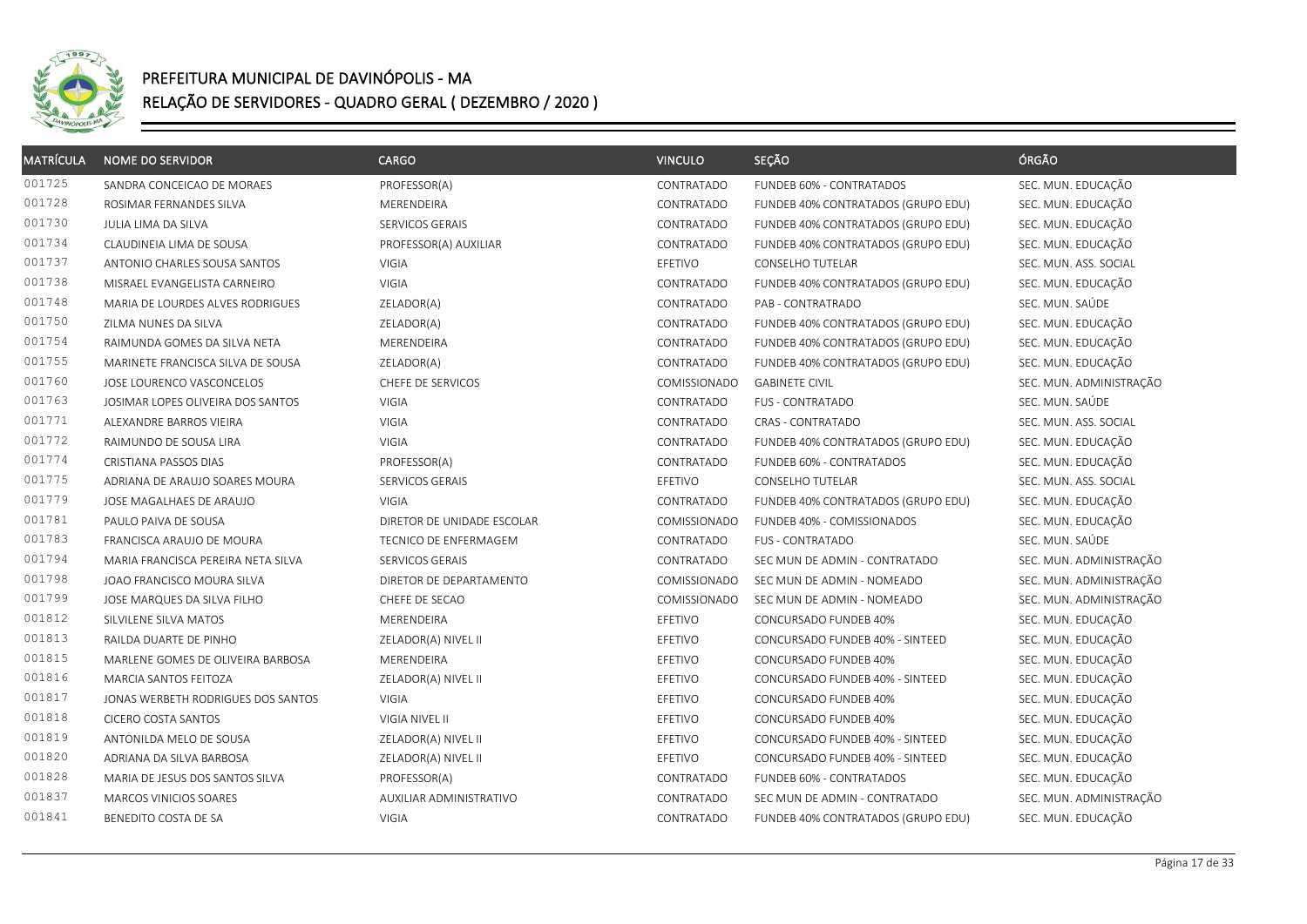

| <b>MATRÍCULA</b> | <b>NOME DO SERVIDOR</b>             | CARGO                          | <b>VINCULO</b> | SEÇÃO                              | ÓRGÃO                   |
|------------------|-------------------------------------|--------------------------------|----------------|------------------------------------|-------------------------|
| 001842           | <b>IRENE GONCALVES FERREIRA</b>     | ZELADOR(A)                     | CONTRATADO     | <b>FUS - CONTRATADO</b>            | SEC. MUN. SAÚDE         |
| 001847           | CARLOS ANDRE DE SOUSA MELO          | AUXILIAR ADMINISTRATIVO        | COMISSIONADO   | <b>CONSELHO TUTELAR</b>            | SEC. MUN. ASS. SOCIAL   |
| 001853           | MARIA LUCIENE SANTOS MAIA           | ASSESSOR DE SERVICOS SOCIAIS   | COMISSIONADO   | CRAS - NOMEADO                     | SEC. MUN. ASS. SOCIAL   |
| 001857           | ANDRE DA CONCEICAO PEREIRA          | VIGIA                          | CONTRATADO     | <b>FUS - CONTRATADO</b>            | SEC. MUN. SAÚDE         |
| 001859           | MARISTELA JANCER DOS SANTOS         | ZELADOR (A)                    | CONTRATADO     | FUNDEB 40% CONTRATADOS (GRUPO EDU) | SEC. MUN. EDUCAÇÃO      |
| 001866           | MARIA DE LOURDES SILVA LIMA         | SERVICOS GERAIS                | CONTRATADO     | SEC MUN DESEN SOCIAL - CONTRATADO  | SEC. MUN. ADMINISTRAÇÃO |
| 001873           | ANA CASSIA OLIVEIRA FERNANDES       | ASSESSOR DE SECRETARIA         | COMISSIONADO   | SEC MUN DE ADMIN - NOMEADO         | SEC. MUN. ADMINISTRAÇÃO |
| 001875           | SANDRA SILVA MORAIS                 | AUXILIAR ADMINISTRATIVO        | EFETIVO        | SEC MUN DESEN SOCIAL - CONCURSADO  | SEC. MUN. ADMINISTRAÇÃO |
| 001876           | <b>TATIANNY BRITO MELO</b>          | ZELADOR (A)                    | EFETIVO        | CONSELHO TUTELAR                   | SEC. MUN. ASS. SOCIAL   |
| 001881           | RAIMUNDO DO NASCIMENTO OLIVEIRA     | <b>VIGIA</b>                   | CONTRATADO     | FUNDEB 40% CONTRATADOS (GRUPO EDU) | SEC. MUN. EDUCAÇÃO      |
| 001885           | ALBERTO MELO DOS SANTOS             | AUXILIAR ADMINISTRATIVO        | EFETIVO        | CONCURSADO FUNDEB 40%              | SEC. MUN. EDUCAÇÃO      |
| 001886           | JOSE DE RIBAMAR CAMARA              | VIGIA                          | CONTRATADO     | FUNDEB 40% CONTRATADOS (GRUPO EDU) | SEC. MUN. EDUCAÇÃO      |
| 001891           | ANTONIO DA CONCEICAO SOUSA          | VIGIA                          | CONTRATADO     | FUNDEB 40% CONTRATADOS (GRUPO EDU) | SEC. MUN. EDUCAÇÃO      |
| 001892           | ERIKA SOUSA COSTA                   | PROFESSOR(A) AUXILIAR          | CONTRATADO     | FUNDEB 40% CONTRATADOS (GRUPO EDU) | SEC. MUN. EDUCAÇÃO      |
| 001895           | CLAUDIANA CAVALCANTE                | PROFESSOR(A) AUXILIAR          | CONTRATADO     | FUNDEB 40% CONTRATADOS (GRUPO EDU) | SEC. MUN. EDUCAÇÃO      |
| 001896           | FRANCISCA DOS SANTOS SILVA          | TECNICO DE ENFERMAGEM          | COMISSIONADO   | PSF NOMEADO                        | SEC. MUN. SAÚDE         |
| 001897           | LUSINETE APARECIDA DA SILVA ALMEIDA | AUXILIAR EM SAUDE BUCAL        | CONTRATADO     | PSB - CONTRATADO                   | SEC. MUN. SAÚDE         |
| 001900           | GILVAN DOS SANTOS NUNES             | PROFESSOR(A)                   | COMISSIONADO   | FUNDEB 60% - CONTRATADOS           | SEC. MUN. EDUCAÇÃO      |
| 001904           | IARA ARAUJO SILVA DUTRA             | PROFESSOR(A)                   | CONTRATADO     | FUNDEB 60% - CONTRATADOS           | SEC. MUN. EDUCAÇÃO      |
| 001907           | MARILENE CUNHA SILVA                | ZELADOR(A)                     | COMISSIONADO   | SEC MUN DE ADMIN - NOMEADO         | SEC. MUN. ADMINISTRAÇÃO |
| 001918           | LEVIR VIRGINIO DE CARVALHO          | <b>VIGIA</b>                   | EFETIVO        | CONCURSADO FUNDEB 40% - SINTEED    | SEC. MUN. EDUCAÇÃO      |
| 001919           | PATRICIA FEITOSA LIMA               | MERENDEIRA                     | EFETIVO        | CONCURSADO FUNDEB 40% - SINTEED    | SEC. MUN. EDUCAÇÃO      |
| 001920           | LUIS DE FRANCA MARTINS NETO         | ASSESSOR ADMINISTRATIVO        | COMISSIONADO   | SEC MUN DE ADMIN - NOMEADO         | SEC. MUN. ADMINISTRAÇÃO |
| 001922           | MARIA LUCI SOARES PAULINO           | TECNICO DE ENFERMAGEM          | COMISSIONADO   | PSF NOMEADO                        | SEC. MUN. SAÚDE         |
| 001928           | ALESSANDRA NASCIMENTO SILVA         | <b>AUXILIAR ADMINISTRATIVO</b> | EFETIVO        | CONCURSADO FUNDEB 40% - SINTEED    | SEC. MUN. EDUCAÇÃO      |
| 001930           | MARIA DO CEU ALVES RIBEIRO          | CHEFE DE SECAO                 | CONTRATADO     | SEC MUN INFRA-ESTRUTURA - NOMEADO  | SEC. MUN. ADMINISTRAÇÃO |
| 001933           | ANTONIO PEREIRA DE ARAUJO           | VIGIA                          | CONTRATADO     | FUS - CONTRATADO                   | SEC. MUN. SAÚDE         |
| 001934           | DOMINGOS CARLOS DA SILVA MOREIRA    | VIGIA                          | CONTRATADO     | FUNDEB 40% CONTRATADOS (GRUPO EDU) | SEC. MUN. EDUCAÇÃO      |
| 001936           | NASCIMENTO PEREIRA GOMES            | <b>VIGIA</b>                   | CONTRATADO     | FUNDEB 40% CONTRATADOS (GRUPO EDU) | SEC. MUN. EDUCAÇÃO      |
| 001938           | ODINE NASCIMENTO ARAUJO             | TECNICO DE ENFERMAGEM          | CONTRATADO     | <b>FUS - CONTRATADO</b>            | SEC. MUN. SAÚDE         |
| 001942           | GILCIMARA ALMEIDA COSTA             | COORDENADOR(A) FB              | COMISSIONADO   | PAB - CONTRATRADO                  | SEC. MUN. SAÚDE         |
| 001944           | DIANA DA MOTA SANTOS                | SECRETARIO DE UNIDADE ESCOLAR  | CONTRATADO     | FUNDEB 40% CONTRATADOS (GRUPO EDU) | SEC. MUN. EDUCAÇÃO      |
| 001952           | LINOCI BRITO NUNES                  | SECRETARIA                     | CONTRATADO     | FUNDEB 40% CONTRATADOS (GRUPO EDU) | SEC. MUN. EDUCAÇÃO      |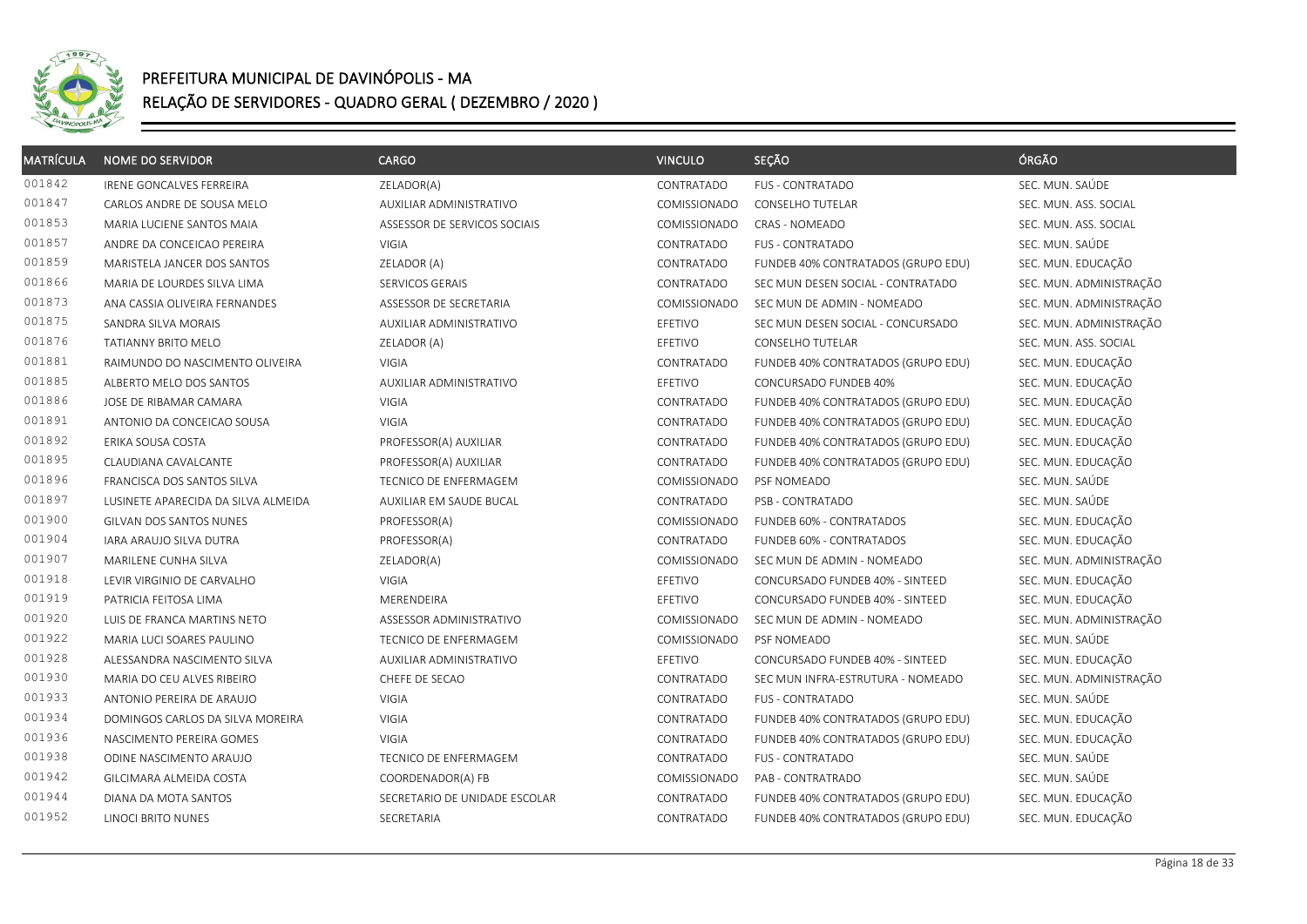

| <b>MATRÍCULA</b> | <b>NOME DO SERVIDOR</b>           | <b>CARGO</b>                | <b>VINCULO</b> | SEÇÃO                                | ÓRGÃO                   |
|------------------|-----------------------------------|-----------------------------|----------------|--------------------------------------|-------------------------|
| 001954           | LUZIANE DA SILVA CONCEICAO        | PROFESSOR(A)                | CONTRATADO     | FUNDEB 60% - CONTRATADOS             | SEC. MUN. EDUCAÇÃO      |
| 001955           | MARACLENE DUARTE DE SOUSA         | PROFESSOR(A)                | CONTRATADO     | FUNDEB 60% - CONTRATADOS             | SEC. MUN. EDUCAÇÃO      |
| 001960           | ANDREA PAULA LIMA                 | PROFESSOR(A) AUXILIAR       | CONTRATADO     | FUNDEB 40% CONTRATADOS (GRUPO EDU)   | SEC. MUN. EDUCAÇÃO      |
| 001966           | APARECIDA DO NASCIMENTO RODRIGUES | SERVICOS GERAIS             | COMISSIONADO   | PSF NOMEADO                          | SEC. MUN. SAÚDE         |
| 001967           | ALEX SANDRA OLIVEIRA SOBRINHO     | PROFESSOR(A)                | CONTRATADO     | FUNDEB 60% - CONTRATADOS             | SEC. MUN. EDUCAÇÃO      |
| 001979           | WANDERSON MARQUES DE SOUSA GOMES  | PROFESSOR(A)                | CONTRATADO     | FUNDEB 60% - CONTRATADOS             | SEC. MUN. EDUCAÇÃO      |
| 001980           | FERNANDA DOS SANTOS ARAUJO        | PROFESSOR(A) AUXILIAR       | CONTRATADO     | FUNDEB 40% CONTRATADOS (GRUPO EDU)   | SEC. MUN. EDUCAÇÃO      |
| 001981           | IRENILDE SANTOS DE SOUSA          | AUXILIAR DE BIBLIOTECA      | CONTRATADO     | FUNDEB 40% - COMISSIONADOS           | SEC. MUN. EDUCAÇÃO      |
| 001988           | MARIA APARECIDA DANTAS DA COSTA   | ZELADOR(A)                  | CONTRATADO     | FUNDEB 40% CONTRATADOS (GRUPO EDU)   | SEC. MUN. EDUCAÇÃO      |
| 001989           | ANTONIA LEILA DE ALENCAR SOARES   | AUXILIAR ADMINISTRATIVO     | CONTRATADO     | SEC MUN DE ADMIN - CONTRATADO        | SEC. MUN. ADMINISTRAÇÃO |
| 001996           | PAULO FERNANDES SILVA             | <b>MOTORISTA</b>            | CONTRATADO     | FUNDEB 40% CONTRATADOS (GRUPO EDU)   | SEC. MUN. EDUCAÇÃO      |
| 001998           | TAINARA DA CONCEICAO SILVA BRITO  | PROFESSOR(A) AUXILIAR       | CONTRATADO     | FUNDEB 40% CONTRATADOS (GRUPO EDU)   | SEC. MUN. EDUCAÇÃO      |
| 001999           | EULANIO SIPAUBA VIEIRA            | <b>MOTORISTA</b>            | CONTRATADO     | FUS - CONTRATADO                     | SEC. MUN. SAÚDE         |
| 002001           | WALLAS SILVA BANDEIRA             | <b>ENFERMEIRA</b>           | COMISSIONADO   | <b>FUS - CONTRATADO</b>              | SEC. MUN. SAÚDE         |
| 002011           | JOEL MACEDO DA SILVA              | SECRETARIO DE AGRICULTURA   | COMISSIONADO   | SEC MUN DE AGRICULTURA               | SEC. MUN. ADMINISTRAÇÃO |
| 002019           | MARIA GENECY FERREIRA MAXIMO      | PROFESSOR(A)                | CONTRATADO     | FUNDEB 60% - CONTRATADOS             | SEC. MUN. EDUCAÇÃO      |
| 002021           | MARTA ALVES DE SOUSA              | SECRETARIA                  | CONTRATADO     | FUNDEB 40% CONTRATADOS (GRUPO EDU)   | SEC. MUN. EDUCAÇÃO      |
| 002027           | FRANCISCO DE ASSIS ALVES DE SOUSA | PROFESSOR(A)                | CONTRATADO     | FUNDEB 60% - CONTRATADOS             | SEC. MUN. EDUCAÇÃO      |
| 002029           | WALISSON DE ARAUJO PEREIRA        | DIRETOR (A) ADJUNTO (A)     | CONTRATADO     | FUNDEB 40% - COMISSIONADOS           | SEC. MUN. EDUCAÇÃO      |
| 002031           | ELIVANUZA ALVES DA SILVA          | AGENTE COMUNITARIO DE SAUDE | EFETIVO        | AGENTE COMUNITÁRIO DE SAÚDE - ACS    | SEC. MUN. SAÚDE         |
| 002039           | FRANCILENE FERREIRA DE MORAES     | PROFESSOR(A) AUXILIAR       | CONTRATADO     | FUNDEB 40% CONTRATADOS (GRUPO EDU)   | SEC. MUN. EDUCAÇÃO      |
| 002041           | VALERIA SILVA E SILVA             | TECNICO DE ENFERMAGEM       | CONTRATADO     | <b>EQUIPE PRISIONAL</b>              | SEC. MUN. SAÚDE         |
| 002045           | EDINA DE SOUSA SILVA              | ZELADOR (A)                 | CONTRATADO     | FUNDEB 40% CONTRATADOS (GRUPO EDU)   | SEC. MUN. EDUCAÇÃO      |
| 002048           | NOEME DOS SANTOS ARAUJO           | ZELADOR(A)                  | CONTRATADO     | <b>FUS - CONTRATADO</b>              | SEC. MUN. SAÚDE         |
| 002053           | ADAO SILVA FRANCA                 | COORDENADOR DE DIVISAO      | COMISSIONADO   | SEC MUN DE ADMIN - NOMEADO           | SEC. MUN. ADMINISTRAÇÃO |
| 002058           | JAILSON MATOS DA SILVA            | PROFESSOR(A)                | EFETIVO        | CONCURSADO FUNDEB 60%                | SEC. MUN. EDUCAÇÃO      |
| 002065           | <b>JOAO BATISTA SANTOS</b>        | DIRETOR DE DEPARTAMENTO     | COMISSIONADO   | SEC MUN INFRA-ESTRUTURA - CONTRATADO | SEC. MUN. ADMINISTRAÇÃO |
| 002066           | KAROLINE SOARES BORGES            | <b>SECRETARIA</b>           | CONTRATADO     | SEC MUN DESEN SOCIAL - CONTRATADO    | SEC. MUN. ADMINISTRAÇÃO |
| 002068           | ZEDEQUIAS MENDES MACHADO          | <b>MOTORISTA</b>            | COMISSIONADO   | SEC MUN DE ADMIN - NOMEADO           | SEC. MUN. ADMINISTRAÇÃO |
| 002071           | MANOEL GONCALVES DE AZEVEDO       | <b>VIGIA</b>                | CONTRATADO     | <b>FUS - CONTRATADO</b>              | SEC. MUN. SAÚDE         |
| 002077           | LUCILENE PORTELA PRADO            | GESTOR(A) DE CONTRATOS      | COMISSIONADO   | SEC MUN DE ADMIN - NOMEADO           | SEC. MUN. ADMINISTRAÇÃO |
| 002080           | KARINA KELLY MOTA XAVIER          | AUXILIAR ADMINISTRATIVO     | CONTRATADO     | PAB - CONTRATRADO                    | SEC. MUN. SAÚDE         |
| 002083           | GORETHE GOMES DA SILVA            | ZELADOR (A)                 | CONTRATADO     | FUNDEB 40% CONTRATADOS (GRUPO EDU)   | SEC. MUN. EDUCAÇÃO      |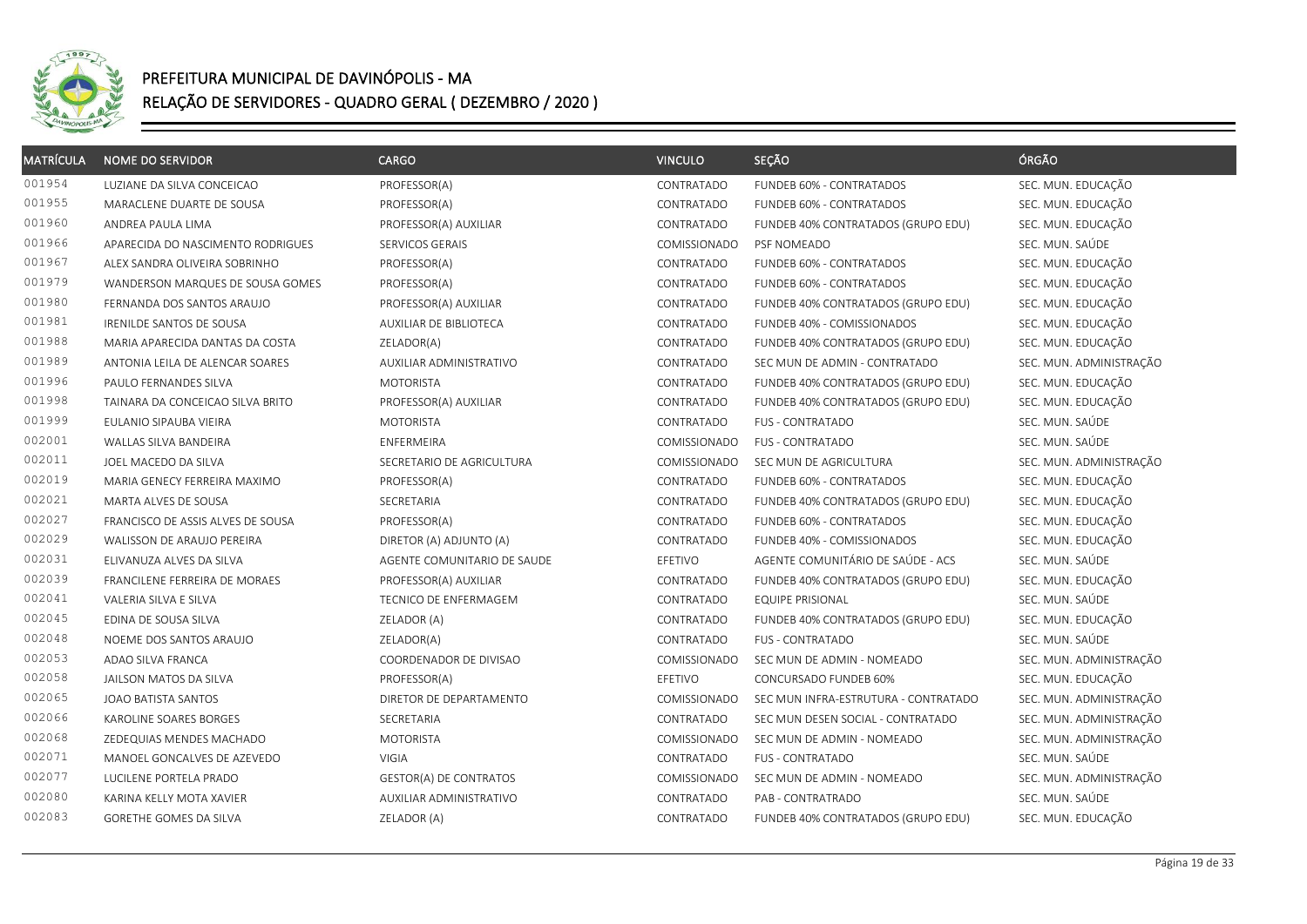

| <b>MATRÍCULA</b> | <b>NOME DO SERVIDOR</b>             | <b>CARGO</b>                       | <b>VINCULO</b> | SEÇÃO                                     | ÓRGÃO                   |
|------------------|-------------------------------------|------------------------------------|----------------|-------------------------------------------|-------------------------|
| 002088           | MARIA DO SOCORRO RODRIGUES OLIVEIRA | ASSISTENTE ADMINISTRATIVO          | EFETIVO        | SEC MUN DE ADMIN - CONCURSADO             | SEC. MUN. ADMINISTRAÇÃO |
| 002099           | YARA DA SILVA SOUSA                 | TECNICO DE ENFERMAGEM              | CONTRATADO     | <b>FUS - CONTRATADO</b>                   | SEC. MUN. SAÚDE         |
| 002104           | IRAILDE DA SILVA BARBOSA ANDRADE    | CONSELHEIRO TUTELAR                | ELETIVO        | <b>CONSELHO TUTELAR</b>                   | SEC. MUN. ASS. SOCIAL   |
| 002105           | JAIRO WELLITON RODRIGUES DOS SANTOS | GARI                               | EFETIVO        | SEC MUN INFRA-ESTRUTURA - LIMPEZA PÚBLICA | SEC. MUN. ADMINISTRAÇÃO |
| 002108           | ELIZETE MOURA DO NASCIMENTO         | AUXILIAR DE LABORATORIO            | EFETIVO        | FUS - CONCURSADO                          | SEC. MUN. SAÚDE         |
| 002111           | LEANE DUARTE DE PINHO               | SERVICOS GERAIS                    | EFETIVO        | SEC MUN DE ADMIN - CONCURSADO             | SEC. MUN. ADMINISTRAÇÃO |
| 002114           | WALLEF DE SOUSA CALDAS              | DIGITADOR(A)                       | EFETIVO        | FUS - CONCURSADO                          | SEC. MUN. SAÚDE         |
| 002117           | BRUNO SARAIVA DE SOUSA              | PROFESSOR NIVEL II (A)             | EFETIVO        | CONCURSADO FUNDEB 60%                     | SEC. MUN. EDUCAÇÃO      |
| 002118           | CAMILA MIRANDA MOTA FERRAZ          | PROFESSOR NIVEL II (A)             | EFETIVO        | CONCURSADO FUNDEB 60%                     | SEC. MUN. EDUCAÇÃO      |
| 002119           | EDUARDO BALBINO DE ARAUJO           | PROFESSOR(A) EDUCACAO INFANTIL     | EFETIVO        | CONCURSADO FUNDEB 60%                     | SEC. MUN. EDUCAÇÃO      |
| 002120           | ELIU LEAL LIMA                      | PROFESSOR NIVEL II (A)             | EFETIVO        | CONCURSADO FUNDEB 60%                     | SEC. MUN. EDUCAÇÃO      |
| 002121           | <b>GUSTAVO SILVA DE FRANCA</b>      | CONTADOR                           | EFETIVO        | SEC MUN DE ADMIN - CONCURSADO             | SEC. MUN. ADMINISTRAÇÃO |
| 002123           | LUCELLYO ALBUQUERQUE DUCAS          | PROFESSOR NIVEL II (A)             | EFETIVO        | CONCURSADO FUNDEB 60%                     | SEC. MUN. EDUCAÇÃO      |
| 002127           | TERESA ANGELICA DE AMORIM ALVES     | MERENDEIRA NIVEL II                | EFETIVO        | CONCURSADO FUNDEB 40%                     | SEC. MUN. EDUCAÇÃO      |
| 002129           | ANTONIO NONATO DE OLIVEIRA FILHO    | VIGIA                              | EFETIVO        | CONCURSADO FUNDEB 40%                     | SEC. MUN. EDUCAÇÃO      |
| 002130           | BRUNO SILVA DE SOUSA                | ZELADOR(A)                         | EFETIVO        | CONCURSADO FUNDEB 40%                     | SEC. MUN. EDUCAÇÃO      |
| 002131           | CINTIA RODRIGUES COSTA              | MERENDEIRA                         | EFETIVO        | CONCURSADO FUNDEB 40%                     | SEC. MUN. EDUCAÇÃO      |
| 002133           | RAPHAELA SA GUIMARAES               | AUXILIAR ADMINISTRATIVO            | CONTRATADO     | PAB - CONTRATRADO                         | SEC. MUN. SAÚDE         |
| 002134           | ELEN CRISTINA ALMEIDA CRUZ          | COORDENADORA DO SETOR DE LICITACAO | EFETIVO        | SEC MUN DE ADMIN - CONCURSADO             | SEC. MUN. ADMINISTRAÇÃO |
| 002135           | FRANCISCO LEANDRO DA SILVA SANTOS   | <b>VIGIA</b>                       | EFETIVO        | SEC MUN DESEN SOCIAL - CONCURSADO         | SEC. MUN. ADMINISTRAÇÃO |
| 002137           | GILVANIA DA SILVA SABINO            | MERENDEIRA                         | EFETIVO        | CONCURSADO FUNDEB 40%                     | SEC. MUN. EDUCAÇÃO      |
| 002138           | PAULA VANESSA DE MELO PEREIRA       | SECRETARIO DE UNIDADE ESCOLAR      | EFETIVO        | CONCURSADO FUNDEB 40%                     | SEC. MUN. EDUCAÇÃO      |
| 002140           | VALDECI PEREIRA FERNANDES           | VIGIA                              | CONTRATADO     | FUNDEB 40% CONTRATADOS (GRUPO EDU)        | SEC. MUN. EDUCAÇÃO      |
| 002142           | RAIMUNDO FERREIRA DE SOUSA          | <b>VIGIA</b>                       | CONTRATADO     | FUNDEB 40% CONTRATADOS (GRUPO EDU)        | SEC. MUN. EDUCAÇÃO      |
| 002144           | BRUNA AGNA SOUZA GOMES              | ASSISTENTE ADMINISTRATIVO          | CONTRATADO     | FUNDEB 40% - COMISSIONADOS                | SEC. MUN. EDUCAÇÃO      |
| 002145           | RAIMUNDA ALVES COSTA                | PROFESSOR(A)                       | CONTRATADO     | FUNDEB 40% CONTRATADOS (GRUPO EDU)        | SEC. MUN. EDUCAÇÃO      |
| 002146           | ANTONIA IRANI E SILVA               | DIRETOR (A) ADJUNTO (A)            | CONTRATADO     | FUNDEB 40% CONTRATADOS (GRUPO EDU)        | SEC. MUN. EDUCAÇÃO      |
| 002149           | MARCIA ALVES DE SOUSA ARAUJO        | ORIENTADOR(A) SOCIAL               | CONTRATADO     | SERVIÇO DE CONVIVÊN E FORTAL DE VINCULOS  | SEC. MUN. ASS. SOCIAL   |
| 002155           | ADNAELMA GOMES DE ARAUJO            | ENFERMEIRO(A) DA ESF               | COMISSIONADO   | PSF NOMEADO                               | SEC. MUN. SAÚDE         |
| 002156           | FABIO MARTINS DE SOUSA              | PROFESSOR NIVEL I (B)              | EFETIVO        | CONCURSADO FUNDEB 60%                     | SEC. MUN. EDUCAÇÃO      |
| 002157           | FERNANDA BARROSO PEREIRA DA SILVA   | ZELADOR(A)                         | EFETIVO        | CONCURSADO FUNDEB 40%                     | SEC. MUN. EDUCAÇÃO      |
| 002158           | KERLANE SANTOS DE SOUSA             | MERENDEIRA NIVEL II                | EFETIVO        | CONCURSADO FUNDEB 40%                     | SEC. MUN. EDUCAÇÃO      |
| 002159           | RAYMAKSON VIEIRA DE CARVALHO        | PROFESSOR NIVEL II (A)             | EFETIVO        | CONCURSADO FUNDEB 60%                     | SEC. MUN. EDUCAÇÃO      |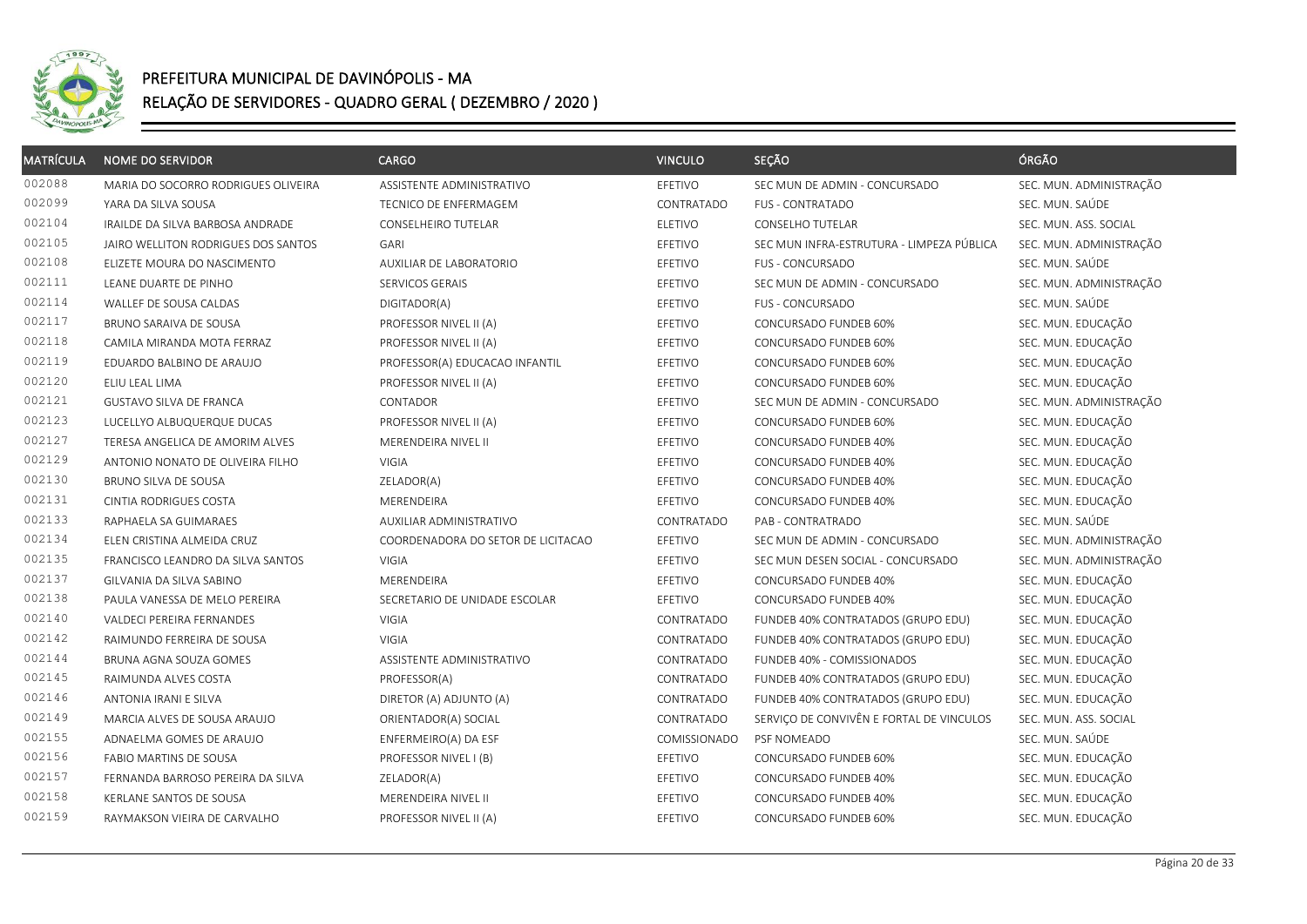

| <b>MATRÍCULA</b> | <b>NOME DO SERVIDOR</b>            | <b>CARGO</b>                   | <b>VINCULO</b> | SEÇÃO                                     | ÓRGÃO                   |
|------------------|------------------------------------|--------------------------------|----------------|-------------------------------------------|-------------------------|
| 002160           | KARMEM MIRELLA HANORATA CABRAL     | <b>BIOQUIMICO</b>              | EFETIVO        | <b>FUS - CONCURSADO</b>                   | SEC. MUN. SAÚDE         |
| 002161           | SAMUEL MARTINS DE SALES            | PROFESSOR(A) NIVEL I           | EFETIVO        | CONCURSADO FUNDEB 60%                     | SEC. MUN. EDUCAÇÃO      |
| 002162           | ELIANE DA SILVA MIRANDA            | PROFESSOR NIVEL II (A)         | EFETIVO        | CONCURSADO FUNDEB 60%                     | SEC. MUN. EDUCAÇÃO      |
| 002163           | MARIANA DE SOUSA SILVA             | PROFESSOR(A) NIVEL I           | EFETIVO        | CONCURSADO FUNDEB 60%                     | SEC. MUN. EDUCAÇÃO      |
| 002164           | RUBENS DE ARAUJO SOUZA             | <b>MOTORISTA</b>               | EFETIVO        | CONCURSADO FUNDEB 40%                     | SEC. MUN. EDUCAÇÃO      |
| 002173           | DANIELA SIMAO ARAUJO               | ASSESSOR DE GABINETE           | COMISSIONADO   | <b>GABINETE NOMEADOS</b>                  | SEC. MUN. ADMINISTRAÇÃO |
| 002174           | RADIGE RODRIGUES BARBOSA           | ADVOGADO                       | CONTRATADO     | CRAS - CONTRATADO                         | SEC. MUN. ASS. SOCIAL   |
| 002175           | ARTEMIZA SOUSA PINHO               | PROFESSOR(A)                   | CONTRATADO     | FUNDEB 60% - CONTRATADOS                  | SEC. MUN. EDUCAÇÃO      |
| 002176           | JOSE PAULO DA SILVA CARVALHO       | VIGIA                          | CONTRATADO     | FUNDEB 40% CONTRATADOS (GRUPO EDU)        | SEC. MUN. EDUCAÇÃO      |
| 002178           | REJANIA BEZERRA DA SILVA           | ZELADOR (A)                    | CONTRATADO     | FUNDEB 40% CONTRATADOS (GRUPO EDU)        | SEC. MUN. EDUCAÇÃO      |
| 002180           | SIMONE FERREIRA DOS SANTOS         | AGENTE COMUNITARIO DE SAUDE    | COMISSIONADO   | PSF NOMEADO                               | SEC. MUN. SAÚDE         |
| 002183           | MANOEL DA CRUZ SOUSA               | VIGIA                          | CONTRATADO     | SEC MUN DE ADMIN - CONTRATADO             | SEC. MUN. ADMINISTRAÇÃO |
| 002186           | SANDRA VIEIRA DA COSTA             | SERVICOS GERAIS                | CONTRATADO     | PAB - CONTRATRADO                         | SEC. MUN. SAÚDE         |
| 002188           | IVONETE NUNES OLIVEIRA             | PROFESSOR NIVEL II (C)         | EFETIVO        | CONCURSADO FUNDEB 60%                     | SEC. MUN. EDUCAÇÃO      |
| 002193           | MARIA VALDEMIRA DE ARAUJO DA SILVA | SECRETARIA                     | EFETIVO        | <b>CONSELHO TUTELAR</b>                   | SEC. MUN. ASS. SOCIAL   |
| 002194           | MARIA DO SOCORRO ALENCAR SILVA     | PROFESSOR(A) NIVEL I 40H       | EFETIVO        | CONCURSADO FUNDEB 60%                     | SEC. MUN. EDUCAÇÃO      |
| 002196           | FRANCISCA COSTA DE ARAUJO          | MERENDEIRA                     | CONTRATADO     | FUNDEB 40% CONTRATADOS (GRUPO EDU)        | SEC. MUN. EDUCAÇÃO      |
| 002198           | RAIMUNDO NONATO GUIMARAES ALMEIDA  | VIGIA                          | COMISSIONADO   | SEC MUN INFRA-ESTRUTURA - NOMEADO         | SEC. MUN. ADMINISTRAÇÃO |
| 002200           | HATOS LUIZ SOUZA OLIVEIRA          | PROFESSOR(A)                   | CONTRATADO     | FUNDEB 60% - CONTRATADOS                  | SEC. MUN. EDUCAÇÃO      |
| 002201           | RAIMUNDO TRAJANNO DA SILVA         | VIGIA                          | EFETIVO        | CONCURSADO FUNDEB 40%                     | SEC. MUN. EDUCAÇÃO      |
| 002202           | SIDINY DE SOUSA SANTOS             | VIGIA NIVEL II                 | EFETIVO        | CONCURSADO FUNDEB 40%                     | SEC. MUN. EDUCAÇÃO      |
| 002203           | JEAN CARLOS BARBOSA DE SOUSA       | ANALISTA DE FOLHA DE PAGAMENTO | COMISSIONADO   | SEC MUN DE ADMIN - NOMEADO                | SEC. MUN. ADMINISTRAÇÃO |
| 002204           | JOAO BATISTA GOMES                 | ASSESSOR(A) DE GABINETE        | COMISSIONADO   | SEC MUN DE ADMIN - NOMEADO                | SEC. MUN. ADMINISTRAÇÃO |
| 002205           | SIRLENNY ALVES DOS REIS            | PROFESSOR(A) AUXILIAR          | CONTRATADO     | FUNDEB 40% CONTRATADOS (GRUPO EDU)        | SEC. MUN. EDUCAÇÃO      |
| 002208           | KELLY ANNE LIMA FERREIRA BATISTA   | SECRETARIO (A) ADJUNTO (A)     | COMISSIONADO   | SECRETARIA MUNICIPAL DE AGRICULTURA (NOME | SEC. MUN. ADMINISTRAÇÃO |
| 002209           | RAQUEL LOPES DOS SANTOS            | TECNICO DE ENFERMAGEM          | CONTRATADO     | PAB - CONTRATRADO                         | SEC. MUN. SAÚDE         |
| 002210           | JOHN TRINDADE GUIMARAES            | <b>RECEPCIONISTA</b>           | CONTRATADO     | PAB - CONTRATRADO                         | SEC. MUN. SAÚDE         |
| 002214           | JESSICA FURTADO PEREIRA OLIVEIRA   | AGENTE COMUNITARIO DE SAUDE    | EFETIVO        | AGENTE COMUNITÁRIO DE SAÚDE - ACS         | SEC. MUN. SAÚDE         |
| 002215           | JOEL FERREIRA COSTA                | VIGIA                          | CONTRATADO     | FUNDEB 40% CONTRATADOS (GRUPO EDU)        | SEC. MUN. EDUCAÇÃO      |
| 002217           | ANAILTON PEREIRA DA SILVA          | <b>MOTORISTA</b>               | CONTRATADO     | <b>FUS - CONTRATADO</b>                   | SEC. MUN. SAÚDE         |
| 002218           | JOSE EDILSON SOUSA SILVA           | ASSESSOR DE SEGURANCA          | COMISSIONADO   | <b>GABINETE NOMEADOS</b>                  | SEC. MUN. ADMINISTRAÇÃO |
| 002220           | ADRIANA MIRANDA DE ARAUJO          | PROFESSOR(A)                   | CONTRATADO     | FUNDEB 60% - CONTRATADOS                  | SEC. MUN. EDUCAÇÃO      |
| 002222           | ALESSANDRA LIVINALLE DOS SANTOS    | PROFESSOR(A) AUXILIAR          | CONTRATADO     | FUNDEB 40% CONTRATADOS (GRUPO EDU)        | SEC. MUN. EDUCAÇÃO      |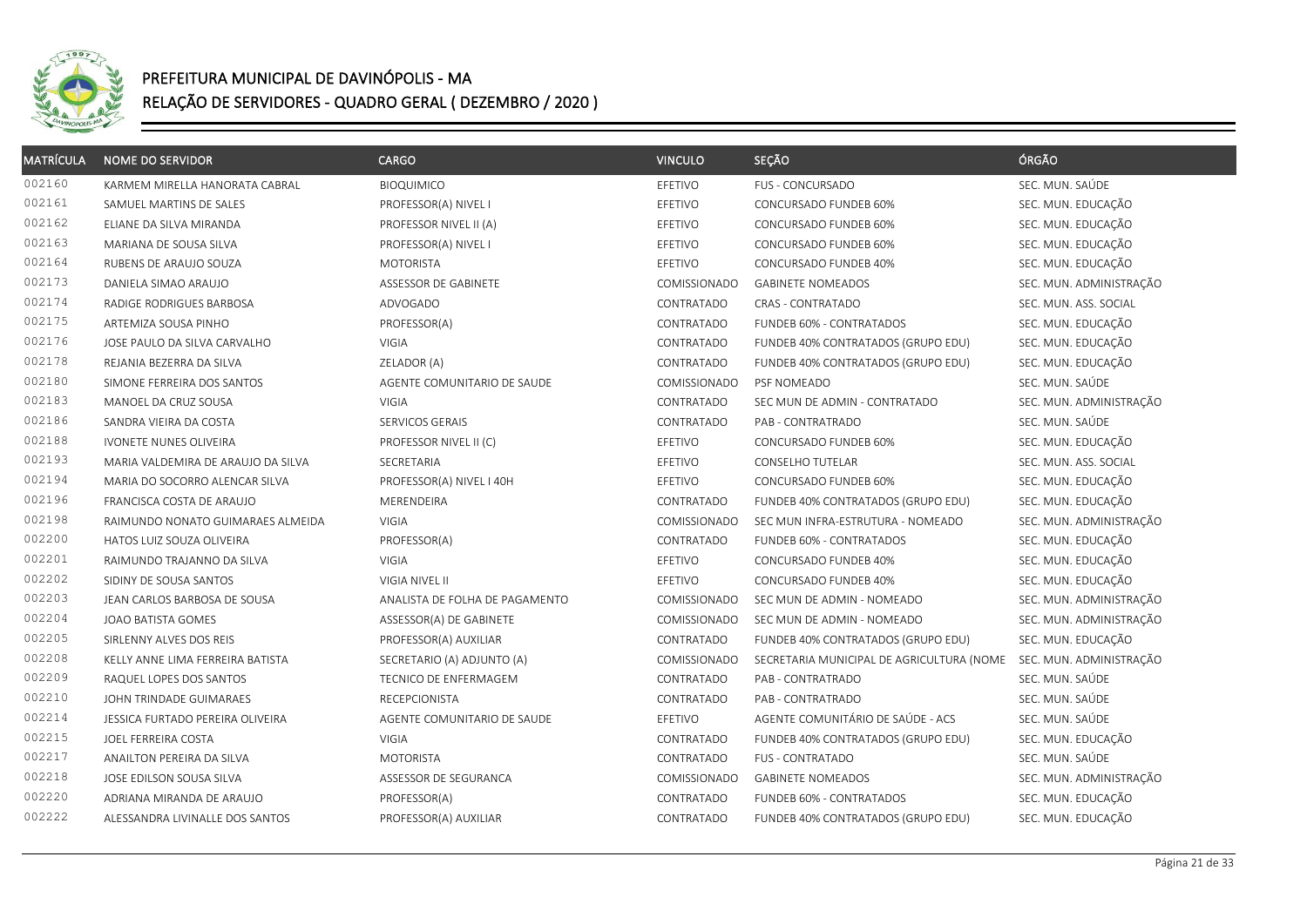

| <b>MATRÍCULA</b> | <b>NOME DO SERVIDOR</b>                  | <b>CARGO</b>                   | <b>VINCULO</b> | SEÇÃO                                     | ÓRGÃO                   |
|------------------|------------------------------------------|--------------------------------|----------------|-------------------------------------------|-------------------------|
| 002223           | VALERIA PEREIRA SANTOS                   | PROFESSOR(A)                   | CONTRATADO     | FUNDEB 60% - CONTRATADOS                  | SEC. MUN. EDUCAÇÃO      |
| 002224           | ANA PAULA AGUIAR PORTELA                 | <b>FARMACEUTICO (A)</b>        | COMISSIONADO   | <b>FUS - CONTRATADO</b>                   | SEC. MUN. SAÚDE         |
| 002225           | ELZA LIDIA NEGREIROS DE SOUSA            | <b>TECNICO DE ENFERMAGEM</b>   | CONTRATADO     | PAB - CONTRATRADO                         | SEC. MUN. SAÚDE         |
| 002227           | MARIA AMELIA ALMEIDA FERREIRA            | ORIENTADOR(A) SOCIAL           | CONTRATADO     | CRAS - CONTRATADO                         | SEC. MUN. ASS. SOCIAL   |
| 002228           | GERIA MARCIA DE MOURA SOARES             | ASSISTENTE SOCIAL              | COMISSIONADO   | NUCLEO DE APOIO A SAUDE DA FAMILIA (NASF) | SEC. MUN. SAÚDE         |
| 002229           | MARCOS HENRIQUE ALMEIDA LIMA             | <b>EDUCADOR FISICO</b>         | COMISSIONADO   | NUCLEO DE APOIO A SAUDE DA FAMILIA (NASF) | SEC. MUN. SAÚDE         |
| 002230           | JAQUELINE FREIRE                         | CHEFE DE SECAO                 | CONTRATADO     | PROGRAMA CRIANÇA FELIZ                    | SEC. MUN. ASS. SOCIAL   |
| 002231           | JACKELINE PEREIRA COELHO SILVA           | PROFESSOR NIVEL I (A)          | EFETIVO        | CONCURSADO FUNDEB 60% - SINTEED I         | SEC. MUN. EDUCAÇÃO      |
| 002232           | GREIZIELLE ALMEIDA CRUZ                  | SECRETARIO (A) ADJUNTO (A)     | COMISSIONADO   | SEC MUN DESEN SOCIAL - NOMEADO            | SEC. MUN. ADMINISTRAÇÃO |
| 002233           | RENATA KELLY CARON                       | <b>FONOAUDIOLOGO</b>           | COMISSIONADO   | FUS - CONCURSADO                          | SEC. MUN. SAÚDE         |
| 002234           | ADRIANA MARIA DE SOUSA                   | OUVIDOR(A)                     | COMISSIONADO   | PAB - NOMEADOS                            | SEC. MUN. SAÚDE         |
| 002235           | KETTY ANNE FARIAS DA SILVA               | <b>FISIOTERAPEUTA</b>          | COMISSIONADO   | <b>FUS - CONTRATADO</b>                   | SEC. MUN. SAÚDE         |
| 002237           | EILANE RIBEIRO SILVA                     | SERVICOS GERAIS                | CONTRATADO     | FUNDEB 40% CONTRATADOS (GRUPO EDU)        | SEC. MUN. EDUCAÇÃO      |
| 002241           | ANTONIO CESAR ALVES DA SILVA             | <b>VIGIA</b>                   | CONTRATADO     | <b>FUS - CONTRATADO</b>                   | SEC. MUN. SAÚDE         |
| 002242           | GLEIDE VANIA DA SILVA GONCALVES          | PROFESSOR NIVEL II (A)         | EFETIVO        | CONCURSADO FUNDEB 60%                     | SEC. MUN. EDUCAÇÃO      |
| 002243           | ADAO ARAUJO DE MOURA                     | VIGIA NOTURNO                  | CONTRATADO     | SEC MUN DE ADMIN - CONTRATADO             | SEC. MUN. ADMINISTRAÇÃO |
| 002244           | <b>RODRIGO TELLES</b>                    | ASSESSOR JURIDICO              | COMISSIONADO   | SEC MUN DE ADMIN - NOMEADO                | SEC. MUN. ADMINISTRAÇÃO |
| 002245           | LARISSA DE SOUSA MELO                    | ORIENTADOR(A) SOCIAL           | CONTRATADO     | SERVIÇO DE CONVIVÊN E FORTAL DE VINCULOS  | SEC. MUN. ASS. SOCIAL   |
| 002246           | THAIS DAS CHAGAS NUNES                   | ORIENTADOR(A) SOCIAL           | CONTRATADO     | PROGRAMA CRIANÇA FELIZ                    | SEC. MUN. ASS. SOCIAL   |
| 002247           | MAIARA FERREIRA DE ALMEIDA               | ORIENTADOR(A) SOCIAL           | CONTRATADO     | PROGRAMA CRIANÇA FELIZ                    | SEC. MUN. ASS. SOCIAL   |
| 002248           | ANTONIA OLIVEIRA DE SOUSA                | ORIENTADOR(A) SOCIAL           | CONTRATADO     | PROGRAMA CRIANÇA FELIZ                    | SEC. MUN. ASS. SOCIAL   |
| 002249           | DENISE PEREIRA SILVA                     | ORIENTADOR(A) SOCIAL           | CONTRATADO     | PROGRAMA CRIANÇA FELIZ                    | SEC. MUN. ASS. SOCIAL   |
| 002250           | ALICE LIMA DE SOUSA                      | SECRETARIO DE UNIDADE ESCOLAR  | CONTRATADO     | FUNDEB 40% CONTRATADOS (GRUPO EDU)        | SEC. MUN. EDUCAÇÃO      |
| 002254           | GISELE FURTADO PEREIRA                   | TECNICO DE ENFERMAGEM          | COMISSIONADO   | PSF NOMEADO                               | SEC. MUN. SAÚDE         |
| 002255           | RAMIRES CABRAL DOS SANTOS                | <b>TECNICO DE ENFERMAGEM</b>   | CONTRATADO     | PAB - CONTRATRADO                         | SEC. MUN. SAÚDE         |
| 002259           | JOSE DE RIBAMAR MENDONCA CORREA SOBRINHO | DIGITADOR(A)                   | CONTRATADO     | SEC MUN DESEN SOCIAL - CONTRATADO         | SEC. MUN. ADMINISTRAÇÃO |
| 002260           | RENATO LOURENCO DA SILVA                 | <b>TRATORISTA</b>              | CONTRATADO     | SEC MUN DE AGRICULTURA - CONTRATADO       | SEC. MUN. ADMINISTRAÇÃO |
| 002262           | TAINARA OLIVEIRA DA CONCEICAO FREITAS    | MERENDEIRA                     | EFETIVO        | CONCURSADO FUNDEB 40%                     | SEC. MUN. EDUCAÇÃO      |
| 002263           | THAMIRES SOUZA DA SILVA                  | MERENDEIRA                     | EFETIVO        | CONCURSADO FUNDEB 40%                     | SEC. MUN. EDUCAÇÃO      |
| 002265           | CRISTIANE RODRIGUES FERREIRA             | PROFESSOR(A) EDUCACAO INFANTIL | EFETIVO        | CONCURSADO FUNDEB 60%                     | SEC. MUN. EDUCAÇÃO      |
| 002266           | EDEVALDO TEIXEIRA CHAGAS                 | PROFESSOR NIVEL I (A)          | EFETIVO        | CONCURSADO FUNDEB 60%                     | SEC. MUN. EDUCAÇÃO      |
| 002267           | ESVETILANA BONFIM BEZERRA                | PROFESSOR NIVEL I (A)          | EFETIVO        | CONCURSADO FUNDEB 60%                     | SEC. MUN. EDUCAÇÃO      |
| 002268           | FERNANDO LOPES MOTA SILVA                | PROFESSOR(A)                   | EFETIVO        | CONCURSADO FUNDEB 60%                     | SEC. MUN. EDUCAÇÃO      |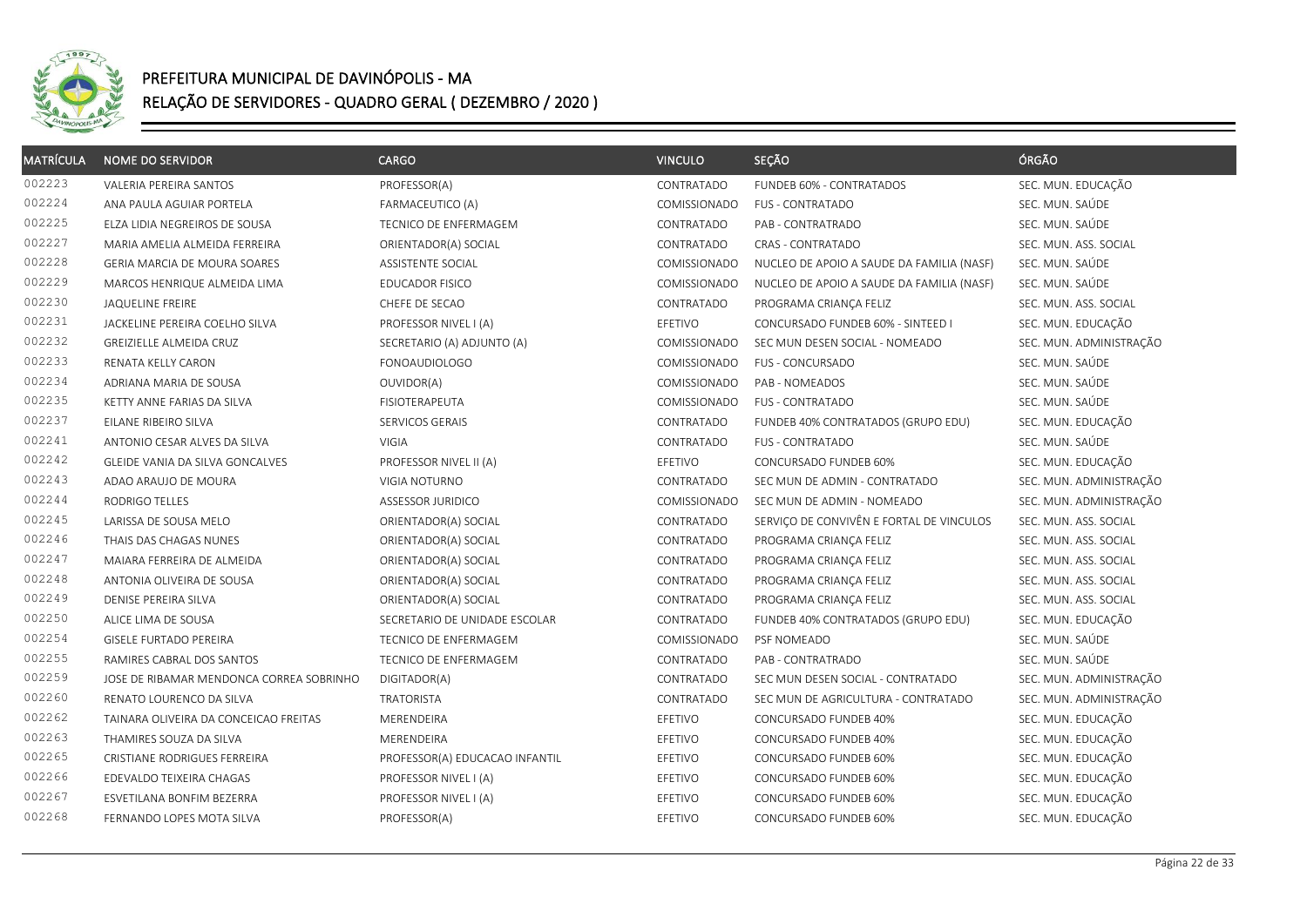

| <b>MATRÍCULA</b> | <b>NOME DO SERVIDOR</b>                  | <b>CARGO</b>                       | <b>VINCULO</b> | SEÇÃO                                    | ÓRGÃO                   |
|------------------|------------------------------------------|------------------------------------|----------------|------------------------------------------|-------------------------|
| 002269           | <b>GEANE PASSOS FERREIRA</b>             | PROFESSOR NIVEL I (A)              | EFETIVO        | CONCURSADO FUNDEB 60%                    | SEC. MUN. EDUCAÇÃO      |
| 002270           | LILIA LEIA FERREIRA SOARES               | PROFESSOR ESPECIAL (C)             | EFETIVO        | CONCURSADO FUNDEB 60%                    | SEC. MUN. EDUCAÇÃO      |
| 002271           | LYVIA MAYRA FERREIRA DE MELO             | PROFESSOR NIVEL I (A)              | EFETIVO        | CONCURSADO FUNDEB 60%                    | SEC. MUN. EDUCAÇÃO      |
| 002272           | MELKE ARAUJO FEITOSA MOURA               | PROFESSOR(A)                       | EFETIVO        | CONCURSADO FUNDEB 60%                    | SEC. MUN. EDUCAÇÃO      |
| 002273           | VILMA PINHEIRO DE SOUZA                  | PROFESSOR NIVEL I (A)              | EFETIVO        | CONCURSADO FUNDEB 60%                    | SEC. MUN. EDUCAÇÃO      |
| 002274           | ALZIRA MACEDO SANTOS                     | SERVICOS GERAIS                    | EFETIVO        | CONCURSADO FUNDEB 40%                    | SEC. MUN. EDUCAÇÃO      |
| 002276           | MAYARA MOREIRA DA SILVA BRITO            | SERVICOS GERAIS                    | EFETIVO        | CONCURSADO FUNDEB 40%                    | SEC. MUN. EDUCAÇÃO      |
| 002277           | SILVANETE SANTOS SILVA                   | MERENDEIRA                         | EFETIVO        | CONCURSADO FUNDEB 40%                    | SEC. MUN. EDUCAÇÃO      |
| 002278           | TANIA RAKEL COSTA ARAUJO                 | VIGIA                              | EFETIVO        | CONCURSADO FUNDEB 40%                    | SEC. MUN. EDUCAÇÃO      |
| 002279           | EDINALVA DE ALMEIDA DOS SANTOS           | TECNICO DE ENFERMAGEM              | CONTRATADO     | PAB - CONTRATRADO                        | SEC. MUN. SAÚDE         |
| 002281           | CARLOS AUGUSTO DE SOUSA MELO             | DIGITADOR(A)                       | CONTRATADO     | <b>FUS - CONTRATADO</b>                  | SEC. MUN. SAÚDE         |
| 002282           | PATRYCIA DO CARMO CARVALHO               | DIGITADOR(A)                       | CONTRATADO     | PAB - CONTRATRADO                        | SEC. MUN. SAÚDE         |
| 002283           | ELDIA MARIA DA ROCHA CRUZ                | <b>RECEPCIONISTA</b>               | CONTRATADO     | <b>FUS - CONTRATADO</b>                  | SEC. MUN. SAÚDE         |
| 002284           | FRANCILEIDE ALMEIDA DA SILVA COSTA       | CHEFE DE SECAO                     | CONTRATADO     | <b>FUS - CONTRATADO</b>                  | SEC. MUN. SAÚDE         |
| 002285           | MANOEL FERREIRA PEREIRA                  | PROFESSOR NIVEL I (A)              | EFETIVO        | CONCURSADO FUNDEB 60%                    | SEC. MUN. EDUCAÇÃO      |
| 002286           | LUCIANA PAULINO OLIVEIRA                 | PROFESSOR(A) AUXILIAR              | CONTRATADO     | FUNDEB 40% CONTRATADOS (GRUPO EDU)       | SEC. MUN. EDUCAÇÃO      |
| 002288           | CRISTINA COSTA LIRA                      | ZELADOR (A)                        | CONTRATADO     | SEC MUN DE ADMIN - CONTRATADO            | SEC. MUN. ADMINISTRAÇÃO |
| 002289           | TATIELLY SILVA SOUSA                     | TECNICO DE ENFERMAGEM              | COMISSIONADO   | PSF NOMEADO                              | SEC. MUN. SAÚDE         |
| 002292           | AKILENO DE ALMEIDA CARDOSO               | VIGIA                              | CONTRATADO     | PAB - CONTRATRADO                        | SEC. MUN. SAÚDE         |
| 002294           | SIRLEIDE OLIVEIRA LIMA                   | PROFESSOR(A) AUXILIAR              | CONTRATADO     | FUNDEB 40% CONTRATADOS (GRUPO EDU)       | SEC. MUN. EDUCAÇÃO      |
| 002295           | ROSANGELA OLIVEIRA DO NASCIMENTO CARDOSO | ZELADOR (A)                        | CONTRATADO     | <b>FUS - CONTRATADO</b>                  | SEC. MUN. SAÚDE         |
| 002299           | <b>GLESIO SILVA AUTO</b>                 | <b>VIGIA NOTURNO</b>               | CONTRATADO     | SEC MUN INFRA-ESTRUTURA - CONTRATADO     | SEC. MUN. ADMINISTRAÇÃO |
| 002300           | NILCEIA MADEIRA COIMBRA FERREIRA         | ASSESSOR DE SECRETARIA             | COMISSIONADO   | SEC MUN DE ADMIN - NOMEADO               | SEC. MUN. ADMINISTRAÇÃO |
| 002303           | CARLAN MACEDO OLIVEIRA                   | VIGIA NOTURNO                      | CONTRATADO     | FUNDEB 40% CONTRATADOS (GRUPO EDU)       | SEC. MUN. EDUCAÇÃO      |
| 002304           | FRANCIELE DA SILVA COIMBRA               | PROFESSOR(A)                       | CONTRATADO     | FUNDEB 60% - CONTRATADOS                 | SEC. MUN. EDUCAÇÃO      |
| 002305           | ALAINE PINTO DA SILVA RODRIGUES          | TECNICO DE ENFERMAGEM              | CONTRATADO     | FUS - CONTRATADO                         | SEC. MUN. SAÚDE         |
| 002306           | MARCELA SANTANA LOPES                    | SERVICOS GERAIS                    | CONTRATADO     | <b>FUS - CONTRATADO</b>                  | SEC. MUN. SAÚDE         |
| 002308           | KATIA SEVERINA NASCIMENTO ALENCAR        | CIRURGIÃO DENTISTA - CLINICO GERAL | CONTRATADO     | PSB - CONTRATADO                         | SEC. MUN. SAÚDE         |
| 002309           | CLAUDEANE SOUSA ARAUJO                   | AUXILIAR EM SAUDE BUCAL            | CONTRATADO     | PSB - CONTRATADO                         | SEC. MUN. SAÚDE         |
| 002311           | LUANNA BRYZZA MARINHO LAGO               | PEDAGOGO(A)                        | CONTRATADO     | PROGRAMA BOLSA FAMILIA                   | SEC. MUN. ASS. SOCIAL   |
| 002312           | ZILMA PEREIRA LIMA MARTINS               | OFICINEIRO(A)                      | CONTRATADO     | SERVIÇO DE CONVIVÊN E FORTAL DE VINCULOS | SEC. MUN. ASS. SOCIAL   |
| 002313           | DULCINEIA DE OLIVEIRA BEZERRA            | AUXILIAR EM SAUDE BUCAL            | CONTRATADO     | PSB - CONTRATADO                         | SEC. MUN. SAÚDE         |
| 002317           | SAMARA CAVALCANTE PORTO TINTO            | COORDENADOR(A) PSF                 |                | PSF NOMEADO                              | SEC. MUN. SAÚDE         |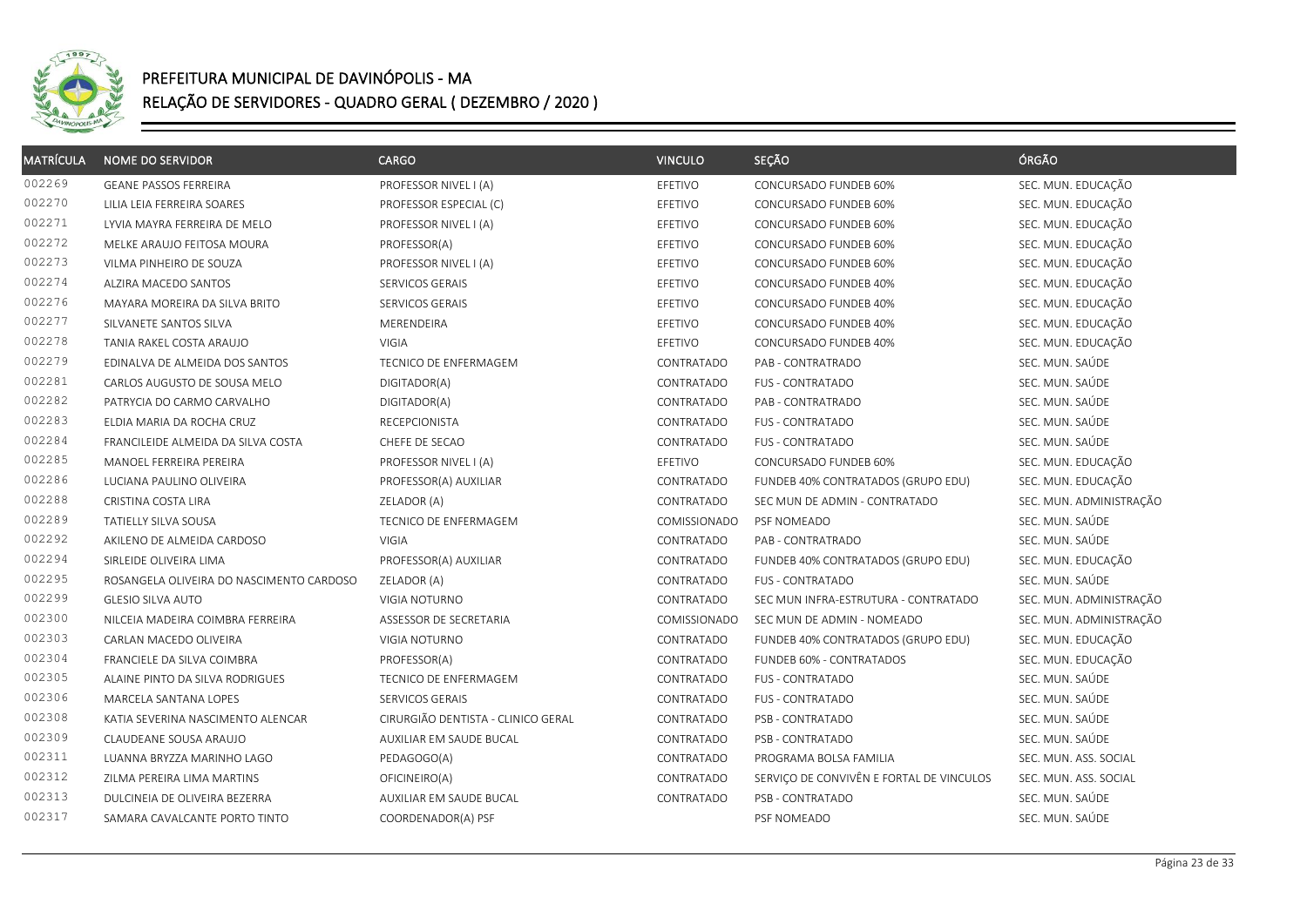

| <b>MATRÍCULA</b> | <b>NOME DO SERVIDOR</b>               | <b>CARGO</b>                           | <b>VINCULO</b> | SEÇÃO                                | ÓRGÃO                   |
|------------------|---------------------------------------|----------------------------------------|----------------|--------------------------------------|-------------------------|
| 002320           | LIDIANE LOPES ALENCAR                 | SECRETARIO (A) ADJUNTO (A)             | CONTRATADO     | SECRETARIA DE SAÚDE - NOMEADO        | SEC. MUN. SAÚDE         |
| 002321           | <b>GERRUDSON FERREIRA DOS SANTOS</b>  | INSPETOR DE TRANSITO                   | CONTRATADO     | SEC MUN INFRA-ESTRUTURA - CONTRATADO | SEC. MUN. ADMINISTRAÇÃO |
| 002326           | EVANETE SAMPAIO DA LUZ                | PROFESSOR(A) EDUCACAO INFANTIL         | EFETIVO        | CONCURSADO FUNDEB 60%                | SEC. MUN. EDUCAÇÃO      |
| 002328           | <b>VIVIA MOREIRA RODRIGUES</b>        | TECNICO DE ENFERMAGEM                  | CONTRATADO     | <b>FUS - CONTRATADO</b>              | SEC. MUN. SAÚDE         |
| 002330           | LUCIANA FEITOSA MONTEIRO              | <b>ENFERMEIRA</b>                      | CONTRATADO     | PLANTONISTAS                         | SEC. MUN. SAÚDE         |
| 002334           | DINALIANA ERICA DO NASCIMENTO MOREIRA | SECRETARIA DE ASSISTENCIA SOCIAL       | CONTRATADO     | SEC MUN DESEN SOCIAL - NOMEADO       | SEC. MUN. ADMINISTRAÇÃO |
| 002335           | RAIMUNDO NONATO DE ALMEIDA DOS SANTOS | PREFEITO MUNICIPAL                     | ELETIVO        | PREFEITO                             | SEC. MUN. ADMINISTRAÇÃO |
| 002337           | SANGELA CONCEICAO DE SOUSA            | ZELADOR (A)                            | CONTRATADO     | SEC MUN INFRA-ESTRUTURA - CONTRATADO | SEC. MUN. ADMINISTRAÇÃO |
| 002338           | SAMUEL RODRIGUES OLIVEIRA             | DIRETOR DE DEPARTAMENTO                | CONTRATADO     | SEC MUN DE ADMIN - CONTRATADO        | SEC. MUN. ADMINISTRAÇÃO |
| 002339           | SONIA DOS SANTOS MACHADO              | SERVICOS GERAIS                        | CONTRATADO     | SEC MUN DE ADMIN - CONTRATADO        | SEC. MUN. ADMINISTRAÇÃO |
| 002340           | CAMILA SANTANA DE SOUSA               | SERVICOS GERAIS                        | CONTRATADO     | SEC MUN DE ADMIN - CONTRATADO        | SEC. MUN. ADMINISTRAÇÃO |
| 002341           | ALDELI CALADO SILVA                   | SERVICOS GERAIS                        | CONTRATADO     | SEC MUN DE ADMIN - CONTRATADO        | SEC. MUN. ADMINISTRAÇÃO |
| 002342           | BENTO BARBOZA DE MIRANDA              | <b>VIGIA NOTURNO</b>                   | CONTRATADO     | SEC MUN DE ADMIN - CONTRATADO        | SEC. MUN. ADMINISTRAÇÃO |
| 002344           | MIQUEIAS VIEIRA SANTOS                | SECRETARIO (A) ADJUNTO (A)             | CONTRATADO     | SEC MUN DE ADMIN - NOMEADO           | SEC. MUN. ADMINISTRAÇÃO |
| 002345           | RAIMUNDO NONATO RABELO DOS ANJOS      | ASSESSOR DE SEGURANCA                  | CONTRATADO     | SEC MUN DE ADMIN - CONTRATADO        | SEC. MUN. ADMINISTRAÇÃO |
| 002350           | ANDRESSA LORRANA LOURENCO VIEIRA      | PROFESSOR(A) AUXILIAR                  | CONTRATADO     | FUNDEB 40% CONTRATADOS (GRUPO EDU)   | SEC. MUN. EDUCAÇÃO      |
| 002351           | ELIOMAR SILVA SALAZAR                 | PROFESSOR(A)                           | CONTRATADO     | FUNDEB 60% - CONTRATADOS             | SEC. MUN. EDUCAÇÃO      |
| 002352           | GLEICYANNE CRISTINA SILVA MATOS       | PROFESSOR(A)                           | CONTRATADO     | FUNDEB 60% - CONTRATADOS             | SEC. MUN. EDUCAÇÃO      |
| 002354           | JASCIELMA RODRIGUES DA SILVA          | PROFESSOR(A) AUXILIAR                  | CONTRATADO     | FUNDEB 40% CONTRATADOS (GRUPO EDU)   | SEC. MUN. EDUCAÇÃO      |
| 002356           | TATIANE DAS CHAGAS NUNES              | AUXILIAR ADMINISTRATIVO                | CONTRATADO     | SEC MUN DESEN SOCIAL - CONTRATADO    | SEC. MUN. ADMINISTRAÇÃO |
| 002359           | JOANICE DOS ANJOS BARBOSA             | ZELADOR (A)                            | CONTRATADO     | <b>FUS - CONTRATADO</b>              | SEC. MUN. SAÚDE         |
| 002360           | CATIA DAIANE REIS DE CASTRO           | ZELADOR (A)                            | CONTRATADO     | FUNDEB 40% CONTRATADOS (GRUPO EDU)   | SEC. MUN. EDUCAÇÃO      |
| 002361           | JUCELIA SANTOS YAMAMOTO               | ZELADOR (A)                            | CONTRATADO     | FUNDEB 40% CONTRATADOS (GRUPO EDU)   | SEC. MUN. EDUCAÇÃO      |
| 002364           | JOSE ALDO APOLINARIO PINHEIRO         | VIGIA                                  | CONTRATADO     | FUNDEB 40% CONTRATADOS (GRUPO EDU)   | SEC. MUN. EDUCAÇÃO      |
| 002366           | IVANETE SANTOS DE ARAUJO              | <b>TECNICO DE ENFERMAGEM</b>           | CONTRATADO     | PAB - CONTRATRADO                    | SEC. MUN. SAÚDE         |
| 002367           | CASSIMIRO ALVES LEITE                 | <b>VIGIA</b>                           | CONTRATADO     | FUNDEB 40% CONTRATADOS (GRUPO EDU)   | SEC. MUN. EDUCAÇÃO      |
| 002368           | KARLENE DE SOUSA ALENCAR              | ZELADOR (A)                            | CONTRATADO     | FUNDEB 40% CONTRATADOS (GRUPO EDU)   | SEC. MUN. EDUCAÇÃO      |
| 002369           | ELIENE DA CONCEICAO SILVA             | ZELADOR (A)                            | CONTRATADO     | FUNDEB 40% CONTRATADOS (GRUPO EDU)   | SEC. MUN. EDUCAÇÃO      |
| 002370           | MARIA DO SOCORRO DOS SANTOS           | SECRETARIO DE UNIDADE ESCOLAR          | CONTRATADO     | FUNDEB 40% CONTRATADOS (GRUPO EDU)   | SEC. MUN. EDUCAÇÃO      |
| 002371           | ELZILENE DA CONCEICAO RIBEIRO         | ZELADOR (A)                            | CONTRATADO     | FUNDEB 40% CONTRATADOS (GRUPO EDU)   | SEC. MUN. EDUCAÇÃO      |
| 002372           | FRANCISCO ALVES DE MESQUITA           | <b>VIGIA</b>                           | CONTRATADO     | FUNDEB 40% CONTRATADOS (GRUPO EDU)   | SEC. MUN. EDUCAÇÃO      |
| 002373           | ANTONIO MATEUS LEAL ARAUJO            | COORDENADOR DO ORCAMENTO PARTICIPATIVO | COMISSIONADO   | <b>GABINETE NOMEADOS</b>             | SEC. MUN. ADMINISTRAÇÃO |
| 002374           | LUANA DE FREITAS LEITE                | PROFESSOR(A) AUXILIAR                  | CONTRATADO     | FUNDEB 40% CONTRATADOS (GRUPO EDU)   | SEC. MUN. EDUCAÇÃO      |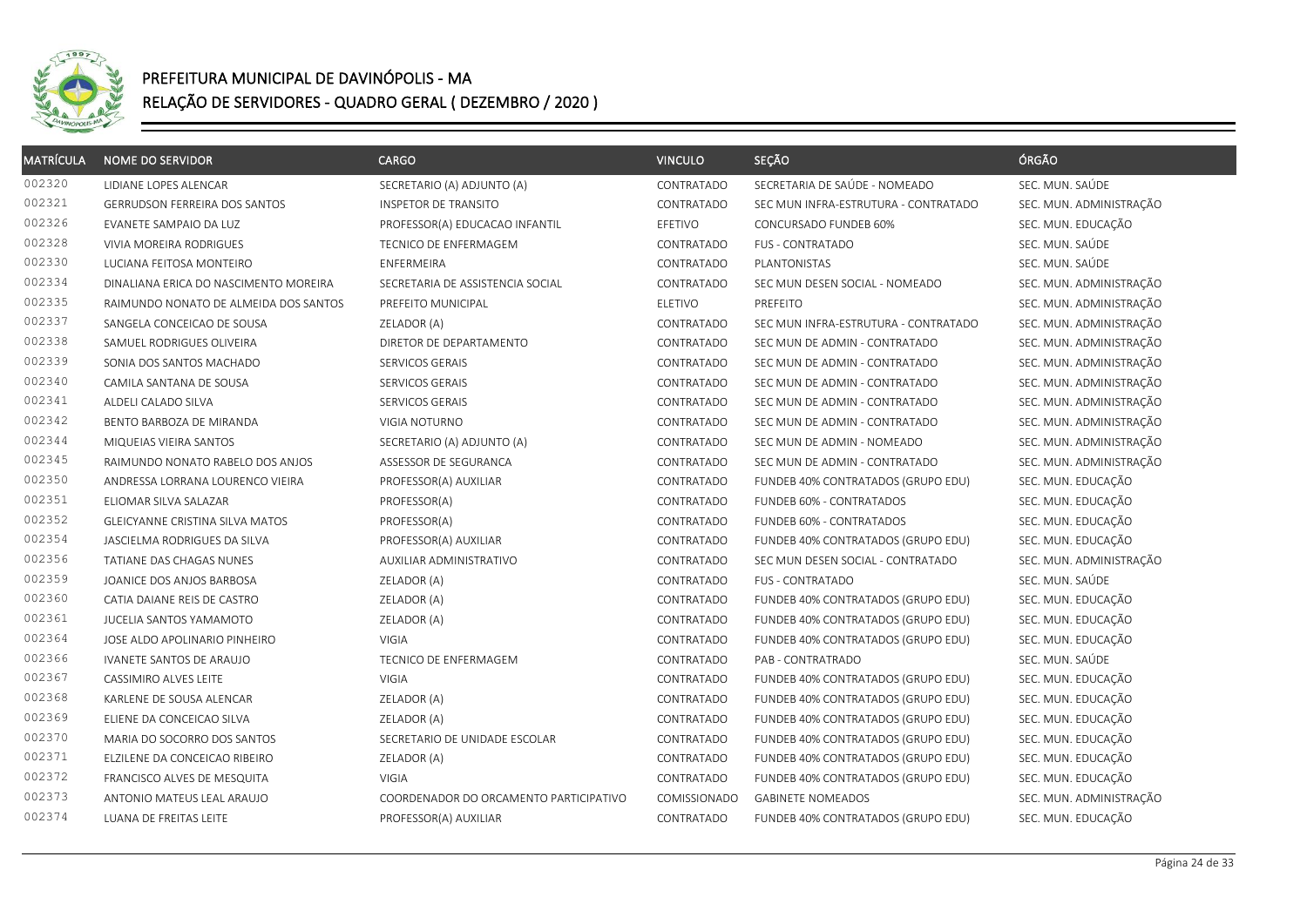

| <b>MATRÍCULA</b> | <b>NOME DO SERVIDOR</b>            | <b>CARGO</b>                   | <b>VINCULO</b> | SEÇÃO                                | ÓRGÃO                   |
|------------------|------------------------------------|--------------------------------|----------------|--------------------------------------|-------------------------|
| 002375           | GABRIELA BRAGA DA SILVA MENDES     | SECRETARIA                     | CONTRATADO     | SEC MUN DESEN SOCIAL - NOMEADO       | SEC. MUN. ADMINISTRAÇÃO |
| 002378           | GUILHERME FERNANDES MARINHO        | ASSISTENTE ADMINISTRATIVO      | COMISSIONADO   | SECRETARIA DE FINANCAS - GABINETE    | SEC. MUN. ADMINISTRAÇÃO |
| 002379           | CAMILA DAIANY REGO ALVES           | DIGITADOR(A)                   | CONTRATADO     | PAB - CONTRATRADO                    | SEC. MUN. SAÚDE         |
| 002380           | MARIA FERNANDA XAVIER SANTOS       | RECEPCIONISTA                  | CONTRATADO     | <b>FUS - CONTRATADO</b>              | SEC. MUN. SAÚDE         |
| 002382           | ERISVALDO DA SILVA MEDEIROS        | <b>VIGIA</b>                   | CONTRATADO     | FUNDEB 40% CONTRATADOS (GRUPO EDU)   | SEC. MUN. EDUCAÇÃO      |
| 002383           | MARIA CLAUDIA SILVA ARAUJO         | <b>ADVOGADO</b>                | CONTRATADO     | <b>CRAS - CONTRATADO</b>             | SEC. MUN. ASS. SOCIAL   |
| 002384           | RAIMARA DE SOUSA SANTOS SIPAUBA    | TECNICO DE ENFERMAGEM          | CONTRATADO     | PAB - CONTRATRADO                    | SEC. MUN. SAÚDE         |
| 002385           | JHONES DOS SANTOS SILVA            | <b>TRATORISTA</b>              | CONTRATADO     | SEC MUN DE AGRICULTURA - CONTRATADO  | SEC. MUN. ADMINISTRAÇÃO |
| 002386           | WALDIR DE SOUSA                    | <b>VIGIA</b>                   | CONTRATADO     | <b>FUS - CONTRATADO</b>              | SEC. MUN. SAÚDE         |
| 002388           | ANTONIO RONALDO SOUSA DA SLVA      | <b>VIGIA</b>                   | CONTRATADO     | FUNDEB 40% CONTRATADOS (GRUPO EDU)   | SEC. MUN. EDUCAÇÃO      |
| 002389           | DORIVANIA ARAUJO SOUSA             | PROFESSOR(A) AUXILIAR          | CONTRATADO     | FUNDEB 40% CONTRATADOS (GRUPO EDU)   | SEC. MUN. EDUCAÇÃO      |
| 002390           | JUCILENE DA SILVA LACERDA          | PROFESSOR(A)                   | CONTRATADO     | FUNDEB 60% - CONTRATADOS             | SEC. MUN. EDUCAÇÃO      |
| 002391           | LEONARDO VICTOR BARBOSA SIMAO      | <b>AUXILIAR ADMINISTRATIVO</b> | CONTRATADO     | DEPARTAMENTO DE TRIBUTOS - NOMEADOS  | SEC. MUN. ADMINISTRAÇÃO |
| 002393           | RAFAEL LOPES DOS SANTOS            | SERVICOS GERAIS                | CONTRATADO     | LIMPEZA PUBLICA - CONTRATADOS        | SEC. MUN. ADMINISTRAÇÃO |
| 002394           | FRANCIDALVA PEREIRA COSTA          | MARGARIDA                      | CONTRATADO     | LIMPEZA PUBLICA - CONTRATADOS        | SEC. MUN. ADMINISTRAÇÃO |
| 002395           | ROSINETE DA CONCEICAO SILVA AMORIM | MARGARIDA                      | CONTRATADO     | LIMPEZA PUBLICA - CONTRATADOS        | SEC. MUN. ADMINISTRAÇÃO |
| 002396           | RENATO BARBOSA DA SILVA            | GARI                           | CONTRATADO     | LIMPEZA PUBLICA - CONTRATADOS        | SEC. MUN. ADMINISTRAÇÃO |
| 002397           | JOSIVALDO MARTINS COSTA AMORIM     | SERVICOS GERAIS                | CONTRATADO     | LIMPEZA PUBLICA - CONTRATADOS        | SEC. MUN. ADMINISTRAÇÃO |
| 002398           | MANOEL NESSI DE PINHO              | <b>MOTORISTA</b>               | CONTRATADO     | LIMPEZA PUBLICA - CONTRATADOS        | SEC. MUN. ADMINISTRAÇÃO |
| 002400           | JEFERSON DA SILVA FREITAS          | SERVICOS GERAIS                | CONTRATADO     | LIMPEZA PUBLICA - CONTRATADOS        | SEC. MUN. ADMINISTRAÇÃO |
| 002401           | MELANE DANTAS DA SILVA             | <b>AUXILIAR ADMINISTRATIVO</b> | CONTRATADO     | LIMPEZA PUBLICA - CONTRATADOS        | SEC. MUN. ADMINISTRAÇÃO |
| 002403           | EVANDRO MARTINS DE SOUSA           | SECRETARIO (A) ADJUNTO (A)     | COMISSIONADO   | SEC MUN INFRA-ESTRUTURA - NOMEADO    | SEC. MUN. ADMINISTRAÇÃO |
| 002405           | LEYANE DOS SANTOS NUNES            | ORIENTADOR(A) SOCIAL           | CONTRATADO     | SEC MUN DESEN SOCIAL - CONTRATADO    | SEC. MUN. ADMINISTRAÇÃO |
| 002406           | FRANCINALDO NASCIMENTO COSTA       | <b>MOTORISTA</b>               | CONTRATADO     | <b>FUS - CONTRATADO</b>              | SEC. MUN. SAÚDE         |
| 002407           | ADRIANO CAVALCANTE DA SILVA        | CHEFE DE SERVICOS              | CONTRATADO     | FUNDEB 40% - COMISSIONADOS           | SEC. MUN. EDUCAÇÃO      |
| 002409           | KARINE DA SILVA NASCIMENTO         | AGENTE COMUNITARIO DE SAUDE    | CONTRATADO     | AGENTE COMUNITÁRIO DE SAÚDE - ACS    | SEC. MUN. SAÚDE         |
| 002410           | SHELLEN LARISSA ALVES BEZERRA      | <b>TECNICO DE ENFERMAGEM</b>   | CONTRATADO     | PAB - CONTRATRADO                    | SEC. MUN. SAÚDE         |
| 002411           | VALERIA SANTANA DE SOUSA           | ASSISTENTE ADMINISTRATIVO      | CONTRATADO     | <b>GABINETE CIVIL</b>                | SEC. MUN. ADMINISTRAÇÃO |
| 002412           | <b>VERLENE MARINHO BARROS</b>      | CHEFE DE SERVICOS              | CONTRATADO     | SEC MUN INFRA-ESTRUTURA - CONTRATADO | SEC. MUN. ADMINISTRAÇÃO |
| 002414           | ADRIELE DOS SANTOS DA SILVA        | AUXILIAR DE LABORATORIO        | CONTRATADO     | <b>FUS - CONTRATADO</b>              | SEC. MUN. SAÚDE         |
| 002415           | MARIA ANTONIA LOPES SANTOS         | TECNICO DE ENFERMAGEM          | CONTRATADO     | PAB - CONTRATRADO                    | SEC. MUN. SAÚDE         |
| 002416           | RAIMUNDO NONATO SOUSA SIMAO        | CHEFE DE GABINETE              | COMISSIONADO   | <b>GABINETE NOMEADOS</b>             | SEC. MUN. ADMINISTRAÇÃO |
| 002418           | ELISON CRUZ DE SOUSA               | MOTORISTA                      | CONTRATADO     | PAB - CONTRATRADO                    | SEC. MUN. SAÚDE         |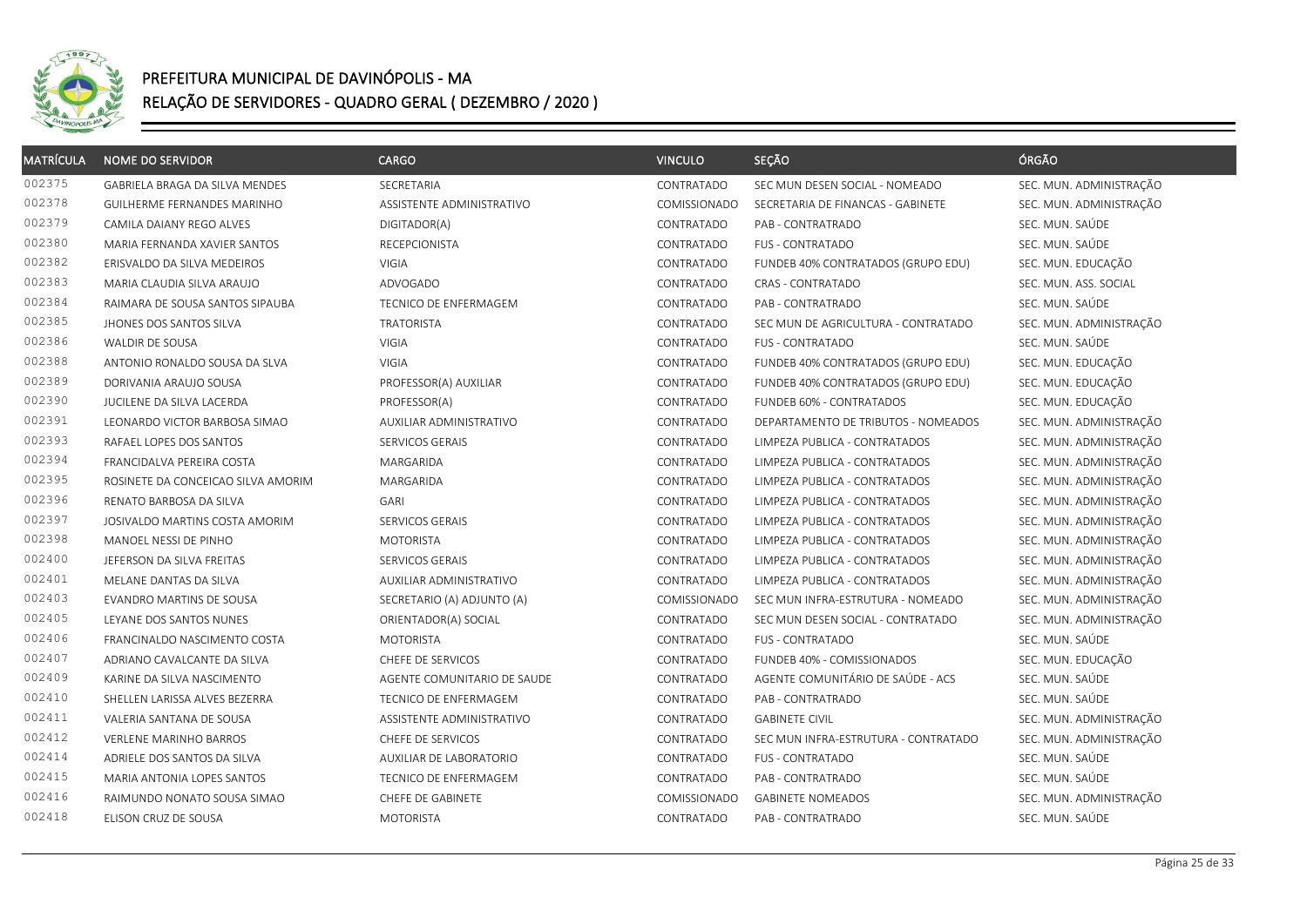

| <b>MATRÍCULA</b> | <b>NOME DO SERVIDOR</b>               | <b>CARGO</b>                             | <b>VINCULO</b> | SEÇÃO                              | ÓRGÃO                   |
|------------------|---------------------------------------|------------------------------------------|----------------|------------------------------------|-------------------------|
| 002419           | VITORIA DE SOUSA NETA                 | TÉCNICO E AUXILIAR EM FISIOTERAPIA E REA | CONTRATADO     | <b>FUS - CONTRATADO</b>            | SEC. MUN. SAÚDE         |
| 002420           | DIMARIA RODRIGUES DO NASCIMENTO SILVA | SERVICOS GERAIS                          | CONTRATADO     | PAB - CONTRATRADO                  | SEC. MUN. SAÚDE         |
| 002421           | ANTONIO FRANCISCO BORGES              | <b>VIGIA</b>                             | CONTRATADO     | LIMPEZA PUBLICA - CONTRATADOS      | SEC. MUN. ADMINISTRAÇÃO |
| 002423           | CLAUDIO LUZ DOS ANJOS                 | APONTADOR DE MÃO DE OBRA                 | CONTRATADO     | LIMPEZA PUBLICA - CONTRATADOS      | SEC. MUN. ADMINISTRAÇÃO |
| 002424           | <b>BRUNA SOUSA FERREIRA</b>           | PROFESSOR(A) AUXILIAR                    | CONTRATADO     | FUNDEB 40% CONTRATADOS (GRUPO EDU) | SEC. MUN. EDUCAÇÃO      |
| 002425           | <b>FRANCISCO FERREIRA</b>             | VIGIA                                    | CONTRATADO     | FUNDEB 40% CONTRATADOS (GRUPO EDU) | SEC. MUN. EDUCAÇÃO      |
| 002426           | JOSE WILSON PINTO FERREIRA            | <b>VIGIA</b>                             | CONTRATADO     | CRAS - CONTRATADO                  | SEC. MUN. ASS. SOCIAL   |
| 002427           | FRANCISCO COSTA LEITE                 | VIGIA NOTURNO                            | CONTRATADO     | <b>CRAS - CONTRATADO</b>           | SEC. MUN. ASS. SOCIAL   |
| 002428           | WELLINGTON DA COSTA LIMA              | ASSISTENTE ADMINISTRATIVO                | COMISSIONADO   | SEC MUN DE ADMIN - NOMEADO         | SEC. MUN. ADMINISTRAÇÃO |
| 002429           | <b>IDERLENE MATOS SANTOS</b>          | PROFESSOR(A)                             | CONTRATADO     | FUNDEB 60% - CONTRATADOS           | SEC. MUN. EDUCAÇÃO      |
| 002430           | ELISANGELA DA SILVA ARAUJO MORAES     | TECNICO DE ENFERMAGEM                    | CONTRATADO     | <b>FUS - CONTRATADO</b>            | SEC. MUN. SAÚDE         |
| 002433           | GILCELENE OLIVEIRA VIEIRA             | DIRETOR DE UNIDADE ESCOLAR               | COMISSIONADO   | FUNDEB 40% CONTRATADOS (GRUPO EDU) | SEC. MUN. EDUCAÇÃO      |
| 002434           | RAFAELA CRISTINA DOS ANJOS PEREIRA    | PROFESSOR(A) AUXILIAR                    | CONTRATADO     | FUNDEB 40% CONTRATADOS (GRUPO EDU) | SEC. MUN. EDUCAÇÃO      |
| 002436           | JOSE RIBEIRO DE OLIVEIRA              | <b>MOTORISTA</b>                         | CONTRATADO     | LIMPEZA PUBLICA - CONTRATADOS      | SEC. MUN. ADMINISTRAÇÃO |
| 002437           | MARIA IRENICE OLIVEIRA NASCIMENTO     | PROFESSOR(A) AUXILIAR                    | COMISSIONADO   | FUNDEB 40% CONTRATADOS (GRUPO EDU) | SEC. MUN. EDUCAÇÃO      |
| 002439           | MAYANY NASCIMENTO CARNEIRO            | ASSESSOR ADMINISTRATIVO                  | COMISSIONADO   | SEC MUN DE ADMIN - NOMEADO         | SEC. MUN. ADMINISTRAÇÃO |
| 002441           | DANUZE LIVIA NUNES FREIRE             | ASSESSOR (A) DE FINANÇAS                 | COMISSIONADO   | SEC MUN DE ADMIN - NOMEADO         | SEC. MUN. ADMINISTRAÇÃO |
| 002443           | MATEUS PEREIRA VIANA                  | <b>EDUCADOR FISICO</b>                   | CONTRATADO     | CRAS - CONTRATADO                  | SEC. MUN. ASS. SOCIAL   |
| 002444           | LORRANA PEREIRA TAVEIRA               | ZELADOR (A)                              | CONTRATADO     | PAB - CONTRATRADO                  | SEC. MUN. SAÚDE         |
| 002445           | FRANCIKLEY SILVA DE SOUZA             | <b>MOTORISTA</b>                         | CONTRATADO     | CONSELHO TUTELAR                   | SEC. MUN. ASS. SOCIAL   |
| 002447           | DOUGLAS HENRIQUE SANTOS BOGEA         | OUVIDOR(A)                               | COMISSIONADO   | SEC MUN DE ADMIN - NOMEADO         | SEC. MUN. ADMINISTRAÇÃO |
| 002448           | JHULIANA DA SILVA MACHADO             | TECNICO DE ENFERMAGEM                    | CONTRATADO     | <b>FUS - CONTRATADO</b>            | SEC. MUN. SAÚDE         |
| 002449           | LEUCIVAN DOS SANTOS SILVA             | PROFESSOR(A) EDUCACAO INFANTIL           | EFETIVO        | CONCURSADO FUNDEB 60%              | SEC. MUN. EDUCAÇÃO      |
| 002450           | LEIDY MORGANA DE SOUSA AGAPTO         | PROFESSOR(A) EDUCACAO INFANTIL           | EFETIVO        | CONCURSADO FUNDEB 60%              | SEC. MUN. EDUCAÇÃO      |
| 002451           | JEFFERSON DOS SANTOS BRAGA            | <b>VIGIA</b>                             | EFETIVO        | CONCURSADO FUNDEB 40%              | SEC. MUN. EDUCAÇÃO      |
| 002452           | NILDO DUARTE CRUZ                     | VIGIA                                    | EFETIVO        | CONCURSADO FUNDEB 40%              | SEC. MUN. EDUCAÇÃO      |
| 002453           | FRANKLIN LIMA LOPES SILVA             | ZELADOR(A)                               | EFETIVO        | CONCURSADO FUNDEB 40%              | SEC. MUN. EDUCAÇÃO      |
| 002454           | ELIANE DA SILVA                       | PROFESSOR(A) EDUCACAO INFANTIL           | EFETIVO        | CONCURSADO FUNDEB 60%              | SEC. MUN. EDUCAÇÃO      |
| 002455           | ANA PAULA ALVES DE SOUSA              | PROFESSOR(A) EDUCACAO INFANTIL           | EFETIVO        | CONCURSADO FUNDEB 60%              | SEC. MUN. EDUCAÇÃO      |
| 002456           | VALQUIRIA DE ARAUJO SILVA             | ZELADOR(A)                               | EFETIVO        | SEC MUN DESEN SOCIAL - CONCURSADO  | SEC. MUN. ADMINISTRAÇÃO |
| 002457           | PRISCYLA VERBENYA ROCHA MURADA        | ENFERMEIRA                               | COMISSIONADO   | PLANTONISTAS                       | SEC. MUN. SAÚDE         |
| 002458           | CARLOS ROBERTO DE MORAIS DANTAS       | ASSESSOR DE COMUNICACAO                  | CONTRATADO     | <b>GABINETE NOMEADOS</b>           | SEC. MUN. ADMINISTRAÇÃO |
| 002459           | FRANCISCO DE MORAIS ABREU             | DIRETOR DE PUBLICIDADE                   | COMISSIONADO   | <b>GABINETE NOMEADOS</b>           | SEC. MUN. ADMINISTRAÇÃO |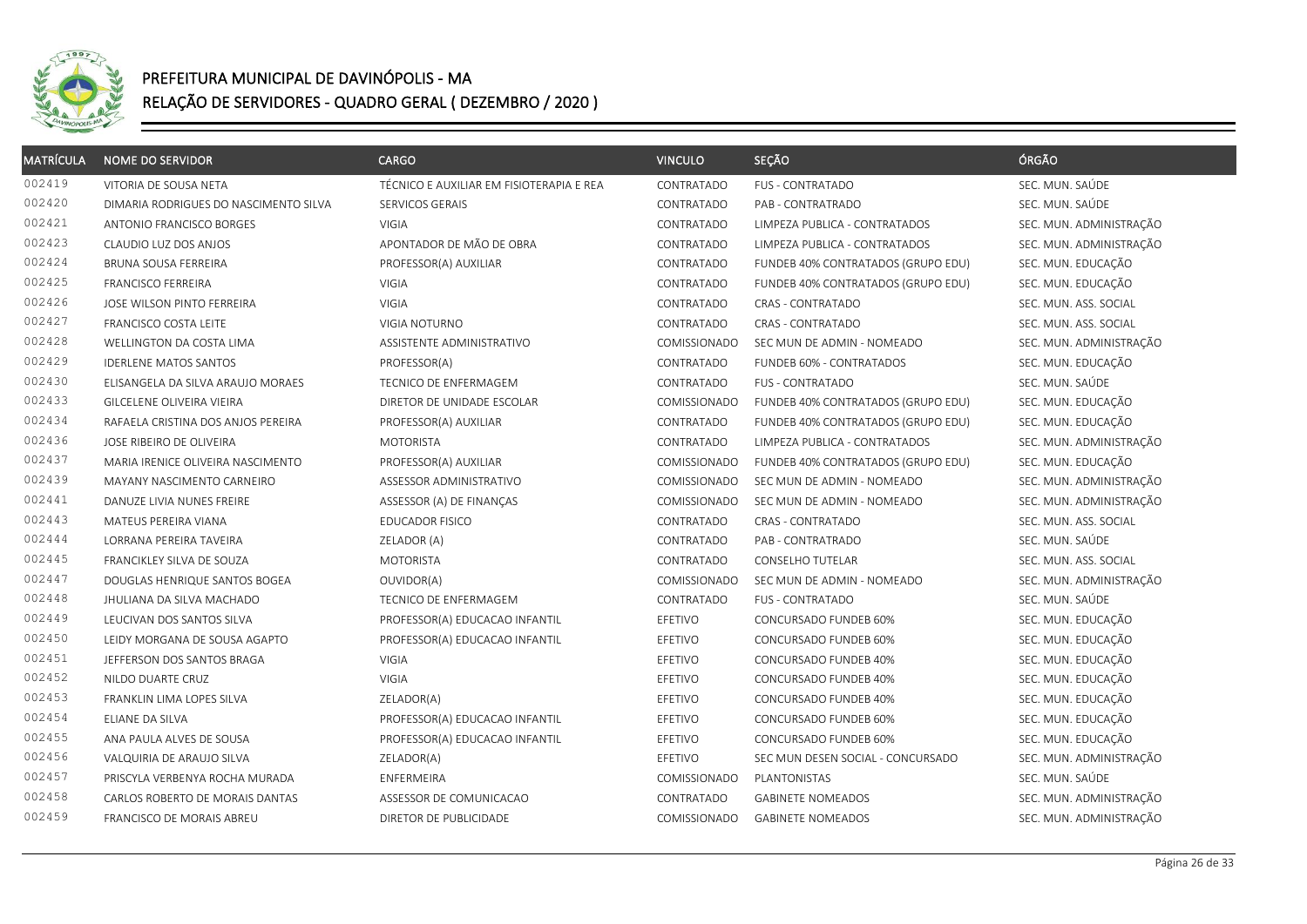

| <b>MATRÍCULA</b> | <b>NOME DO SERVIDOR</b>             | <b>CARGO</b>                       | <b>VINCULO</b> | SEÇÃO                                | ÓRGÃO                   |
|------------------|-------------------------------------|------------------------------------|----------------|--------------------------------------|-------------------------|
| 002461           | SALOMAO XAVIER SILVA                | CIRURGIÃO DENTISTA - CLINICO GERAL | CONTRATADO     | <b>EQUIPE PRISIONAL</b>              | SEC. MUN. SAÚDE         |
| 002462           | ERIVANE SILVA MORAIS                | AUXILIAR EM SAUDE BUCAL            | CONTRATADO     | EQUIPE PRISIONAL                     | SEC. MUN. SAÚDE         |
| 002466           | HELENA PEREIRA DA SILVA             | ENFERMEIRA                         | CONTRATADO     | <b>EQUIPE PRISIONAL</b>              | SEC. MUN. SAÚDE         |
| 002469           | MARIA MARLETE DE SOUSA SILVA        | ASSISTENTE SOCIAL                  | CONTRATADO     | <b>EQUIPE PRISIONAL</b>              | SEC. MUN. SAÚDE         |
| 002475           | MARDOQUEU DE SOUZA DO NASCIMENTO    | <b>MOTORISTA</b>                   | CONTRATADO     | SEC MUN INFRA-ESTRUTURA - CONTRATADO | SEC. MUN. ADMINISTRAÇÃO |
| 002476           | RENALDE NUNES COSTA                 | ASSESSOR DE GABINETE               | COMISSIONADO   | FUNDEB 40% - COMISSIONADOS           | SEC. MUN. EDUCAÇÃO      |
| 002478           | ANTONIA ALVES DE LIMA               | SERVICOS GERAIS                    | CONTRATADO     | FUNDEB 40% CONTRATADOS (GRUPO EDU)   | SEC. MUN. EDUCAÇÃO      |
| 002479           | CAMILA RODRIGUES MAXIMO DE CARVALHO | PROFESSOR(A)                       | CONTRATADO     | FUNDEB 60% - CONTRATADOS             | SEC. MUN. EDUCAÇÃO      |
| 002480           | VALDIRENE ALVES DA SILVA            | PROFESSOR(A) AUXILIAR              | CONTRATADO     | FUNDEB 40% CONTRATADOS (GRUPO EDU)   | SEC. MUN. EDUCAÇÃO      |
| 002482           | MANOEL DE MORAIS ROCHA              | <b>MOTORISTA</b>                   | CONTRATADO     | SEC MUN INFRA-ESTRUTURA - CONTRATADO | SEC. MUN. ADMINISTRAÇÃO |
| 002483           | ANTONIA DAYBI GUIMARAES BIZERRA     | TECNICO DE ENFERMAGEM              | CONTRATADO     | <b>FUS - CONTRATADO</b>              | SEC. MUN. SAÚDE         |
| 002484           | JOSEANE SOUSA DOS SANTOS            | <b>MERENDEIRA</b>                  | CONTRATADO     | FUNDEB 40% CONTRATADOS (GRUPO EDU)   | SEC. MUN. EDUCAÇÃO      |
| 002485           | SARA RODRIGUES OLIVEIRA             | AUXILIAR ADMINISTRATIVO            | CONTRATADO     | SEC MUN DE ADMIN - CONTRATADO        | SEC. MUN. ADMINISTRAÇÃO |
| 002486           | VALERIA CORCINE DE OLIVEIRA VIANA   | PROFESSOR(A)                       | CONTRATADO     | FUNDEB 60% - CONTRATADOS             | SEC. MUN. EDUCAÇÃO      |
| 002487           | CARMEM THERESA MORAIS DIAS          | PROFESSOR(A)                       | CONTRATADO     | FUNDEB 60% - CONTRATADOS             | SEC. MUN. EDUCAÇÃO      |
| 002488           | IRYSLENE COSSE DE ABREU             | PROFESSOR(A) AUXILIAR              | CONTRATADO     | FUNDEB 40% CONTRATADOS (GRUPO EDU)   | SEC. MUN. EDUCAÇÃO      |
| 002489           | ANA CAROLINE DA COSTA BATALHA       | <b>PSICOLOGO</b>                   | CONTRATADO     | SEC MUN DESEN SOCIAL - CONTRATADO    | SEC. MUN. ADMINISTRAÇÃO |
| 002492           | ELISANGELA MENDES DA SILVA          | PROFESSOR(A) AUXILIAR              | CONTRATADO     | FUNDEB 40% CONTRATADOS (GRUPO EDU)   | SEC. MUN. EDUCAÇÃO      |
| 002493           | ANTONIA ALVES DA SILVA              | PROFESSOR(A) AUXILIAR              | CONTRATADO     | FUNDEB 40% CONTRATADOS (GRUPO EDU)   | SEC. MUN. EDUCAÇÃO      |
| 002495           | JOSIELMA BARROS BANDEIRA DOS SANTOS | PROFESSOR(A) EDUCACAO INFANTIL     | EFETIVO        | CONCURSADO FUNDEB 60%                | SEC. MUN. EDUCAÇÃO      |
| 002496           | FRANCISCO ROBERIO DOS SANTOS SOUZA  | PROFESSOR NIVEL I (A)              | EFETIVO        | CONCURSADO FUNDEB 60%                | SEC. MUN. EDUCAÇÃO      |
| 002497           | ADRIANA DA COSTA                    | ZELADOR(A)                         | EFETIVO        | CONCURSADO FUNDEB 40%                | SEC. MUN. EDUCAÇÃO      |
| 002498           | FRANCIDALVA LIMA DA SILVA           | ZELADOR(A)                         | EFETIVO        | CONCURSADO FUNDEB 40%                | SEC. MUN. EDUCAÇÃO      |
| 002499           | FAGNER GALVAO CAVALCANTE            | VIGIA                              | EFETIVO        | CONCURSADO FUNDEB 40%                | SEC. MUN. EDUCAÇÃO      |
| 002500           | JOSE OLIVEIRA DE SOUSA              | VIGIA NOTURNO                      | CONTRATADO     | SEC MUN DE ADMIN - CONTRATADO        | SEC. MUN. ADMINISTRAÇÃO |
| 002501           | ANA CRISTINA DE OLIVEIRA BRANDAO    | <b>FONOAUDIOLOGO</b>               | CONTRATADO     | FUNDEB 40% CONTRATADOS (GRUPO EDU)   | SEC. MUN. EDUCAÇÃO      |
| 002502           | DHEBORA MATIAS SOUSA                | <b>PSICOLOGO</b>                   | CONTRATADO     | FUNDEB 40% CONTRATADOS (GRUPO EDU)   | SEC. MUN. EDUCAÇÃO      |
| 002505           | THIAGO NASCIMENTO DE SOUSA          | PROFESSOR NIVEL I (A)              | EFETIVO        | CONCURSADO FUNDEB 60%                | SEC. MUN. EDUCAÇÃO      |
| 002506           | SAMARIA CRISTINA MARINHO PAIVA      | ZELADOR(A)                         | EFETIVO        | CONCURSADO FUNDEB 40%                | SEC. MUN. EDUCAÇÃO      |
| 002507           | HENRIQUE PONTES DOS ANJOS           | VIGIA                              | EFETIVO        | CONCURSADO FUNDEB 40%                | SEC. MUN. EDUCAÇÃO      |
| 002508           | NILDENE ALMEIDA DA SILVA SOUSA      | ZELADOR(A)                         | EFETIVO        | CONCURSADO FUNDEB 40%                | SEC. MUN. EDUCAÇÃO      |
| 002509           | DYLIANNE CARNEIRO DE SOUSA MESQUITA | ENFERMEIRO(A) DA ESF               | EFETIVO        | FUS - CONCURSADO                     | SEC. MUN. SAÚDE         |
| 002510           | ELIANE DE SOUSA SILVA               | ENFERMEIRO(A) DA ESF               | EFETIVO        | FUS - CONCURSADO                     | SEC. MUN. SAÚDE         |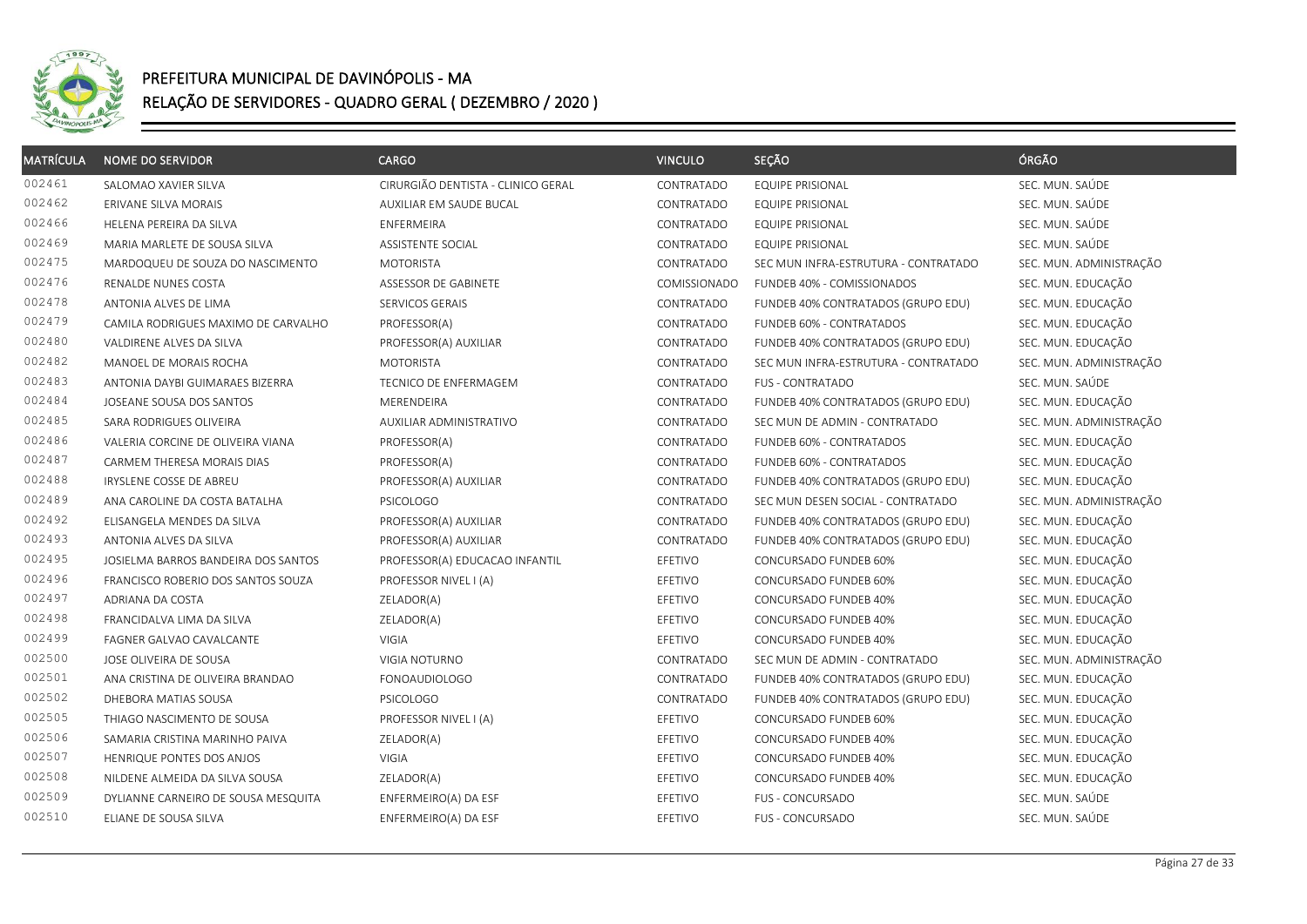

| <b>MATRÍCULA</b> | <b>NOME DO SERVIDOR</b>                  | <b>CARGO</b>                             | <b>VINCULO</b> | SEÇÃO                                     | ÓRGÃO                   |
|------------------|------------------------------------------|------------------------------------------|----------------|-------------------------------------------|-------------------------|
| 002511           | VITORIA PEREIRA ARAUJO                   | AUXILIAR ADMINISTRATIVO                  | CONTRATADO     | SEC MUN DE ADMIN - CONTRATADO             | SEC. MUN. ADMINISTRAÇÃO |
| 002516           | FARAILDES DOS SANTOS SILVA               | TECNICO DE ENFERMAGEM                    | COMISSIONADO   | PAB - CONTRATRADO                         | SEC. MUN. SAÚDE         |
| 002517           | NATHIARA CRAVEIRO SILVA DA CUNHA PEREIRA | TECNICO DE ENFERMAGEM                    | COMISSIONADO   | FUS - CONTRATADO                          | SEC. MUN. SAÚDE         |
| 002522           | <b>CLEONICE BARROS DA SILVA</b>          | TECNICO DE ENFERMAGEM                    | CONTRATADO     | PAB - CONTRATRADO                         | SEC. MUN. SAÚDE         |
| 002531           | EDMARIA SIPAUBA VIEIRA                   | CONSELHEIRO TUTELAR                      | ELETIVO        | CONSELHO TUTELAR                          | SEC. MUN. ASS. SOCIAL   |
| 002532           | IVANI CHAVES DA SILVA SANTOS             | CONSELHEIRO TUTELAR                      | ELETIVO        | CONSELHO TUTELAR                          | SEC. MUN. ASS. SOCIAL   |
| 002533           | SERGIO OLIVEIRA ALMEIDA                  | CONSELHEIRO TUTELAR                      | <b>ELETIVO</b> | CONSELHO TUTELAR                          | SEC. MUN. ASS. SOCIAL   |
| 002536           | LAUDIMIRO RODRIGUES MACIEL               | AUXILIAR ADMINISTRATIVO                  | CONTRATADO     | <b>FUS - CONTRATADO</b>                   | SEC. MUN. SAÚDE         |
| 002537           | FABIO DA SILVA ANDRADE                   | AUXILIAR ADMINISTRATIVO                  | CONTRATADO     | SEC MUN DE ADMIN - CONTRATADO             | SEC. MUN. ADMINISTRAÇÃO |
| 002540           | ZENALVA DE HOLANDA BARBOSA               | COORDENADOR DE DIVISAO                   | CONTRATADO     | FUNDEB 40% - COMISSIONADOS                | SEC. MUN. EDUCAÇÃO      |
| 002541           | AURIENE SILVA FREITAS                    | PROFESSOR(A) AUXILIAR                    | CONTRATADO     | FUNDEB 40% CONTRATADOS (GRUPO EDU)        | SEC. MUN. EDUCAÇÃO      |
| 002542           | AMANDA ALMEIDA DA SILVA                  | PROFESSOR(A) AUXILIAR                    | CONTRATADO     | FUNDEB 40% CONTRATADOS (GRUPO EDU)        | SEC. MUN. EDUCAÇÃO      |
| 002543           | <b>MARCELA RODRIGUES DOS PASSOS</b>      | PROFESSOR(A) AUXILIAR                    | CONTRATADO     | FUNDEB 40% CONTRATADOS (GRUPO EDU)        | SEC. MUN. EDUCAÇÃO      |
| 002544           | ANTONIA CREONICE DA CONCEICAO SOUZA      | PROFESSOR(A) AUXILIAR                    | CONTRATADO     | FUNDEB 40% CONTRATADOS (GRUPO EDU)        | SEC. MUN. EDUCAÇÃO      |
| 002545           | CICERA DA SILVA PEREIRA                  | PROFESSOR(A) AUXILIAR                    | CONTRATADO     | FUNDEB 60% - CONTRATADOS                  | SEC. MUN. EDUCAÇÃO      |
| 002547           | LESLIANE DE MELO RODRIGUES               | PROFESSOR(A) AUXILIAR                    | CONTRATADO     | FUNDEB 40% CONTRATADOS (GRUPO EDU)        | SEC. MUN. EDUCAÇÃO      |
| 002548           | MARINALVA DOS SANTOS ROCHA               | ZELADOR (A)                              | CONTRATADO     | FUNDEB 40% CONTRATADOS (GRUPO EDU)        | SEC. MUN. EDUCAÇÃO      |
| 002549           | REGINARA DE FREITAS FARIAS               | PROFESSOR(A) AUXILIAR                    | CONTRATADO     | FUNDEB 40% CONTRATADOS (GRUPO EDU)        | SEC. MUN. EDUCAÇÃO      |
| 002550           | SANDRA RAQUEL ASSUNCAO                   | ZELADOR (A)                              | CONTRATADO     | FUNDEB 40% CONTRATADOS (GRUPO EDU)        | SEC. MUN. EDUCAÇÃO      |
| 002551           | THAYSA SOUZA DA SILVA                    | PROFESSOR(A) AUXILIAR                    | CONTRATADO     | FUNDEB 40% CONTRATADOS (GRUPO EDU)        | SEC. MUN. EDUCAÇÃO      |
| 002552           | ALEXSANDRO DA SILVA SANTANA              | ASSESSOR DE SEGURANCA                    | COMISSIONADO   | SEC MUN DE ADMIN - NOMEADO                | SEC. MUN. ADMINISTRAÇÃO |
| 002554           | FABIANA MISTTY DE OLIVEIRA CARVALHO      | DIRETOR DE UNIDADE ESCOLAR               | CONTRATADO     | FUNDEB 40% - COMISSIONADOS                | SEC. MUN. EDUCAÇÃO      |
| 002555           | RAIMUNDO RODRIGUES DA CRUZ               | VIGIA                                    | CONTRATADO     | FUNDEB 40% CONTRATADOS (GRUPO EDU)        | SEC. MUN. EDUCAÇÃO      |
| 002557           | PAULA RYLLA SILVA MIRANDA                | COORDENADOR(A) DE VIGILANCIA SOCIOASSIST | COMISSIONADO   | SEC MUN DESEN SOCIAL - NOMEADO            | SEC. MUN. ADMINISTRAÇÃO |
| 002559           | DENISMAR DINIZ DA CRUZ                   | ASSISTENTE ADMINISTRATIVO                | CONTRATADO     | SEC MUN DE ADMIN - CONTRATADO             | SEC. MUN. ADMINISTRAÇÃO |
| 002560           | MIRCILENE ALVES DA SILVA                 | SECRETARIA                               | CONTRATADO     | <b>CONSELHO TUTELAR</b>                   | SEC. MUN. ASS. SOCIAL   |
| 002562           | ROBENILDO SANTOS SILVA                   | SECRETARIO DE MEIO AMBIENTE              | CONTRATADO     | SEC MUN MEIO AMBIENTE - NOMEADO           | SEC. MUN. ADMINISTRAÇÃO |
| 002563           | CLAUDIA LIMA SANTOS                      | ENFERMEIRA                               | CONTRATADO     | PLANTONISTAS                              | SEC. MUN. SAÚDE         |
| 002564           | ANTONIO SANTANA REGO DA SILVA            | AGENTE DE ENDEMIAS                       | CONTRATADO     | FUS - CONTRATADO                          | SEC. MUN. SAÚDE         |
| 002565           | <b>FLAVIANA MARTINS MACIEL</b>           | ENFERMEIRA                               | CONTRATADO     | <b>EQUIPE PRISIONAL</b>                   | SEC. MUN. SAÚDE         |
| 002569           | LAIZA REGIA COLARES DA SILVA             | <b>PSICOLOGO</b>                         | CONTRATADO     | NUCLEO DE APOIO A SAUDE DA FAMILIA (NASF) | SEC. MUN. SAÚDE         |
| 002570           | MEIRE RAQUEL DE MIRANDA PEREIRA          | ENFERMEIRA                               | CONTRATADO     | PLANTONISTAS                              | SEC. MUN. SAÚDE         |
| 002572           | KIARA DE SOUSA NASCIMENTO                | TECNICO DE ENFERMAGEM                    | CONTRATADO     | PAB - CONTRATRADO                         | SEC. MUN. SAÚDE         |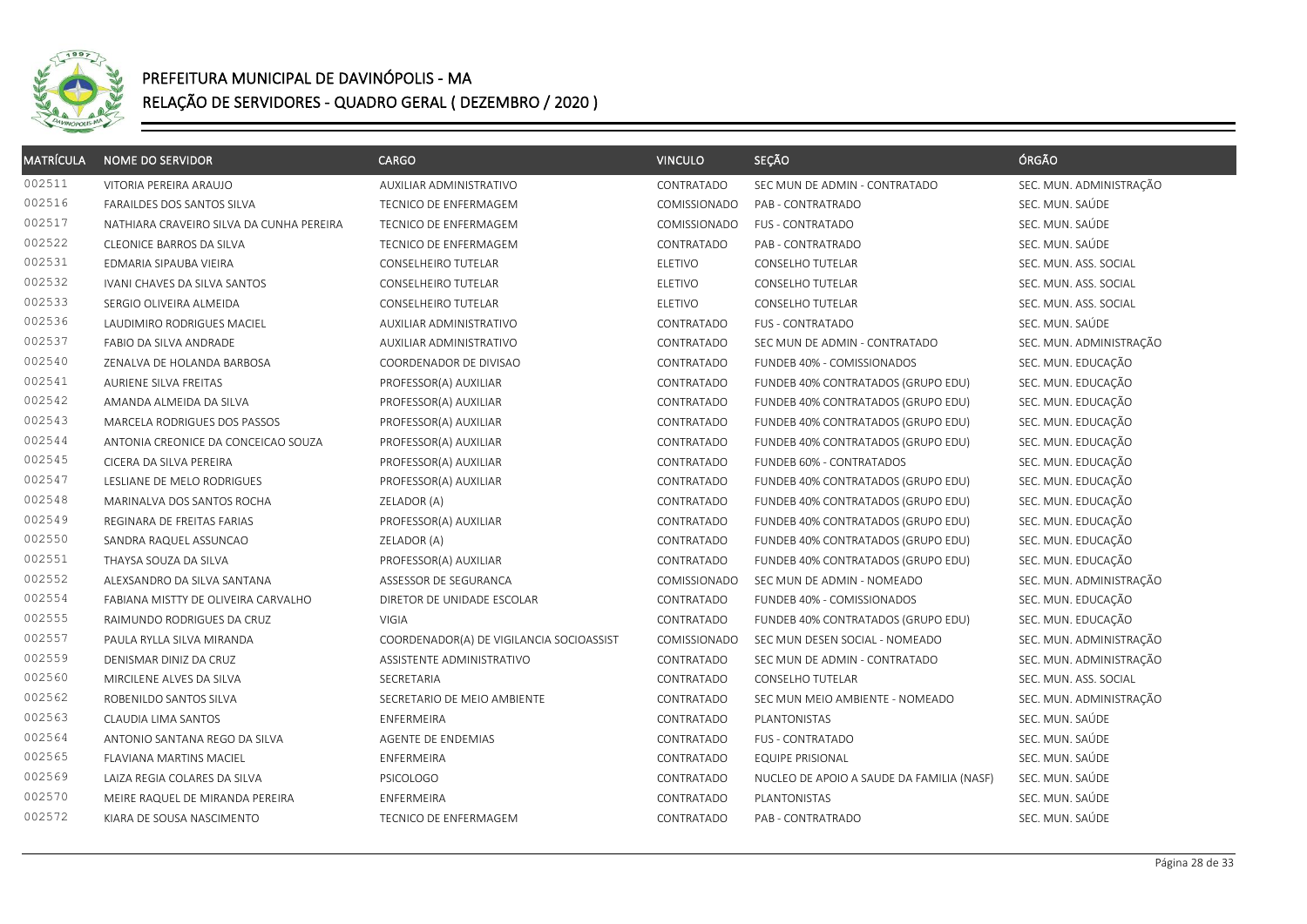

| <b>MATRÍCULA</b> | <b>NOME DO SERVIDOR</b>            | CARGO                     | <b>VINCULO</b> | SEÇÃO                              | ÓRGÃO                   |
|------------------|------------------------------------|---------------------------|----------------|------------------------------------|-------------------------|
| 002573           | LEONARDO LOPES GOMES               | AUXILIAR ADMINISTRATIVO   | CONTRATADO     | <b>FUS - CONTRATADO</b>            | SEC. MUN. SAÚDE         |
| 002576           | MARTA DA COSTA LIMA                | TECNICO DE ENFERMAGEM     | CONTRATADO     | PLANTONISTAS                       | SEC. MUN. SAÚDE         |
| 002580           | CHRISTIANE RORIZ GARCIA FERRAZ     | <b>MEDICO</b>             | CONTRATADO     | <b>EQUIPE PRISIONAL</b>            | SEC. MUN. SAÚDE         |
| 002581           | EDILENE ALVES DO NASCIMENTO        | AUXILIAR ADMINISTRATIVO   | CONTRATADO     | SEC MUN DE ADMIN - CONTRATADO      | SEC. MUN. ADMINISTRAÇÃO |
| 002582           | ROGERIO OLIVEIRA DA SILVA          | VIGIA                     | CONTRATADO     | FUNDEB 40% CONTRATADOS (GRUPO EDU) | SEC. MUN. EDUCAÇÃO      |
| 002583           | <b>IRISMAR SOARES MORAIS</b>       | VIGIA                     | CONTRATADO     | FUNDEB 40% CONTRATADOS (GRUPO EDU) | SEC. MUN. EDUCAÇÃO      |
| 002584           | MARILENE COSTA OLIVEIRA            | ZELADOR (A)               | CONTRATADO     | FUNDEB 40% CONTRATADOS (GRUPO EDU) | SEC. MUN. EDUCAÇÃO      |
| 002585           | EVAUDA MACEDO OLIVEIRA             | ZELADOR (A)               | CONTRATADO     | FUNDEB 40% CONTRATADOS (GRUPO EDU) | SEC. MUN. EDUCAÇÃO      |
| 002586           | SILVESTRE FEITOSA SILVA            | VIGIA                     | CONTRATADO     | FUNDEB 40% CONTRATADOS (GRUPO EDU) | SEC. MUN. EDUCAÇÃO      |
| 002587           | MARIA MERCE DO NASCIMENTO REDOVAL  | ZELADOR (A)               | CONTRATADO     | FUNDEB 40% CONTRATADOS (GRUPO EDU) | SEC. MUN. EDUCAÇÃO      |
| 002588           | ROMARIO SANTOS DA COSTA            | VIGIA                     | CONTRATADO     | FUNDEB 40% CONTRATADOS (GRUPO EDU) | SEC. MUN. EDUCAÇÃO      |
| 002589           | FABIANA CARVALHO DOS SANTOS        | ZELADOR (A)               | CONTRATADO     | FUNDEB 40% CONTRATADOS (GRUPO EDU) | SEC. MUN. EDUCAÇÃO      |
| 002590           | RANILTO DA SILVA SOUZA             | VIGIA NOTURNO             | CONTRATADO     | FUNDEB 40% CONTRATADOS (GRUPO EDU) | SEC. MUN. EDUCAÇÃO      |
| 002591           | ADRIANO DE QUEIROZ NEVES           | PROFESSOR(A)              | CONTRATADO     | FUNDEB 60% - CONTRATADOS           | SEC. MUN. EDUCAÇÃO      |
| 002592           | LUZIA MARIA DA SILVA               | PROFESSOR(A)              | CONTRATADO     | FUNDEB 60% - CONTRATADOS           | SEC. MUN. EDUCAÇÃO      |
| 002593           | CINTHIA TAYNAH RIBEIRO DA SILVA    | PROFESSOR(A)              | CONTRATADO     | FUNDEB 60% - CONTRATADOS           | SEC. MUN. EDUCAÇÃO      |
| 002594           | ANA FLAVIA AVELINO SOUZA           | PROFESSOR(A)              | CONTRATADO     | FUNDEB 60% - CONTRATADOS           | SEC. MUN. EDUCAÇÃO      |
| 002595           | DARLENE DA CONCEICAO CARVALHO      | PROFESSOR(A)              | CONTRATADO     | FUNDEB 60% - CONTRATADOS           | SEC. MUN. EDUCAÇÃO      |
| 002596           | ELITIENE FERREIRA BARROS           | PROFESSOR(A)              | CONTRATADO     | FUNDEB 60% - CONTRATADOS           | SEC. MUN. EDUCAÇÃO      |
| 002597           | DAMON LIMA LOPES                   | PROFESSOR(A)              | CONTRATADO     | FUNDEB 60% - CONTRATADOS           | SEC. MUN. EDUCAÇÃO      |
| 002598           | ELIANE ARAUJO DA SILVA VERAS       | PROFESSOR(A)              | CONTRATADO     | FUNDEB 60% - CONTRATADOS           | SEC. MUN. EDUCAÇÃO      |
| 002599           | LAILA SANTOS SILVA                 | PROFESSOR(A)              | CONTRATADO     | FUNDEB 60% - CONTRATADOS           | SEC. MUN. EDUCAÇÃO      |
| 002600           | EZIO ARAUJO DA CONCEICAO           | PROFESSOR(A)              | CONTRATADO     | FUNDEB 60% - CONTRATADOS           | SEC. MUN. EDUCAÇÃO      |
| 002601           | <b>GREICIELLE CRISTIANY AMORIM</b> | PROFESSOR(A)              | CONTRATADO     | FUNDEB 60% - CONTRATADOS           | SEC. MUN. EDUCAÇÃO      |
| 002602           | ROSEANE DE SOUSA LEAL ALVES        | PROFESSOR(A)              | CONTRATADO     | FUNDEB 60% - CONTRATADOS           | SEC. MUN. EDUCAÇÃO      |
| 002607           | DUCICLEIA DOS SANTOS               | MERENDEIRA                | CONTRATADO     | FUNDEB 40% CONTRATADOS (GRUPO EDU) | SEC. MUN. EDUCAÇÃO      |
| 002608           | MARIA SANDRA LOPES DOS SANTOS      | ASSESSOR DE GABINETE      | CONTRATADO     | <b>GABINETE CIVIL</b>              | SEC. MUN. ADMINISTRAÇÃO |
| 002609           | <b>INGRYD VIEIRA CARVALHO</b>      | PROFESSOR(A)              | CONTRATADO     | FUNDEB 60% - CONTRATADOS           | SEC. MUN. EDUCAÇÃO      |
| 002610           | KARINNA EVANGELISTA SILVA          | AUXILIAR ADMINISTRATIVO   | CONTRATADO     | SEC MUN DE ADMIN - CONTRATADO      | SEC. MUN. ADMINISTRAÇÃO |
| 002611           | ANTONIO CARLOS ASSUNCAO LAGO       | SERVICOS GERAIS           | CONTRATADO     | LIMPEZA PUBLICA - CONTRATADOS      | SEC. MUN. ADMINISTRAÇÃO |
| 002612           | TAYNA BATALHA SANTANA              | ASSISTENTE ADMINISTRATIVO | COMISSIONADO   | SEC MUN DE ADMIN - NOMEADO         | SEC. MUN. ADMINISTRAÇÃO |
| 002613           | LALLESCA ARAUJO PEREIRA            | ASSISTENTE ADMINISTRATIVO | COMISSIONADO   | SEC MUN DE ADMIN - NOMEADO         | SEC. MUN. ADMINISTRAÇÃO |
| 002614           | GILFRAN PAIVA DE ALMEIDA           | VIGIA                     | CONTRATADO     | PAB - CONTRATRADO                  | SEC. MUN. SAÚDE         |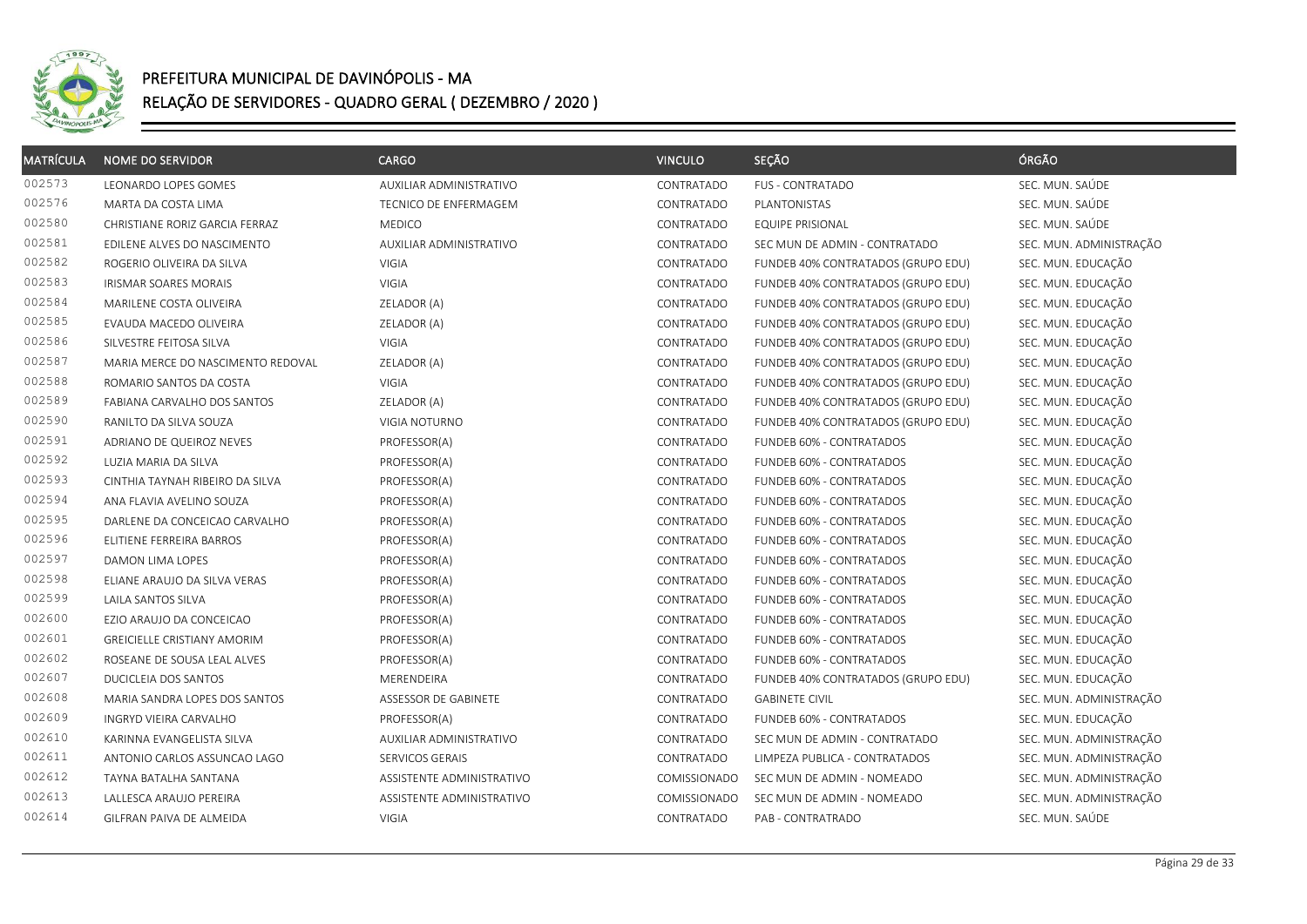

| <b>MATRÍCULA</b> | <b>NOME DO SERVIDOR</b>              | CARGO                           | <b>VINCULO</b>      | SEÇÃO                                | ÓRGÃO                   |
|------------------|--------------------------------------|---------------------------------|---------------------|--------------------------------------|-------------------------|
| 002615           | CICERA MONTEIRO LIMA                 | ASSESSOR ADMINISTRATIVO         | CONTRATADO          | PAB - CONTRATRADO                    | SEC. MUN. SAÚDE         |
| 002616           | <b>EDVAN PEREIRA</b>                 | ASSESSOR DE SECRETARIA          | CONTRATADO          | PAB - CONTRATRADO                    | SEC. MUN. SAÚDE         |
| 002617           | ADRIANO LOPES                        | SECRETARIO MUNICIPAL DE SAUDE   | COMISSIONADO        | SECRETARIA DE SAÚDE - NOMEADO        | SEC. MUN. SAÚDE         |
| 002622           | WILDENBERG VITOR REIS                | ASSESSOR ADMINISTRATIVO         | COMISSIONADO        | SEC MUN DE ADMIN - NOMEADO           | SEC. MUN. ADMINISTRAÇÃO |
| 002623           | <b>GUILHERME DA SILVA SANTOS</b>     | DIRETOR DE ESPORTES             | <b>COMISSIONADO</b> | SEC MUN JUV E ESPORTES - SECRETARIO  | SEC. MUN. ADMINISTRAÇÃO |
| 002625           | RAFAEL SILVA DE SOUSA                | CONSELHEIRO TUTELAR             | <b>ELETIVO</b>      | CONSELHO TUTELAR                     | SEC. MUN. ASS. SOCIAL   |
| 002626           | FABIOLA SAMIA DE OLIVEIRA CARVALHO   | DIRETOR DE TRIBUTOS             | COMISSIONADO        | DEPARTAMENTO DE TRIBUTOS - NOMEADOS  | SEC. MUN. ADMINISTRAÇÃO |
| 002627           | ADRIANA FERREIRA LIMA                | PROFESSOR(A) DA BANDA MUNICIPAL | COMISSIONADO        | FUNDEB 40% - COMISSIONADOS           | SEC. MUN. EDUCAÇÃO      |
| 002628           | ROMILDO LIMA DA SILVA                | VIGIA                           | CONTRATADO          | PAB - CONTRATRADO                    | SEC. MUN. SAÚDE         |
| 002629           | ELIELSON SILVA FALCAO                | VIGIA                           | CONTRATADO          | <b>FUS - CONTRATADO</b>              | SEC. MUN. SAÚDE         |
| 002631           | JEAN FLANK DE SOUZA VITOR            | AUXILIAR DE MANUTENCAO          | CONTRATADO          | PAB - CONTRATRADO                    | SEC. MUN. SAÚDE         |
| 002632           | ANDREIA LOPES PEREIRA                | ASSESSOR DE GABINETE            | CONTRATADO          | SEC MUN DE ADMIN - CONTRATADO        | SEC. MUN. ADMINISTRAÇÃO |
| 002633           | FERNANDO ALVES LIMA                  | SERVICOS GERAIS                 | CONTRATADO          | SEC MUN INFRA-ESTRUTURA - CONTRATADO | SEC. MUN. ADMINISTRAÇÃO |
| 002634           | EDCARLOS SOUSA MIRANDA               | VIGIA NOTURNO                   | CONTRATADO          | <b>FUS - CONTRATADO</b>              | SEC. MUN. SAÚDE         |
| 002635           | PAULO VICTOR DE SOUSA LIMA           | ASSISTENTE ADMINISTRATIVO       | CONTRATADO          | <b>GABINETE NOMEADOS</b>             | SEC. MUN. ADMINISTRAÇÃO |
| 002636           | JONAS NOLETO DA SILVA JUNIOR         | AUXILIAR ADMINISTRATIVO         | CONTRATADO          | SEC MUN INFRA-ESTRUTURA - CONTRATADO | SEC. MUN. ADMINISTRAÇÃO |
| 002637           | ADENILSON BATISTA DA SILVA           | CHEFE DE SERVICOS               | COMISSIONADO        | FUNDEB 40% - COMISSIONADOS           | SEC. MUN. EDUCAÇÃO      |
| 002638           | FRANCISCA CARVALHO CAVALCANTE        | PROFESSOR(A) AUXILIAR           | EFETIVO             | CONCURSADO FUNDEB 40%                | SEC. MUN. EDUCAÇÃO      |
| 002639           | THAIS COSTA SILVA SOUSA              | PROFESSOR(A) AUXILIAR           | EFETIVO             | CONCURSADO FUNDEB 40%                | SEC. MUN. EDUCAÇÃO      |
| 002640           | JANETHE MATOS DA SILVA               | PROFESSOR(A) AUXILIAR           | EFETIVO             | CONCURSADO FUNDEB 40%                | SEC. MUN. EDUCAÇÃO      |
| 002641           | DANIELA PEREIRA SILVA                | PROFESSOR(A) AUXILIAR           | EFETIVO             | CONCURSADO FUNDEB 40%                | SEC. MUN. EDUCAÇÃO      |
| 002642           | JESSICA MONTEIRO CUNHA               | PROFESSOR(A) AUXILIAR           | EFETIVO             | CONCURSADO FUNDEB 40%                | SEC. MUN. EDUCAÇÃO      |
| 002643           | CELIA MARIA DE CARVALHO RODRIGUES    | ZELADOR(A)                      | EFETIVO             | CONCURSADO FUNDEB 40%                | SEC. MUN. EDUCAÇÃO      |
| 002644           | DIONIS CABRAL DE AZEVEDO             | ZELADOR(A)                      | EFETIVO             | CONCURSADO FUNDEB 40%                | SEC. MUN. EDUCAÇÃO      |
| 002645           | ANTONIO GUILHERME OLIVEIRA LIMA      | VIGIA                           | EFETIVO             | CONCURSADO FUNDEB 40%                | SEC. MUN. EDUCAÇÃO      |
| 002646           | DAIANE LIMA QUEIROZ                  | PROFESSOR(A) EDUCACAO INFANTIL  | EFETIVO             | CONCURSADO FUNDEB 60% - SINTEED II   | SEC. MUN. EDUCAÇÃO      |
| 002647           | JOHN JAMERSON DA SILVA BRITO         | PROFESSOR(A) EDUCACAO INFANTIL  | EFETIVO             | CONCURSADO FUNDEB 60% - SINTEED II   | SEC. MUN. EDUCAÇÃO      |
| 002648           | ZANADO PAVAO SOUSA MESQUITA          | PROFESSOR(A) EDUCACAO INFANTIL  | EFETIVO             | CONCURSADO FUNDEB 60% - SINTEED II   | SEC. MUN. EDUCAÇÃO      |
| 002649           | FELIPE SILVA DE SOUSA                | PROFESSOR(A) EDUCACAO INFANTIL  | EFETIVO             | CONCURSADO FUNDEB 60% - SINTEED II   | SEC. MUN. EDUCAÇÃO      |
| 002650           | <b>ENOQUE CHAVES AGUIAR</b>          | PROFESSOR NIVEL I (A)           | EFETIVO             | CONCURSADO FUNDEB 60% - SINTEED II   | SEC. MUN. EDUCAÇÃO      |
| 002651           | MARIA CRISTINA FERNANDES DE OLIVEIRA | PROFESSOR NIVEL I (A)           | EFETIVO             | CONCURSADO FUNDEB 60%                | SEC. MUN. EDUCAÇÃO      |
| 002652           | MICHELLY SANTANA PEREIRA             | PROFESSOR NIVEL I (A)           | EFETIVO             | CONCURSADO FUNDEB 60%                | SEC. MUN. EDUCAÇÃO      |
| 002654           | THAYANE DE SOUSA SILVA               | PROFESSOR NIVEL I (A)           | EFETIVO             | CONCURSADO FUNDEB 60% - SINTEED I    | SEC. MUN. EDUCAÇÃO      |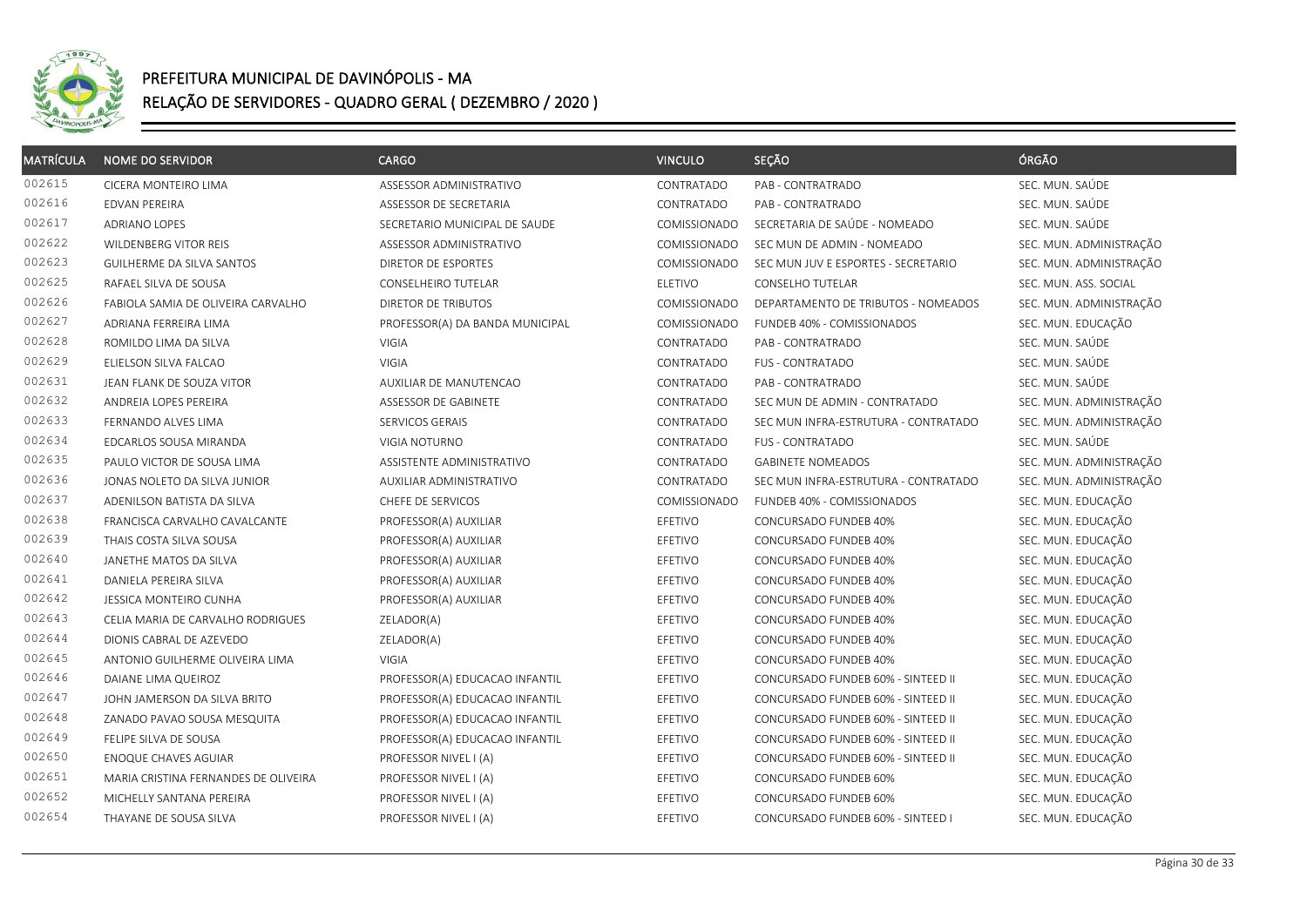

| MATRÍCULA | <b>NOME DO SERVIDOR</b>          | <b>CARGO</b>                             | <b>VINCULO</b> | SEÇÃO                                                             | ÓRGÃO                   |
|-----------|----------------------------------|------------------------------------------|----------------|-------------------------------------------------------------------|-------------------------|
| 002655    | FRANCISCO MARTINS TEIXEIRA       | PROFESSOR NIVEL I (A)                    | EFETIVO        | CONCURSADO FUNDEB 60% - SINTEED III                               | SEC. MUN. EDUCAÇÃO      |
| 002656    | JEFFESON ANTONIO DE SOUSA SANTOS | CIRURGIÃO DENTISTA - CLINICO GERAL       | EFETIVO        | PSB - CONCURSADO                                                  | SEC. MUN. SAÚDE         |
| 002657    | THIAGO SERAFIM TEIXEIRA          | CIRURGIÃO DENTISTA - CLINICO GERAL       | EFETIVO        | PSB - CONCURSADO                                                  | SEC. MUN. SAÚDE         |
| 002658    | RANIELE SILVA MATOS REDOVAL      | AUXILIAR EM SAUDE BUCAL                  | EFETIVO        | PSB - CONCURSADO                                                  | SEC. MUN. SAÚDE         |
| 002659    | <b>HERIKO SOUSA BEZERRA</b>      | ENFERMEIRO (A) DA ESF                    | EFETIVO        | PSF CONCURSADO                                                    | SEC. MUN. SAÚDE         |
| 002660    | NEUSIVANIA PEREIRA NASCIMENTO    | <b>TECNICO DE ENFERMAGEM</b>             | EFETIVO        | <b>FUS - CONCURSADO</b>                                           | SEC. MUN. SAÚDE         |
| 002661    | LEONARDO SILVA COELHO            | <b>ENGENHEIRO CIVIL</b>                  | EFETIVO        | SEC MUN DE ADMIN - CONCURSADO                                     | SEC. MUN. ADMINISTRAÇÃO |
| 002662    | DEMOSTENES VIEIRA DA SILVA       | ADVOGADO                                 | EFETIVO        | PROCURADORIA - CONCURSADO                                         | SEC. MUN. ADMINISTRAÇÃO |
| 002663    | <b>GEOVANE GOMES SOUSA</b>       | VIGIA NOTURNO                            | CONTRATADO     | PAB - CONTRATRADO                                                 | SEC. MUN. SAÚDE         |
| 002664    | BRUNA DA SILVA SOUSA             | AUXILIAR EM SAUDE BUCAL                  | CONTRATADO     | PSB - CONTRATADO                                                  | SEC. MUN. SAÚDE         |
| 002665    | SALATIEL DE JESUS SILVA          | AUXILIAR ADMINISTRATIVO                  | CONTRATADO     | PAB - CONTRATRADO                                                 | SEC. MUN. SAÚDE         |
| 002666    | MAURICIO DA SILVA COSTA          | <b>AGENTE SANITARIO</b>                  | COMISSIONADO   | PAB - CONTRATRADO                                                 | SEC. MUN. SAÚDE         |
| 002667    | LINDOMAR MOURA SILVA             | <b>MOTORISTA</b>                         | CONTRATADO     | PAB - CONTRATRADO                                                 | SEC. MUN. SAÚDE         |
| 002668    | VIVIAN ADRESSA LIMA DE MELO      | TÉCNICO E AUXILIAR EM FISIOTERAPIA E REA | CONTRATADO     | PAB - CONTRATRADO                                                 | SEC. MUN. SAÚDE         |
| 002669    | MARCIA MARIA MONTEIRO SILVA      | SERVICOS GERAIS                          | CONTRATADO     | PAB - CONTRATRADO                                                 | SEC. MUN. SAÚDE         |
| 002670    | CLEONILSON CAMILO DE SOUZA SILVA | ENFERMEIRA                               | CONTRATADO     | PAB - CONTRATRADO                                                 | SEC. MUN. SAÚDE         |
| 002672    | TAMIRES DAS CHAGAS NUNES         | ASSESSOR ADMINISTRATIVO                  | COMISSIONADO   | SEC MUN DESEN SOCIAL - NOMEADO                                    | SEC. MUN. ADMINISTRAÇÃO |
| 002673    | LEANDRO BARROS DE SOUSA          | PROCURADOR GERAL                         | COMISSIONADO   | PROCURADORIA NOMEADOS                                             | SEC. MUN. ADMINISTRAÇÃO |
| 002678    | RORY EDY ROSARIO DA COSTA        | COORDENADOR DE DIVISAO                   | COMISSIONADO   | SEC MUN INFRA-ESTRUTURA - NOMEADO                                 | SEC. MUN. ADMINISTRAÇÃO |
| 002679    | ANA ALICIA BEZERRA DIAS          | <b>RECEPCIONISTA</b>                     | CONTRATADO     | <b>FUS - CONTRATADO</b>                                           | SEC. MUN. SAÚDE         |
| 002680    | GUSTAVO COSTA DE OLIVEIRA        | PROFESSOR NIVEL I (A)                    | EFETIVO        | CONCURSADO FUNDEB 60% - SINTEED II                                | SEC. MUN. EDUCAÇÃO      |
| 002681    | EMILIO PEDROSA ALMEIDA           | PROFESSOR NIVEL I (A)                    | EFETIVO        | CONCURSADO FUNDEB 60% - SINTEED II                                | SEC. MUN. EDUCAÇÃO      |
| 002682    | LETICIA PEREIRA HENRIQUE SOUSA   | <b>ASSISTENTE SOCIAL</b>                 | EFETIVO        | CONCURSADO FUNDEB 40% - SINTEED                                   | SEC. MUN. EDUCAÇÃO      |
| 002683    | FRANCILENE LOPES DA SILVA        | <b>ASSISTENTE SOCIAL</b>                 | EFETIVO        | SEC MUN DESEN SOCIAL - CONCURSADO                                 | SEC. MUN. ADMINISTRAÇÃO |
| 002684    | ERICO CHAVES SANTOS              | MEDICO VETERINARIO                       | EFETIVO        | SEC MUN DE AGRICULTURA - CONCURSADO                               | SEC. MUN. ADMINISTRAÇÃO |
| 002685    | JOEL DA SILVA SOUSA              | TECNICO EM LICITACAO                     | EFETIVO        | SEC MUN DE ADMIN - CONCURSADO                                     | SEC. MUN. ADMINISTRAÇÃO |
| 002686    | SABRINA TEIXEIRA NASCIMENTO      | DIGITADOR(A)                             | CONTRATADO     | <b>FUS - CONTRATADO</b>                                           | SEC. MUN. SAÚDE         |
| 002687    | ROSINEIDE MARIA DA COSTA SILVA   | SERVICOS GERAIS                          | CONTRATADO     | PAB - CONTRATRADO                                                 | SEC. MUN. SAÚDE         |
| 002688    | JOSELINES ALVES SILVA            | AGENTE COMUNITARIO DE SAUDE              | CONTRATADO     | AGENTE COMUNITÁRIO DE SAÚDE - ACS                                 | SEC. MUN. SAÚDE         |
| 002690    | PAULO ALVES DO NASCIMENTO JUNIOR | SERVICOS GERAIS                          | CONTRATADO     | SEC MUN INFRA-ESTRUTURA - CONTRATADO                              | SEC. MUN. ADMINISTRAÇÃO |
| 002691    | VIDOMAR ALVES DE LIMA            | SERVICOS GERAIS                          | CONTRATADO     | SEC MUN INFRA-ESTRUTURA - CONTRATADO                              | SEC. MUN. ADMINISTRAÇÃO |
| 002692    | LUANA ARAUJO CAMPOS              | ASSISTENTE ADMINISTRATIVO                | COMISSIONADO   | <b>GABINETE NOMEADOS</b>                                          | SEC. MUN. ADMINISTRAÇÃO |
| 002693    | IRES PEREIRA CARVALHO            | PROFESSOR NIVEL II (A)                   | EFETIVO        | SECRETARIA MUNICIPAL DE EDUCACAO (CONCURS SEC. MUN. ADMINISTRAÇÃO |                         |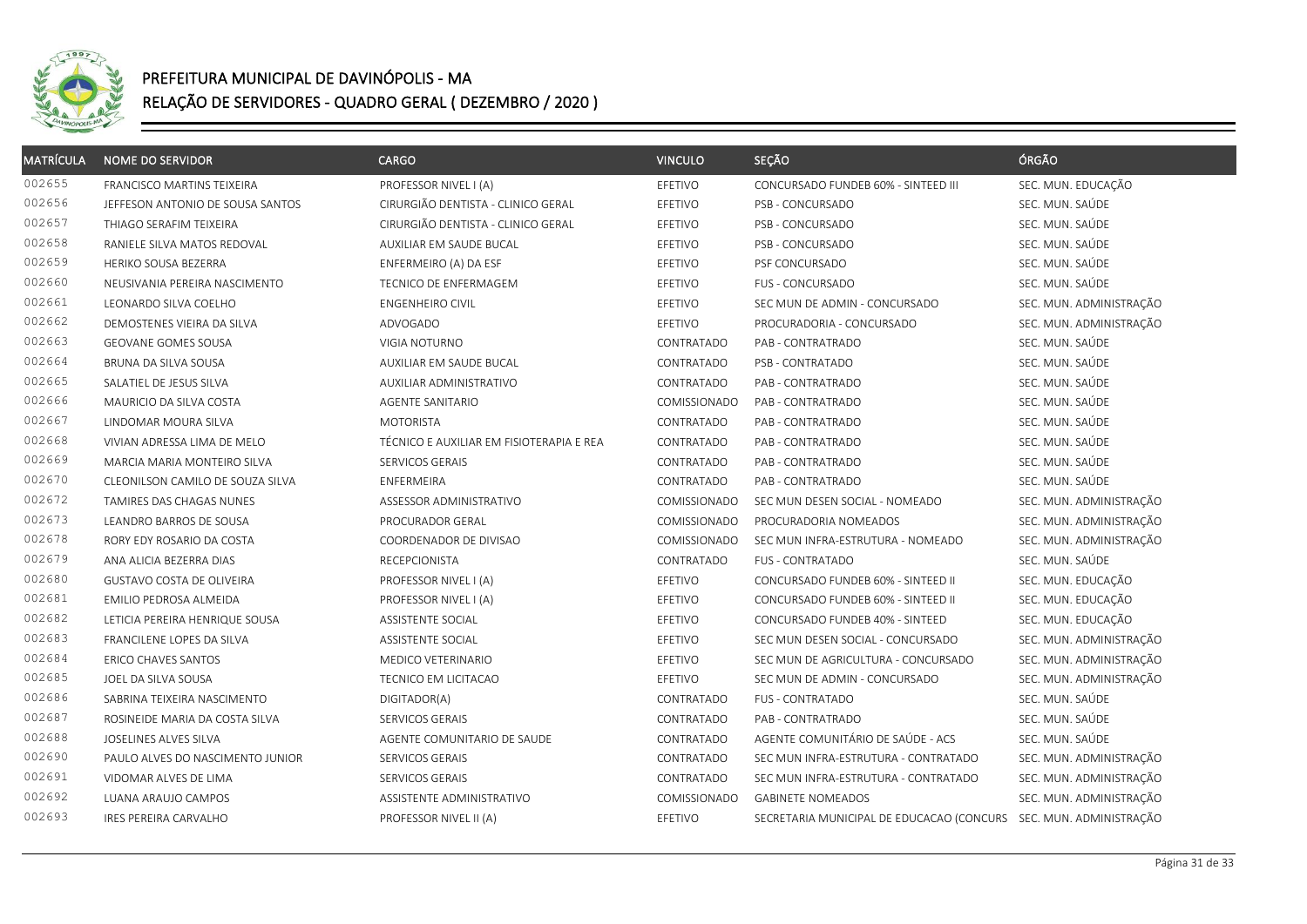

| MATRÍCULA | <b>NOME DO SERVIDOR</b>               | CARGO                                    | <b>VINCULO</b> | SEÇÃO                                   | ÓRGÃO                   |
|-----------|---------------------------------------|------------------------------------------|----------------|-----------------------------------------|-------------------------|
| 002694    | DANIEL DA SILVA ANDRADE               | ASSESSOR DE GABINETE                     | COMISSIONADO   | FUNDEB 40% - COMISSIONADOS              | SEC. MUN. EDUCAÇÃO      |
| 002695    | FERNANDA MARIA VALIM MOREIRA          | AUXILIAR ADMINISTRATIVO                  | CONTRATADO     | PAB - CONTRATRADO                       | SEC. MUN. SAÚDE         |
| 002696    | INFANTHIAGO IGOR SOUSA DOS SANTOS     | MOTORISTA                                | CONTRATADO     | <b>FUS - CONTRATADO</b>                 | SEC. MUN. SAÚDE         |
| 002697    | RAIANE CARNEIRO DA SILVA              | ZELADOR (A)                              | CONTRATADO     | FUS - CONTRATADO                        | SEC. MUN. SAÚDE         |
| 002698    | ALEXANDRA AZEVEDO DA SILVA            | ZELADOR (A)                              | CONTRATADO     | <b>FUS - CONTRATADO</b>                 | SEC. MUN. SAÚDE         |
| 002700    | LUANNA JANAINA MOREIRA SANTIAGO       | <b>NUTRICIONISTA</b>                     | CONTRATADO     | <b>EQUIPE PRISIONAL</b>                 | SEC. MUN. SAÚDE         |
| 002701    | RAQUEL FREITAS DOS SANTOS             | <b>TECNICO DE ENFERMAGEM</b>             | CONTRATADO     | <b>FUS - CONTRATADO</b>                 | SEC. MUN. SAÚDE         |
| 002702    | MHARA LETICIA LOPES RIBEIRO           | ENFERMEIRA                               | CONTRATADO     | PAB - CONTRATRADO                       | SEC. MUN. SAÚDE         |
| 002703    | VALDIRENE TEIXEIRA DA SILVA           | SERVICOS GERAIS                          | CONTRATADO     | PAB - CONTRATRADO                       | SEC. MUN. SAÚDE         |
| 002704    | FERNANDA SILVA MATOS                  | TECNICO DE ENFERMAGEM                    | CONTRATADO     | <b>FUS - CONTRATADO</b>                 | SEC. MUN. SAÚDE         |
| 002705    | <b>BRUNO SANTOS BRAGA</b>             | FISCAL DE TRIBUTOS                       | EFETIVO        | DEPARTAMENTO DE TRIBUTOS - CONCURSADOS  | SEC. MUN. ADMINISTRAÇÃO |
| 002706    | PAULO HENRIQUE SILVA CARVALHO         | <b>MOTORISTA</b>                         | EFETIVO        | CONCURSADO FUNDEB 40%                   | SEC. MUN. EDUCAÇÃO      |
| 002707    | TELVANIO BARBOSA DUARTE               | <b>MOTORISTA</b>                         | EFETIVO        | CONCURSADO FUNDEB 40%                   | SEC. MUN. EDUCAÇÃO      |
| 002708    | ANDREIA DOS SANTOS ARAUJO             | ASSISTENTE ADMINISTRATIVO                | EFETIVO        | CONCURSADO FUNDEB 40%                   | SEC. MUN. EDUCAÇÃO      |
| 002710    | KESIA DA CONCEICAO REIS               | ASSESSOR DE MEIO AMBIENTE                | COMISSIONADO   | SEC MUN MEIO AMBIENTE - NOMEADO         | SEC. MUN. ADMINISTRAÇÃO |
| 002711    | OTNIEL ALVES LEONCIO DE ALMEIDA       | <b>MEDICO</b>                            | CONTRATADO     | EQUIPE PRISIONAL                        | SEC. MUN. SAÚDE         |
| 002712    | THAMIRES CRISTINE DOS SANTOS MELO     | <b>RECEPCIONISTA</b>                     | CONTRATADO     | FUS - CONTRATADO                        | SEC. MUN. SAÚDE         |
| 002713    | JULIANA DA SILVA                      | SECRETARIA                               | CONTRATADO     | SEC MUN MEIO AMBIENTE - NOMEADO         | SEC. MUN. ADMINISTRAÇÃO |
| 002714    | PEDRO VINICIUS DE SOUSA LIMA          | AUXILIAR ADMINISTRATIVO                  | CONTRATADO     | SEC MUN MEIO AMBIENTE - NOMEADO         | SEC. MUN. ADMINISTRAÇÃO |
| 002715    | EDILEYA MIRANDA GONCALVES DOS SANTOS  | SECRETARIO (A) ADJUNTO (A)               | COMISSIONADO   | OUVIDORIA GERAL DO MUNICIPIO (NOMEADOS) | SEC. MUN. ADMINISTRAÇÃO |
| 002717    | MARIA VITORIA OLIVEIRA DE CASTRO      | AUXILIAR ADMINISTRATIVO                  | CONTRATADO     | SEC MUN INFRA-ESTRUTURA - NOMEADO       | SEC. MUN. ADMINISTRAÇÃO |
| 002719    | ANTONIA NATALIA SIMAO DE OLIVEIRA     | ASSESSOR DE GABINETE                     | COMISSIONADO   | PROCURADORIA NOMEADOS                   | SEC. MUN. ADMINISTRAÇÃO |
| 002720    | ROSEVANE COELHO PEREIRA               | SECRETARIO DE UNIDADE ESCOLAR            | CONTRATADO     | FUNDEB 40% CONTRATADOS (GRUPO EDU)      | SEC. MUN. EDUCAÇÃO      |
| 002721    | CLAUDIO SILVA SOUSA                   | VIGIA                                    | CONTRATADO     | <b>FUS - CONTRATADO</b>                 | SEC. MUN. SAÚDE         |
| 002722    | MARIA BETANIA SILVA NASCIMENTO        | DIRETOR DE DEPARTAMENTO                  | COMISSIONADO   | FUNDEB 40% - COMISSIONADOS              | SEC. MUN. EDUCAÇÃO      |
| 002723    | MORGANA DO NASCIMENTO DE SOUSA        | PROFESSORA AUXILIAR                      | CONTRATADO     | FUNDEB 40% CONTRATADOS (GRUPO EDU)      | SEC. MUN. EDUCAÇÃO      |
| 002724    | DANIEL RIBEIRO SILVA                  | CHEFE DE SECAO                           | COMISSIONADO   | SEC MUN INFRA-ESTRUTURA - NOMEADO       | SEC. MUN. ADMINISTRAÇÃO |
| 002725    | HERCULES SIQUEIRA DE LIMA             | ASSESSOR DE PROJETOS                     | COMISSIONADO   | SEC MUN DE ADMIN - NOMEADO              | SEC. MUN. ADMINISTRAÇÃO |
| 002726    | GEYSA KELLY SANTOS PONTES             | AUXILIAR DE SALA DE AULA                 | EFETIVO        | CONCURSADO FUNDEB 40%                   | SEC. MUN. EDUCAÇÃO      |
| 002727    | CRISTINA BARROS FONSECA               | COORDENADOR(A) DE VIGILANCIA EPIDEMIOLOG | COMISSIONADO   | PAB - NOMEADOS                          | SEC. MUN. SAÚDE         |
| 002728    | MARCUS VINICIUS JANSEN CUTRIM CARDOSO | ASSESSOR JURIDICO                        | COMISSIONADO   | <b>GABINETE NOMEADOS</b>                | SEC. MUN. ADMINISTRAÇÃO |
| 002729    | CAROLINE WESLLINGNE ARAUJO DA FONSECA | SECRETARIO (A) ADJUNTO (A)               | COMISSIONADO   | SECRETARIA MUNICIPAL DE FINANÇAS        | SEC. MUN. ADMINISTRAÇÃO |
| 002730    | ALZENIRA ALVES DE SOUSA MARTINS       | PROFESSOR(A) EDUCACAO INFANTIL           | EFETIVO        | CONCURSADO FUNDEB 60%                   | SEC. MUN. EDUCAÇÃO      |